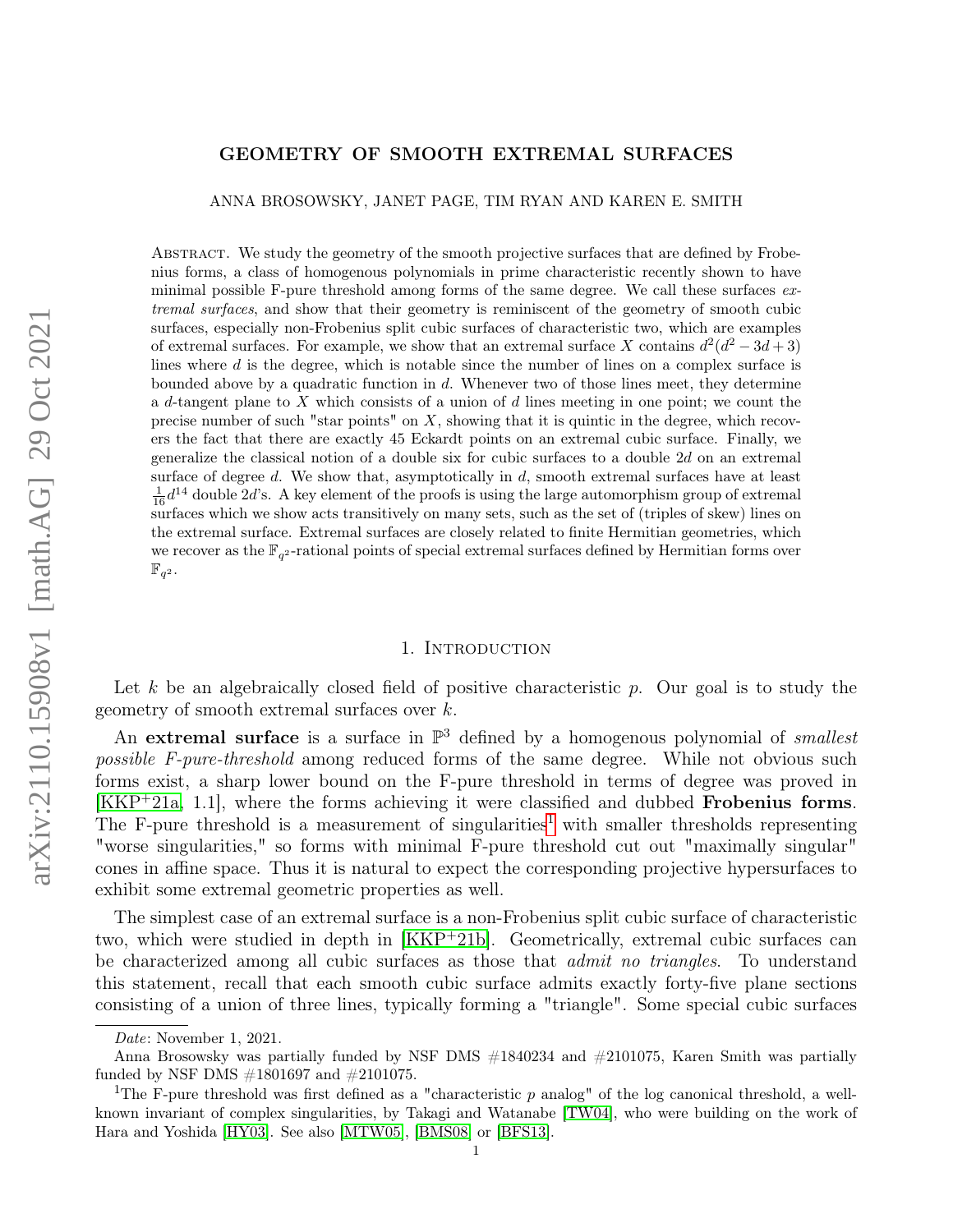admit one or more such tri-tangent sections in which the three lines meet at some point (called an Eckardt point). An extremal cubic surface has the highly unusual property that each and every one of the forty-five tri-tangent plane sections consists of three concurrent lines. Such "triangle-free" cubic surfaces do not exist over C nor indeed over any field of odd characteristic. Extremal cubic surfaces exist only in characteristic two, precisely when the cubic form cutting out the surface is a Frobenius form. These results are all worked out in [\[KKP](#page-29-1)<sup>+</sup>21b]; see also  $[KKP^+21a]$  $[KKP^+21a]$ ,  $[DD19]$ ,  $[Har98, 5.5]$  $[Har98, 5.5]$ ,  $[Hom97, 1.1]$  $[Hom97, 1.1]$  and  $[Hir85, 20.2]$  $[Hir85, 20.2]$  for related work.

This paper explores ways in which smooth projective surfaces defined by Frobenius forms have "extremal" geometric features analogous to the abundance of concurrent configurations of lines on a smooth extremal cubic surface. Like extremal cubics, higher degree extremal surfaces contain no triangles: if two lines on a smooth extremal surface  $X$  meet at some point  $p$ , then the tangent plane section  $T_pX \cap X$  at p consists of  $q+1$  distinct lines meeting at p (Corollary [2.3.2\)](#page-4-0). We call such a configuration of lines on an extremal surface a **star** and the point of concurrency a star point; note that a star point is precisely an Eckardt point in the case of cubic surfaces.

We prove that smooth extremal surfaces have a large number of stars—indeed the number of stars grows like  $d^5$  where d is the degree of the surface—which means that extremal surfaces have a large number of lines—exactly  $d^2(d^2 - 3d + 3)$  to be precise (see Corollary [3.2.3\)](#page-7-0). This contrasts sharply with the characteristic zero case, where the number of lines on a smooth surface in  $\mathbb{P}^3$  is bounded above by a quadratic function in the degree; see [\[Seg43,](#page-29-6) [RS15b\]](#page-29-7) or [\[BS07\]](#page-28-5). Bauer and Rams recently showed that a quadratic bound holds even in characteristic p, provided  $p > d$  [\[BR20\]](#page-28-6). On the other hand, the quadratic bound has been known to be false in non-zero characteristic (see e.g. [\[RS15a\]](#page-29-8)). Corollary [3.2.3](#page-7-0) confirms that it is wildly false in every characteristic, even for  $d = p + 1$ .

The main theme of this paper is that extremal surfaces exhibit fascinating geometry reminiscent of the geometry of lines on cubic surfaces. Most substantially, in Section 6, we generalize the classical notion of a "Double Six" on a cubic surface, showing that an extremal surface of degree d admits many configurations of "Double 2d"'s (Theorem [6.0.2\)](#page-21-0). To construct and establish the abundance of such Double 2d's, we use pairs of quadric configurations, a concept investigated in Section 5. A quadric configuration is a collection of 2d lines on a surface of degree d all lying on the same quadric. While most surfaces do not contain any quadric configuration, we show that, like cubic surfaces, a degree d extremal surface contains many quadric configurations—roughly  $d^9$  $\frac{p}{2}$  for large d (Corollary [5.1.3\)](#page-18-0). In Conjecture [6.0.3,](#page-21-1) we speculate that, as is classically known for cubic surfaces, every double 2d on an extremal surface is a union of two quadric configurations. In Theorem [6.0.4](#page-21-2) we prove this conjecture for  $d > 10$  and  $d < 5$ .

A key tool used throughout is that the symmetry group of an extremal surface is quite large. Indeed, we prove it acts transitively on several large sets, including the set of all stars (Propo-sition [3.1.1\)](#page-5-0) and the set of all ordered triples of skew lines on  $X$  (Theorem [5.1.2\)](#page-17-0). We find an explicit description of the automorphism group of an extremal surface (Theorem [3.3.1\)](#page-9-0) that recovers a theorem of Shioda on the automorphism group of certain Fermat hypersurfaces, and of Duncan and Dolgachev for cubics "with no canonical point" (see Remark [3.3.3\)](#page-10-0).

Extremal varieties are closely connected to finite Hermitian geometry, although our approach is completely independent (see  $|BC66, Hir85|$ ). Indeed, a *Hermitian form* is a (very) special type of Frobenius form defined over  $\mathbb{F}_{q^2}$ ; see § [2.5.](#page-5-1) For this reason, several basic facts established in Sections 3 and 4 will sound familiar to experts in finite geometry where Hermitian forms over  $\mathbb{F}_{q^2}$  play a starring role. For example, our counts of star points and lines on an extremal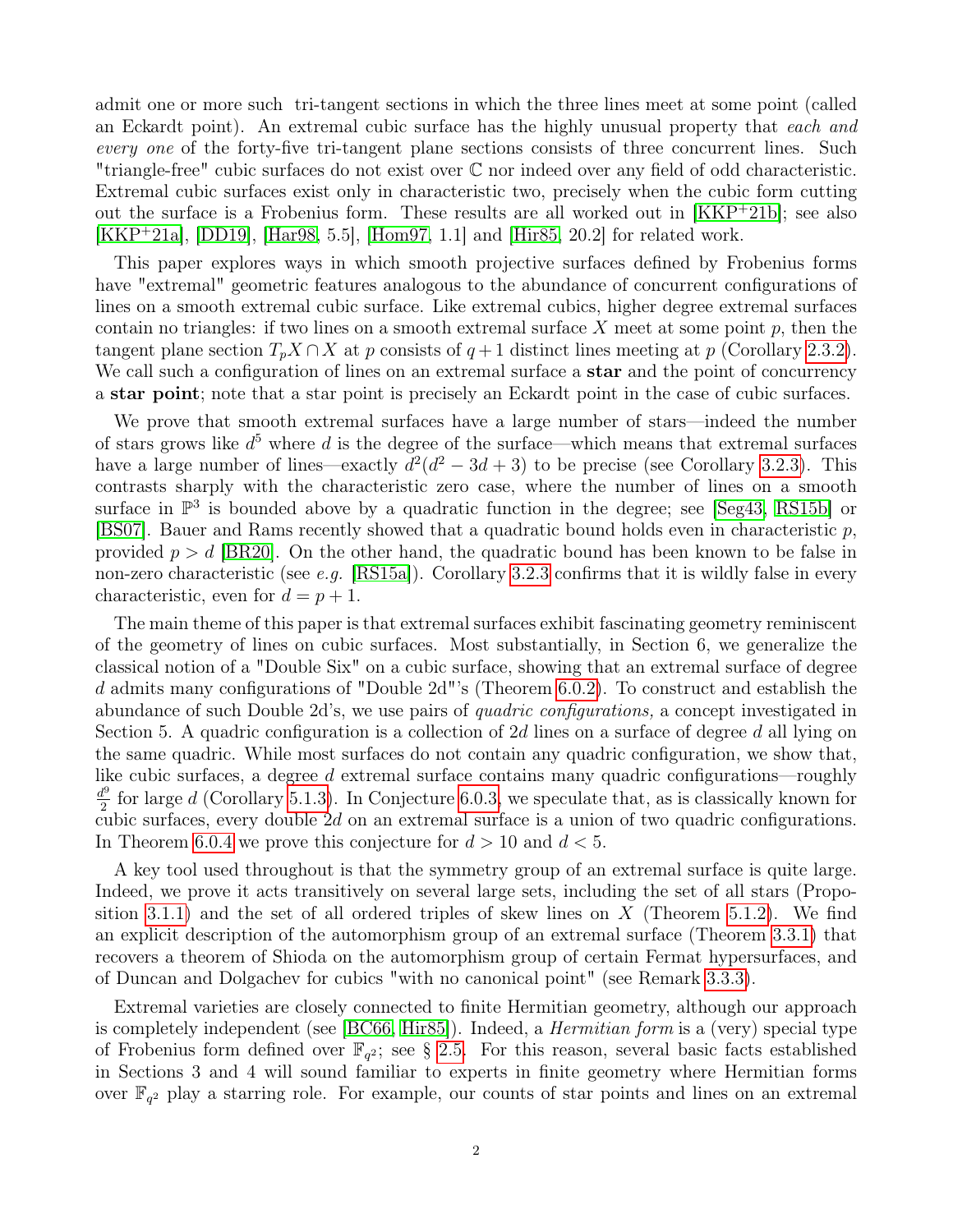surface (Corollary [3.2.3\)](#page-7-0) produce well-known numbers of points and lines in a Hermitian subgeometry of the finite projective geometry  $PG(3, q^2)$ . Proposition [3.4.1](#page-10-1) explains why: we show that if the extremal variety happens to be defined by a Hermitian form over  $\mathbb{F}_{q^2}$ , then its star points are simply its  $\mathbb{F}_{q^2}$ -points. Our paper is independent of the vast theory of finite geometries (e.g. [\[Hir85\]](#page-28-4)), and uses only standard algebraic geometry over an algebraically closed field as one might find in a text such as Shafarevich [\[Sha13\]](#page-29-9); indeed, we discovered the connection with finite geometry only after our work was complete. None-the-less, we include self-contained proofs of some results, such as the structure of the automorphism group of an extremal variety (Theorem [3.3.1\)](#page-9-0), which could, a postieri, be deduced from well-known results in finite geometry.

Our work connects extremal varieties to a diverse array of active research groups throughout pure and applied mathematics including in coding and design theory [\[Gop83,](#page-28-8) [ES16,](#page-28-9) [TVZ82\]](#page-29-10), rational points on curves and varieties [\[HK16,](#page-28-10) [HKT08\]](#page-28-11), graph theory [\[FK83\]](#page-28-12), cryptology [\[KS11\]](#page-29-11), group theory [\[Gro02,](#page-28-13) [Tit76\]](#page-29-12), and the combinatorics of hyperspace arrangements and generalized quadrangles [\[PT09\]](#page-29-13). Nearly all this research is written from a dramatically different perspective from our paper. We hope to inspire algebraic geometers to investigate some of the many open problems, for example, in [\[HT15\]](#page-29-14), and conversely, help researchers in diverse fields gain access to new techniques. A small sample of related literature includes [\[Seg67\]](#page-29-15), [\[HT16\]](#page-29-16), [\[TVN07\]](#page-29-17), [\[Tit79\]](#page-29-18), [\[vM98\]](#page-29-19), [\[Kol15,](#page-29-20) § 35], and the references therein.

Acknowledgements. This work is an offshoot of a project begun at a Banff workshop called Women in Commutative Algebra, which produced the papers [\[KKP](#page-29-0)+21b], [\[KPS](#page-29-21)+21], and [KKP+21a]. We would like to acknowledge the valuable discussions with the other participants in those earlier projects: Eloísa Grifo, Zhibek Kadyrsizova, Jennifer Kenkel, Jyoti Singh, Adela Vraciu, and Emily Witt. We are also grateful to János Kollár for suggesting the connection with Hermitian geometry.

### 2. Basics of Frobenius forms

This section consolidates needed known facts and terminology about Frobenius forms.

Fix a field k of positive characteristic p, and let q denote  $p^e$  for some fixed positive integer e. A Frobenius form (in *n* variables, say) is a homogeneous polynomial of degree  $p^e + 1$  in the "Frobenius power"  $\langle x_1^{p^e} \rangle$  $\stackrel{\rightarrow}{1}^e,x_2^{p^e}$  $x_2^{p^e}, \ldots, x_n^{p^e}$  $\binom{p^e}{n}$  of the unique homogenous maximal ideal of the polynomial ring. Put differently, a Frobenius form is a polynomial h that can be written  $\sum_{i=1}^{n} x_i^q L_i$ , where  $L_i$  are linear forms. In particular, every Frobenius form admits a matrix factorization

(1) 
$$
h = \begin{bmatrix} x_1^q & x_2^q & \dots & x_n^q \end{bmatrix} A \begin{bmatrix} x_1 \\ x_2 \\ \vdots \\ x_n \end{bmatrix} = (\vec{x}^{[q]})^\top A \, \vec{x},
$$

where A is the unique  $n \times n$  matrix whose *i*-th row is made up of the coefficients of the linear form  $L_i$ . Here, for a matrix B of any size, the notation  $B^{[q]}$  denotes the matrix obtained by raising all entries to the  $p^e$ -th power, and  $B^{\top}$  denotes the transpose of B. The notation  $\vec{x}$  denotes a column vector of size n.

<span id="page-2-0"></span>2.1. Changes of Coordinates. The set of Frobenius form is preserved by arbitrary linear changes of coordinates, since both degree and the ideal  $\langle x_1^q \rangle$  $^{q}_{1}, x_{2}^{q}$  $x_2^q, \ldots, x_n^q$  are preserved. If g is an invertible  $n \times n$  matrix representing some linear change of coordinates, and the Frobenius form  $F$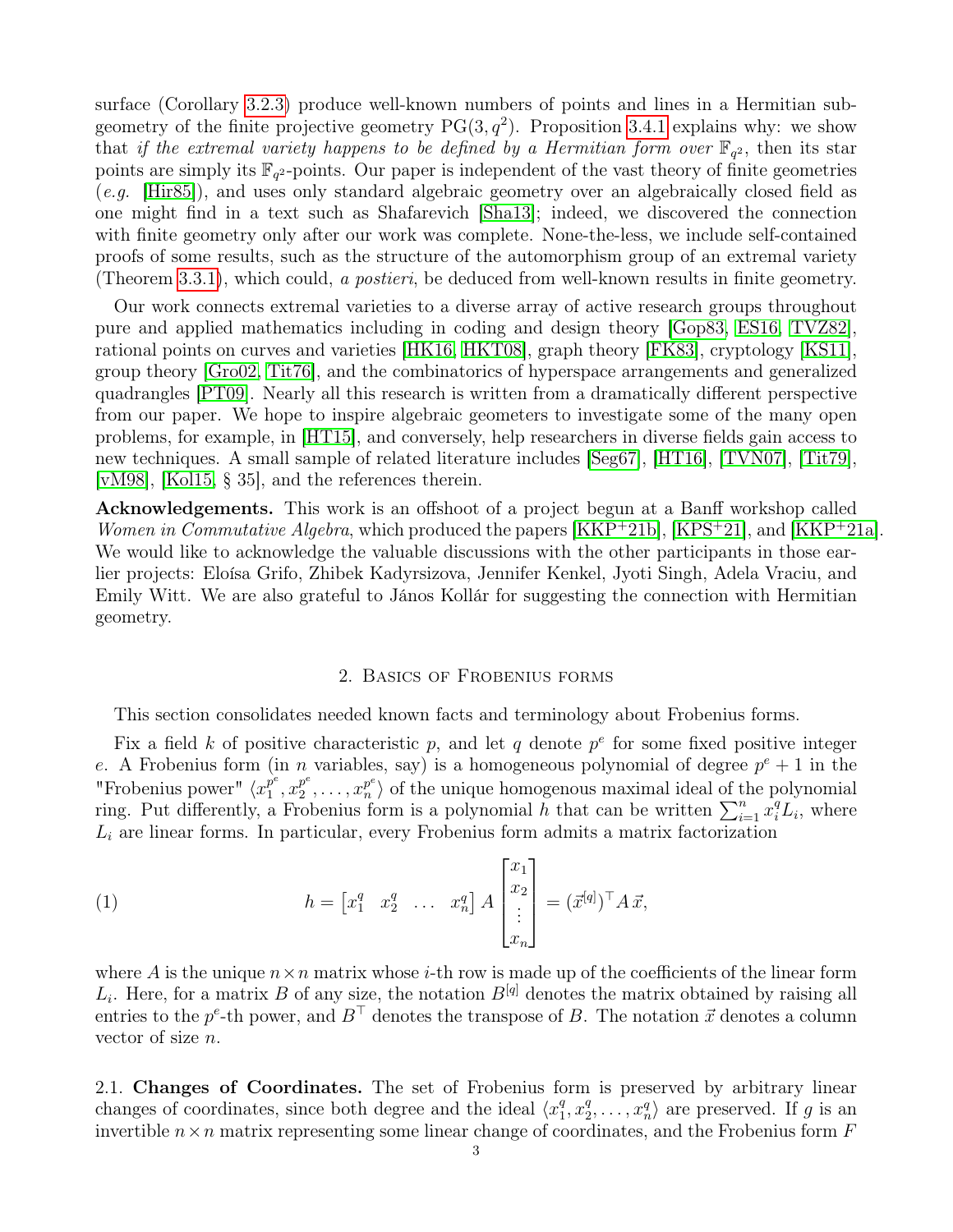is represented by the matrix A, then the Frobenius form  $g^*F$  obtained after changing coordinates is represented by the matrix

<span id="page-3-3"></span>
$$
\left[g^{[p^e]}\right]^\top Ag.
$$

See [\[KKP](#page-29-0)<sup>+</sup>21a, § 5] for details.

A Frobenius form is said to be **non-degenerate** if it cannot be written as a polynomial in fewer variables after any linear change of coordinates.

The rank of a Frobenius form is the rank of the representing matrix. The rank is the same as the codimension of the singular locus of the corresponding hypersurface [\[KKP](#page-29-0)<sup>+</sup>21a, 5.3].

<span id="page-3-0"></span>Theorem 2.1.1. [\[KKP](#page-29-0)<sup>+</sup>21a, 6.1][\[Bea90\]](#page-28-14). All maximal rank Frobenius forms of fixed degree and number of variables over a fixed algebraically closed field k are the same up to linear change of variables.

Theorem [2.1.1](#page-3-0) says there is a unique *smooth* extremal hypersurface of each dimension and allowable degree. In particular, a *smooth extremal surface* in  $\mathbb{P}^3$  can be assumed, after suitable choice of projective coordinates, to be defined by  $x^{q+1} + y^{q+1} + z^{q+1} + w^{q+1}$  or, equivalently, by  $x^q w + w^q x + y^q z + z^q y$  or any full rank Frobenius form in  $x, y, z, w$ .

More generally, Frobenius forms are classified up to linear changes of coordinates over an algebraically closed field. For each  $n$ , the number of distinct projective equivalence classes of Frobenius forms of a fixed degree  $q+1$  is equal to the number of partitions of n. See [\[KKP](#page-29-0)<sup>+</sup>21a, 7.1] for the precise statement.

<span id="page-3-2"></span>Example 2.1.2. There are three equivalence classes of non-degenerate Frobenius forms in three variables and of degree  $q + 1$ , corresponding, respectively, to the three matrices

| $1\vert 0\vert 0$                | $\vert 0 \vert$<br>$\mathbf{1}$<br>$\overline{0}$ |     | $\mathbf{1}$<br>$\overline{0}$ |                      |
|----------------------------------|---------------------------------------------------|-----|--------------------------------|----------------------|
| $\overline{0}$<br>10             | $\mathbf{1}$<br>0 <sup>0</sup>                    | and | $\overline{0}$<br>$\theta$     | $\ddot{\phantom{a}}$ |
| $\overline{0}$<br>$\overline{0}$ | $0\quad0\quad0$                                   |     | $0\quad0$                      |                      |

These determine, respectively, the forms  $x^{q+1} + y^{q+1} + z^{q+1}$ ,  $x^{q+1} + y^q z$  and  $x^q y + y^q z$ .

2.2. **Stars.** Smooth extremal surfaces have distinguished points with special geometry analogous to the Eckardt points on a cubic surface:

**Definition 2.2.1.** A star on a smooth surface X of degree d is a configuration of d lines on X, all meeting at one point  $p$  called the **center** of the star, or a **star point.** 

If L is a line on a smooth surface X and p is a point on L, then  $L \subset T_pX$ , the tangent plane to X at p. Thus the d lines forming a star on X are coplanar—all lie in  $T_pX$  where p is the center of the star. In this case, the plane section  $T_pX \cap X$  is the reduced union of the d lines of the star. A plane containing a star is called a star plane. Star planes are uniquely determined by their centers and vice versa, since each star plane is the tangent plane to  $X$  at the center of its star. Stars are defined and studied for higher dimensional hypersurfaces in [\[CC10\]](#page-28-15).

<span id="page-3-1"></span>**Example 2.2.2.** Consider the extremal surface X defined by  $x^q w + w^q x + y^{q+1} + z^{q+1}$ . Intersecting with the plane H defined by w, we see a star  $X \cap H$  consisting of  $q + 1$  distinct lines

$$
\{\mathbb{V}(w, y - \nu z) \mid \nu^{q+1} = -1\},\
$$

all intersecting in the star point  $p = [1 : 0 : 0 : 0]$ . Thus H is a star plane with center p.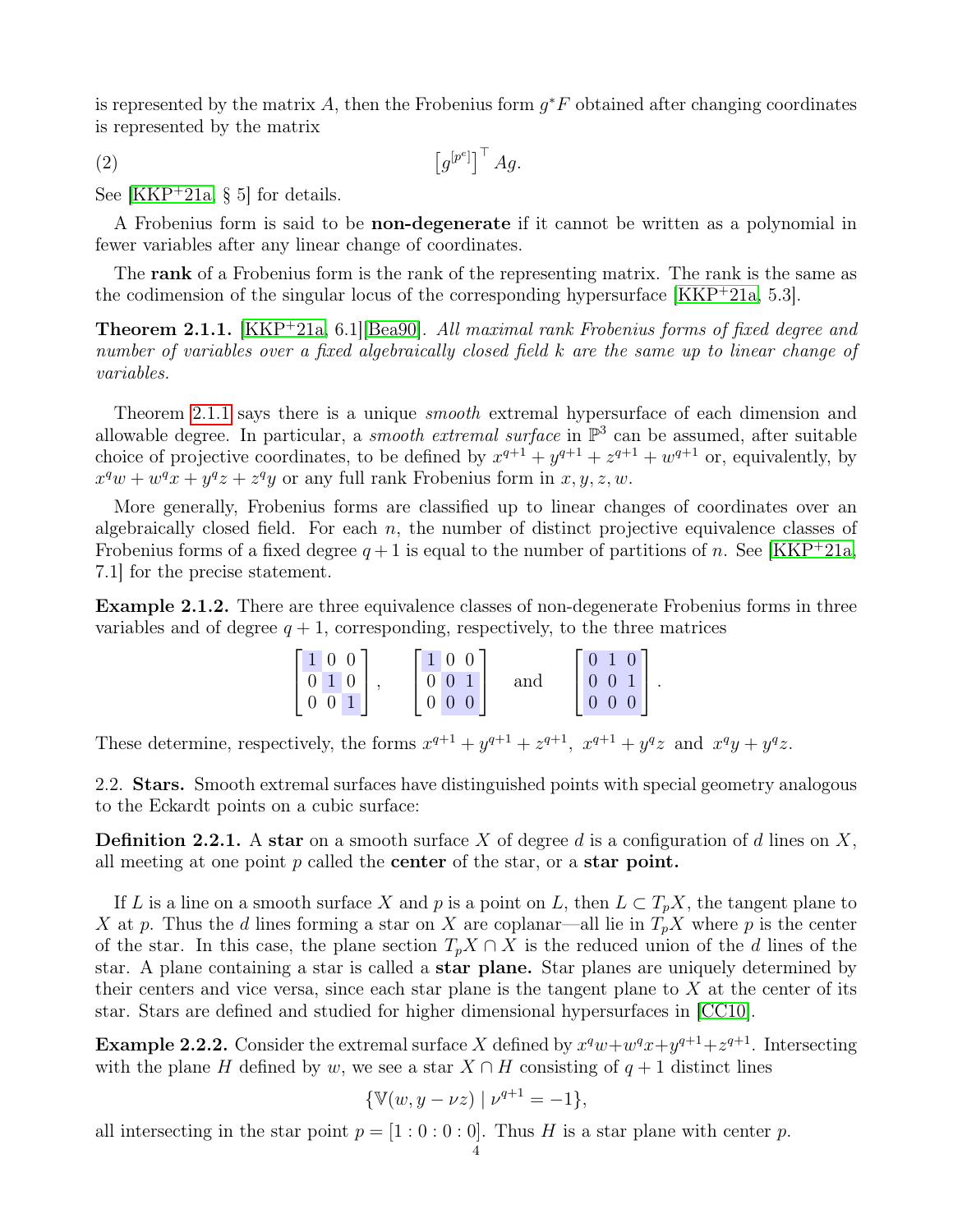<span id="page-4-3"></span>Remark 2.2.3. The lines in Example [2.2.2](#page-3-1) are indistinguishable up to projective transformation. Indeed, the projective linear changes of coordinates  $[x : y : z : w] \mapsto [x : y : \mu z : w]$  (for each  $\mu \in \mu_{q+1}$  stabilizes the surface X and its star plane H while transitively permuting around the lines in H.

## 2.3. Plane Sections of Extremal Surfaces.

<span id="page-4-1"></span>**Proposition 2.3.1.** [\[KKP](#page-29-1)+21b] A plane section of a smooth extremal surface is one of the following types of divisors, all defined by Frobenius forms:

- (1) A smooth extremal curve.
- (2) A singular extremal curve with an isolated cuspidal singularity.
- (3) The reduced sum of a line and an irreducible curve tangent at one point.
- $(4)$  A star of lines on the surface.

In particular, the plane section  $H \cap X$  is a star if and only if the Frobenius form  $\overline{F}$  defining  $X \cap H$  in H is degenerate—that is, if and only if  $\overline{F}$  can be written as a Frobenius form in two (of three) homogeneous coordinates for the projective plane H.

*Proof.* Any plane section of an extremal surface X is extremal  $[KKP^+21a, 8.1]$  $[KKP^+21a, 8.1]$ , so to understand a plane section  $X \cap H$ , we look at the classification of Frobenius forms in three variables given in  $[KKP^+21a, 7.1]$  $[KKP^+21a, 7.1]$ . The non-degenerate ones are in one-one correspondence with the three partitions of 3: these are described in Example [2.1.2](#page-3-2) (up to projective change of coordinates) and produce the first three types of divisors listed above. It is also possible that  $X \cap H$  is defined by a degenerate Frobenius form. These are classified by partitions of 2 and of 1:

- (i) A star, projectively equivalent to  $x^q y + y^q x$
- (ii) the non-reduced scheme projectively equivalent to  $x^q y$
- (iii) the non-reduced scheme projectively equivalent to  $x^{q+1}$ .

However, because X is smooth, the plane sections  $X \cap H$  are reduced (by e.g. [\[Zak93,](#page-30-0) 1.15]) and so only the first of these possibilities occurs.

Proposition [2.3.1](#page-4-1) has the following consequences; we prove only the second as the first is immediate;

<span id="page-4-0"></span>Corollary 2.3.2. [\[KKP](#page-29-0)<sup>+</sup>21a, 8.11] Any collection of coplanar lines on an extremal surface is concurrent. In particular, an extremal surface contains no triangles.

<span id="page-4-2"></span>Corollary 2.3.3. Every line on a smooth extremal surface is in some star.

*Proof of Corollary [2.3.3.](#page-4-2)* Fix a line L on a smooth extremal surface X. There is *some* plane H such that  $X \cap H$  is a star, as there is no loss of generality in assuming X as in Example [2.2.2](#page-3-1) (Theorem [2.1.1\)](#page-3-0). Now, if L lies in  $H$ , then the Corollary is proved, as L is a line in the star  $X \cap H$ . But if L does not lie in H, then L meets H at some point p'. Because point  $p' \in X \cap H$ , we know p' lies on some line L' in the star  $X \cap H$ . Since the two lines L and L' intersect at p', the plane H' they span is a star plane centered at p' (Proposition [2.3.1\)](#page-4-1). The star  $X \cap H'$  thus contains our line L.

2.4. Extremal Collections of Points. The automorphism group of any zero dimensional smooth extremal hypersurface Y (that is, of a reduced extremal configuration of points in  $\mathbb{P}^1$ ) acts transitively on the points in  $Y$ ; this follows immediately from Remark [2.2.3](#page-4-3) by projectivizing the the star plane. However, a stronger symmetry holds that we record for future reference: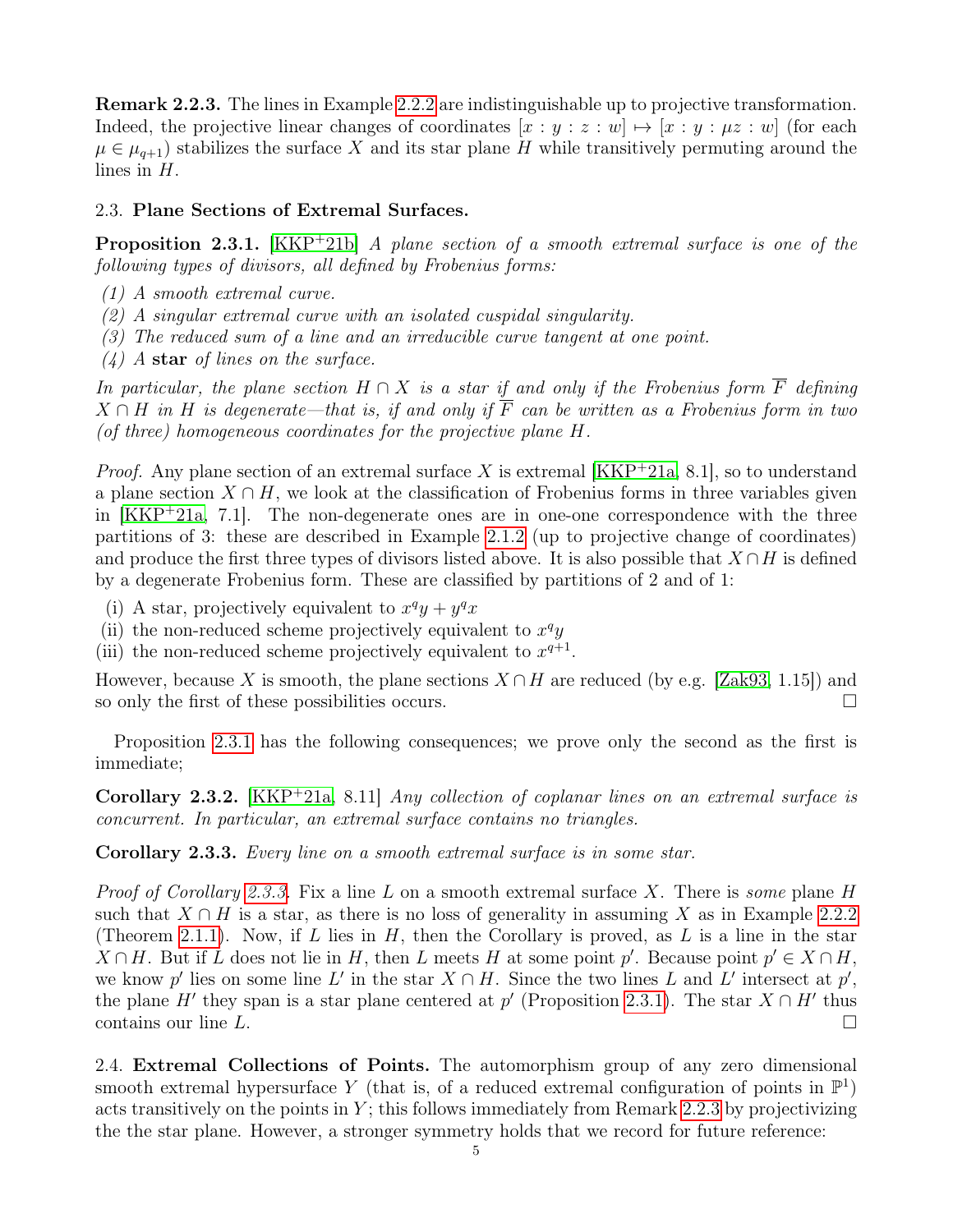<span id="page-5-2"></span>**Proposition 2.4.1.** Let  $Y \subset \mathbb{P}^1$  be a reduced extremal configuration of points–that is, assume Y is defined by a rank two Frobenius form in two variables. Then the projective linear automorphism group of Y acts three-transitively on the points of Y. Furthermore,  $Aut(Y)$  is isomorphic to  $PGL(2, \mathbb{F}_q).$ 

*Proof.* We may assume that Y is defined by the form  $yz^q - zy^q$  (Theorem [2.1.1\)](#page-3-0), so Y consists of the points  $[\mu : 1]$  where  $\mu^q = \mu$ , together with the "point at infinity" [1 : 0]. So the points of Y are precisely the  $\mathbb{F}_q$ -points of  $\mathbb{P}^1$ .

Now, given an ordered triple of three distinct points in  $Y$ , there is a unique automorphism  $g$ of  $\mathbb{P}^1$  sending them to any other ordered triple in Y. Because all six points are defined over  $\mathbb{F}_q$ , the automorphism  $g \in \text{PGL}(2, k)$  is represented by a  $2 \times 2$  matrix with entries in  $\mathbb{F}_q$ , so that  $g \in \text{PGL}(2, \mathbb{F}_q)$ . In particular, it must send every  $\mathbb{F}_q$ -point of  $\mathbb{P}^1$  to another  $\mathbb{F}_q$ -point of  $\mathbb{P}^1$ . That is, g is an automorphism of Y. This establishes both claims of Proposition [2.4.1.](#page-5-2)

<span id="page-5-1"></span>2.5. Hermitian Forms over Finite Fields. A *Hermitian form* is a special kind of Frobenius form in which the representing matrix A satisfies  $(A^{[q]})^{\top} = A$ . In this case, all entries of A satisfy  $a_{ij}^{q^2} = a_{ij}$ , which means they are in the finite field  $\mathbb{F}_{q^2}$ . Thus a Hermitian form is defined over the finite field  $\mathbb{F}_{q^2}$ . In this case, the Frobenius map  $(x \mapsto x^q)$  is an involution on the set of  $\mathbb{F}_{q^2}$ points, so can play a role analogous to complex conjugation. See [\[Hir85,](#page-28-4) § 19.1].

The classification of Hermitian forms is well-known and simple: there is only one invariant, rank  $[BC66, 4.1]$  $[BC66, 4.1]$ , where as the classification of Frobenius forms is more subtle  $[KKP^+21a, 7.1]$  $[KKP^+21a, 7.1]$ . On the other hand, every smooth projective hypersurface defined by a Frobenius form is projectively equivalent (over the algebraically closed field  $k$ ) to one defined by a Hermitian form (Theorem [2.1.1\)](#page-3-0), although of course, the needed change of coordinates is not usually defined over  $\mathbb{\dot{F}}_{q^2}.$ 

# 3. Configurations of Lines and Stars on Extremal Surfaces

# 3.1. Symmetry of Extremal surfaces. Smooth extremal surfaces are highly symmetric:

<span id="page-5-0"></span>Proposition 3.1.1. The automorphism group of a smooth extremal surface acts transitively on its set of stars.

By **automorphisms** here, we mean *projective linear* transformations of the surface in  $\mathbb{P}^3$ . Thus Aut $(X)$  is a subgroup of PGL $(4, k)$ ; in Section [3.3,](#page-9-1) this group is discussed in detail.

Before proving the proposition , we deduce a corollary:

<span id="page-5-3"></span>**Corollary 3.1.2.** The automorphism group of a smooth extremal surface  $X$  acts transitively on the set of all pairs  $(H, L)$  consisting of a star plane H and a line L in the star  $H \cap X$ . In particular, Aut $(X)$  acts transitively on the set of all lines on X.

*Proof of Corollary [3.1.2.](#page-5-3)* Without loss of generality, assume X is defined by  $x^q w + w^q x + y^{q+1} +$  $z^{q+1}$  (Theorem [2.1.1\)](#page-3-0). Given an arbitrary pair  $(H, L)$ , Proposition [3.1.1](#page-5-0) says there is an automorphism of X taking H to the star plane H' defined by  $w = 0$  (see also Example [2.2.2\)](#page-3-1). But then we can compose with an automorphism of X preserving  $H'$  while taking the image of L to any line in the star  $H' \cap X$  (Remark [2.2.3\)](#page-4-3).

To prove Proposition [3.1.1,](#page-5-0) we make use of the following lemma.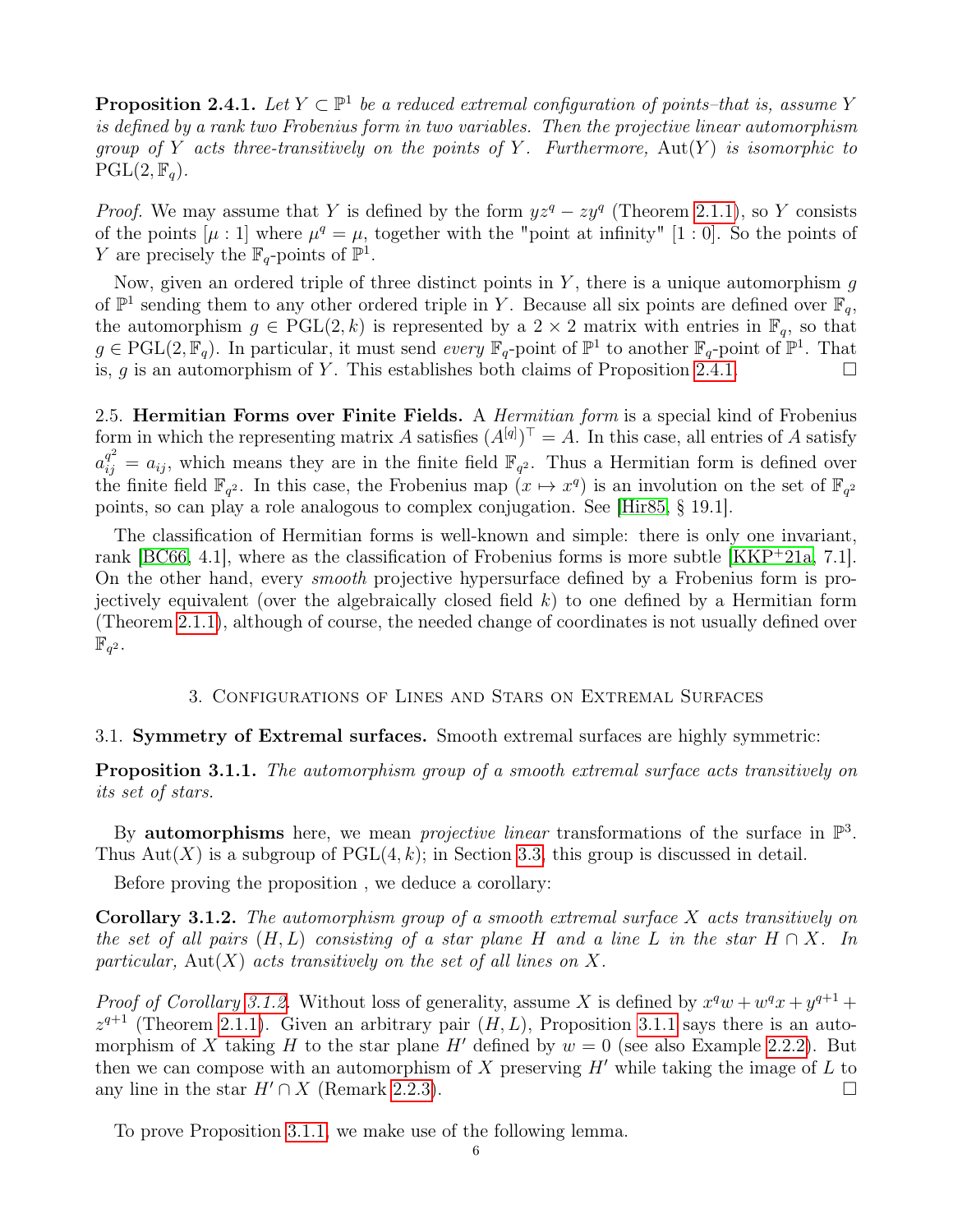<span id="page-6-1"></span>**Lemma 3.1.3.** Given an arbitrary star  $X \cap H$  with center p on a smooth extremal surface X, we may choose coordinates for  $\mathbb{P}^3$  so that

(3) 
$$
p = [0:0:0:1],
$$
  $H = \mathbb{V}(x),$  and  $X = \mathbb{V}(x^q \ell + x w^q + y^q z + z^q y),$ 

for some linear form  $\ell = ax + by + cz + w$ .

*Proof.* Choose coordinates so that the star plane H is defined by  $x = 0$ . In this case, the form  $F$  defining  $X$  is

$$
F = xG + G'(y, z, w)
$$

where G is some form of degree q and G' is a Frobenius form in the variables  $y, z, w$ . The form G' defines the star  $X \cap H$  in the hyperplane  $H \cong \mathbb{P}^2$ . In particular, G' is degenerate (Proposition [2.3.1\)](#page-4-1). So there is a linear change of coordinates involving only  $y, z, w$  such that  $G'$ transforms into a rank two Frobenius form in two variables. Since all reduced Frobenius forms in 2 variables are projectively equivalent, we can assume without loss of generality, that

$$
F = xG + yz^q + zy^q.
$$

Observe that  $xG \in \langle x^q, y^q, z^q, w^q \rangle$ , which implies that  $G \in \langle x^{q-1}, y^q, z^q, w^q \rangle$ . Because deg  $G =$ q, we can write

$$
G = x^{q-1}\ell + (\alpha_1 y + \alpha_2 z + \alpha_3 w)^q
$$

for some scalars  $\alpha_i$  and linear form  $\ell$ . That is,

$$
F = xq \ell + x(\alpha_1 y + \alpha_2 z + \alpha_3 w)^q + z y^q + y z^q.
$$

The scalar  $\alpha_3$  can not be zero. Indeed, if  $\alpha_3 = 0$ , then  $F \in \langle x^q, y^q, z^q \rangle$ , so the rank of F would be at most three and F could not define a smooth surface  $[KKP^+21a, 5.3]$  $[KKP^+21a, 5.3]$ . So we may replace the form  $\alpha_1 y + \alpha_2 z + \alpha_3 w$  by w (which changes  $\ell$  but nothing else) to assume without loss of generality that

$$
(4) \qquad \qquad F = x^q \ell + x w^q + z y^q + y z^q.
$$

The linear form  $\ell = ax + by + cz + dw$  must satisfy  $d \neq 0$ , for otherwise  $F \in \langle x, y, z \rangle$  and again F would have rank at most 3. Finally, the change of coordinates

<span id="page-6-0"></span>
$$
[x:y:z:w] \mapsto [\lambda x:y:z:\lambda^{-1/q}w]
$$

where  $\lambda^{q^2-1} = \frac{1}{d^q}$  $\frac{1}{d^q}$  transforms F (formula [\(4\)](#page-6-0)) into

$$
(\lambda x)^{q} (a\lambda x + by + cz + d\lambda^{-1/q}w) + xw^{q} + zy^{q} + yz^{q}
$$

which has the desired form since the coefficient of  $x^q w$  is  $d\lambda^{q-\frac{1}{q}} = 1$ . Lemma [3.1.3](#page-6-1) is proved.  $\Box$ 

*Proof of Proposition [3.1.1.](#page-5-0)* It suffices to show that given an arbitrary star point  $p$  on an arbitrary smooth extremal surface X in  $\mathbb{P}^3$  of degree  $q+1$ , there is a choice of coordinates for  $\mathbb{P}^3$  so that  $p = [0:0:0:1]$  and the defining form of X is  $w^q x + x^q w + y^q z + z^q y$ .

Let H be the star plane centered at p. Use Lemma [3.1.3](#page-6-1) to assume that  $p = [0:0:0:1]$ , H is defined by  $x = 0$  and that the Frobenius form defining X looks like

$$
F = x^{q}(ax + by + cz + w) + w^{q}x + y^{q}z + z^{q}y.
$$

We will perform a sequence of changes of coordinates that all fix  $p$  and its tangent plane  $H$ , but eventually bring  $F$  into the desired anti-diagonal form.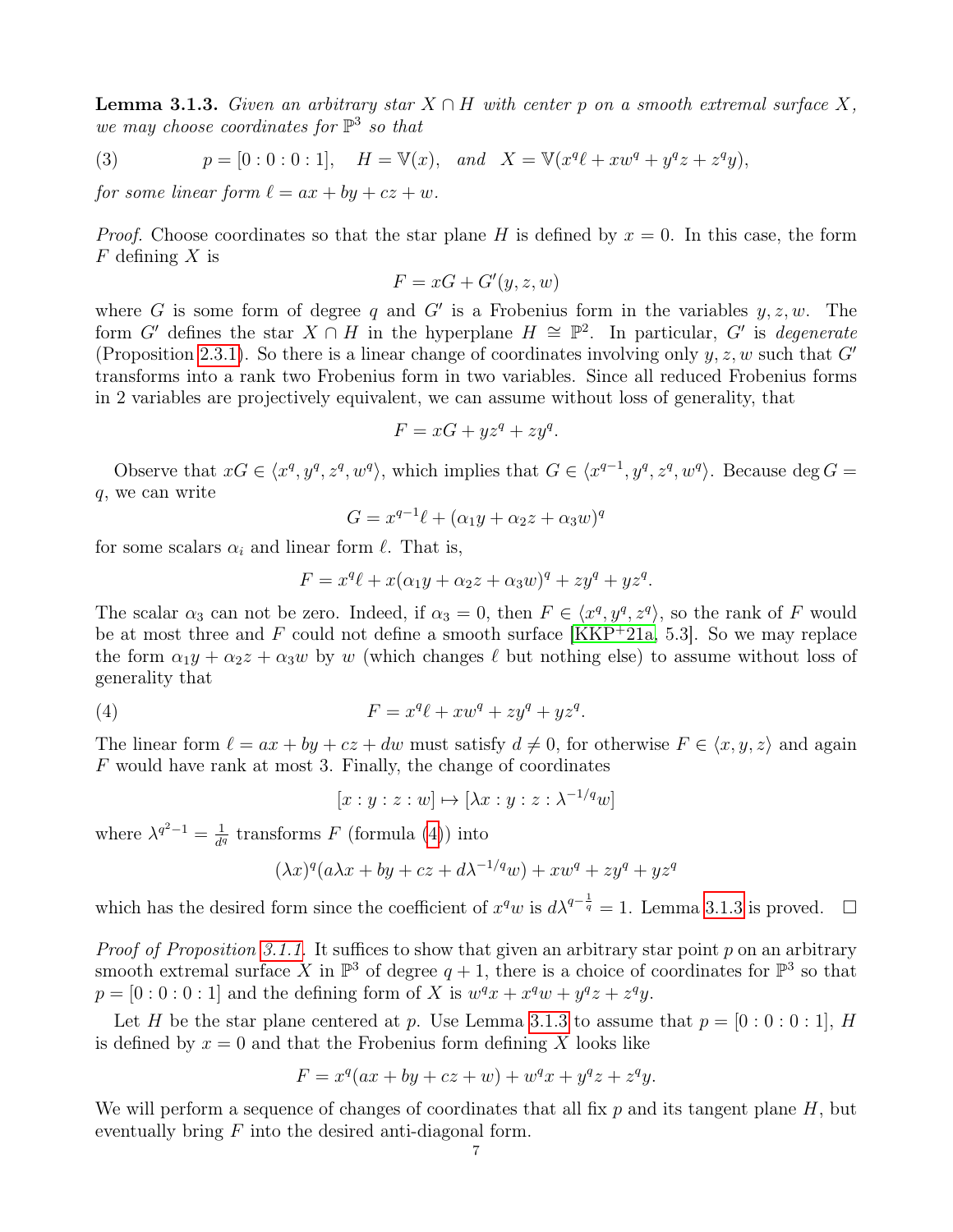First, we show we can change coordinates so as to assume  $b = 0$ . Consider an indeterminate scalar  $\lambda$ . Perform the change of coordinates

$$
[x:y:z:w] \stackrel{\phi}{\mapsto} [x:y:z+\lambda^q x:w-\lambda y].
$$

The map  $\phi$  fixes p and H but  $\phi^*$  transforms the form F into

$$
x^{q}(ax + by + cz + \lambda^{q}cx + w - \lambda y) + (w - \lambda y)^{q}x + y^{q}(z + \lambda^{q}x) + (z^{q} + \lambda^{q^{2}}x^{q})y
$$
  
= 
$$
x^{q}((a + c\lambda^{q})x + (b + \lambda^{q^{2}} - \lambda)y + cz + w) + w^{q}x + y^{q}z + z^{q}y.
$$

So any choice of  $\lambda$  such that  $\lambda^{q^2} - \lambda + b = 0$  will transform F into

$$
F_1 = x^q (a'x + cz + w) + w^q x + y^q z + z^q y,
$$

where  $a' \in k$ , without moving p or H. Similarly, interchanging the roles of y and z, we can transform  $F_1$  into

$$
F_2 = x^q (a'x + w) + w^q x + y^q z + z^q y
$$

without moving star point  $p$  or its star plane  $H$ .

Finally, again let  $\lambda$  be an indeterminate scalar and consider the change of coordinates

(5) 
$$
[x:y:z:w] \stackrel{\phi}{\mapsto} [x:y:z:w+\lambda x].
$$

This fixes  $p$  and  $H$  but transforms  $F_2$  to

$$
(a' + \lambda + \lambda^q)x^{q+1} + x^q w + w^q x + y^q z + z^q y.
$$

So choosing  $\lambda$  to be any root of the polynomial  $t^q + t + a'$ , the form  $F_2$  is transformed into the standard form  $x^q w + w^q x + y^q z + z^q x$  without changing the star point  $p = [0:0:0:1]$ . This completes the proof of Proposition [3.1.1.](#page-5-0)

3.2. Star Points and Star Planes. We now count configurations of star points on star planes and on lines on the extremal surface:

<span id="page-7-1"></span>**Theorem 3.2.1.** Let L be an arbitrary line on a smooth extremal surface X. Then

- (a) There are exactly  $q^2+1$  star points on L. Equivalently, there are exactly  $q^2+1$  stars on the surface X containing L.
- (b) There are exactly  $q(q^2+1)$  lines on X that intersect L, not counting L itself.
- (c) There are exactly  $q<sup>4</sup>$  lines on X skew to L.

Before proving Theorem [3.2.1,](#page-7-1) we deduce a few corollaries.

<span id="page-7-2"></span>**Corollary 3.2.2.** Each star plane of an extremal surface contains exactly  $q^3+q^2+1$  star points that is, each star contains  $q^3 + q^2$  star points other than its center.

*Proof of Corollary [3.2.2.](#page-7-2)* Let p be the center of the star  $H \cap X$ . Each of the  $q + 1$  lines in this contains exactly  $q^2$  star points other than p by Theorem [3.2.1.](#page-7-1) So H contains exactly  $q^2(q+1)+1$ star points.  $\Box$ 

<span id="page-7-0"></span>**Corollary 3.2.3.** Let X be a smooth extremal surface of degree  $q + 1$ .

- (a) There are a total of  $q^4 + q^3 + q + 1 = (q^3 + 1)(q + 1)$  distinct lines on X, each containing exactly  $q^2 + 1$  star points.
- (b) There are a total of  $q^5 + q^3 + q^2 + 1 = (q^3 + 1)(q^2 + 1)$  distinct stars on X, each containing exactly  $q + 1$  lines.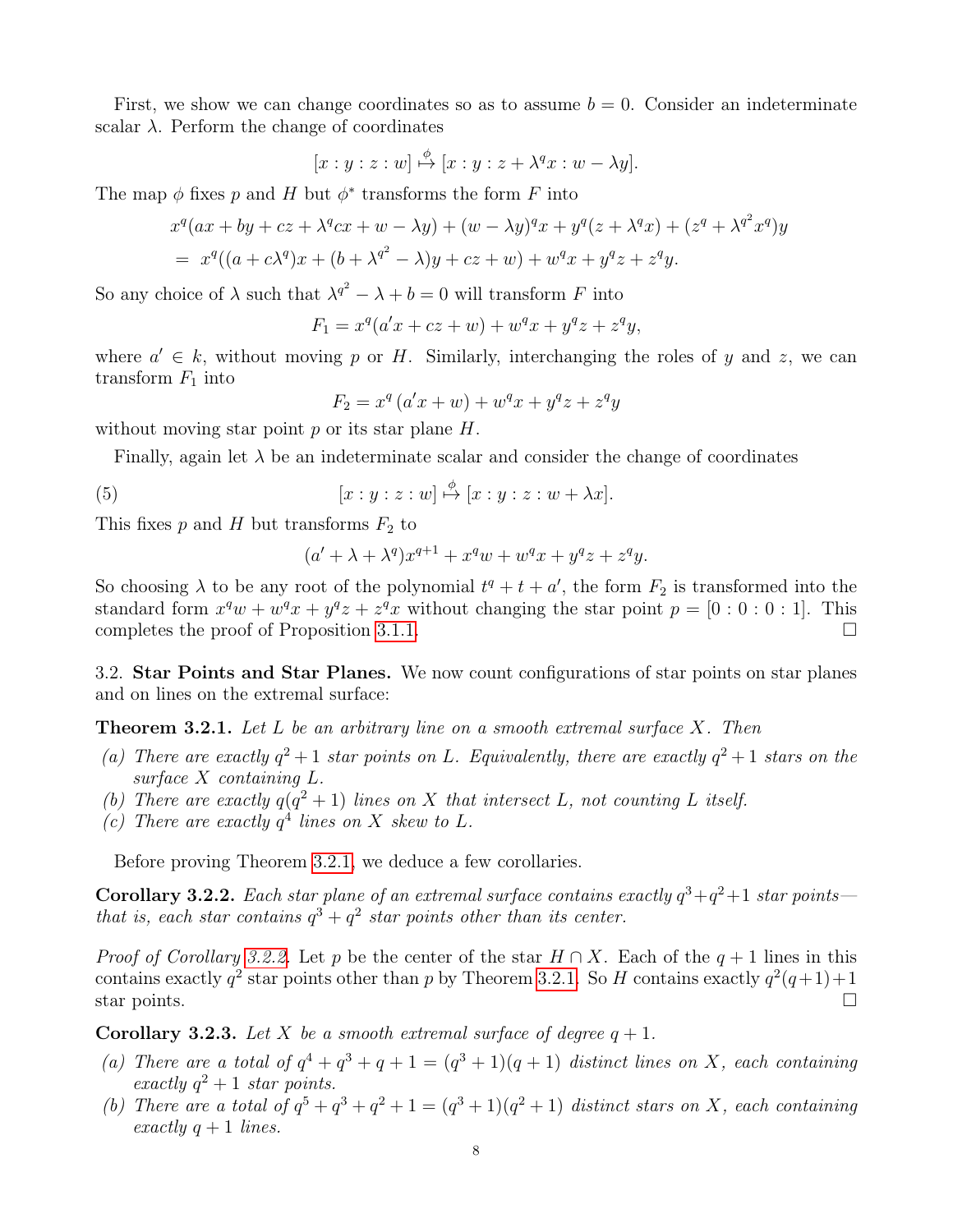*Proof.* (a). Fix one line L on X. There are exactly  $q(q^2 + 1)$  lines on X which intersect L by Theorem [3.2.1\(](#page-7-1)b). On the other hand, there are  $q<sup>4</sup>$  lines on X disjoint from L by Theorem 3.2.1(c). So the total number of lines, counting L, is  $q^4 + q^3 + q + 1$ .

(b). There are a total of  $q^4+q^3+q+1$  lines, and each line is contained in exactly  $q^2+1$  stars. So the number of pairs  $(L, H)$  consisting of a line L on a star  $H \cap X$  must be  $(q^4 + q^3 + q + 1)(q^2 + 1)$ . On the other hand, each star contains exactly  $q + 1$  lines, so the total number of stars is

$$
\frac{(q^4+q^3+q+1)(q^2+1)}{q+1} = \frac{(q^3+1)(q+1)(q^2+1)}{q+1} = (q^3+1)(q^2+1) = q^5+q^3+q^2+1.
$$

*Proof of Theorem [3.2.1.](#page-7-1)* (a). The line L belongs to some star  $H \cap X$  by Corollary [2.3.3.](#page-4-2) By Corollary [3.1.2,](#page-5-3) we can choose coordinates so that  $X$  is defined by

$$
F = x^q w + x w^q + y^q z + z^q y,
$$

and  $L \subset H$  are cut out by  $x, y$  and  $x$  respectively.

Consider the pencil of planes containing the line L. Each plane  $H_{\lambda}$  in the pencil is defined by the vanishing of some linear form  $\lambda x - y$ . The plane H itself is defined by  $x = 0$  (the case where  $\lambda = \infty$ , which we already assumed is a star.

Restricting the Frobenius form F to the plane  $H_{\lambda}$ , we can set  $y = \lambda x$  and view the plane section  $X \cap H_\lambda$  as defined by the Frobenius form

$$
\overline{F} = x^q w + x w^q + \lambda^q x^q z + \lambda x z^q,
$$

in the variables  $x, z, w$ . The plane section  $X \cap H_\lambda$  is a star if and only if the form  $\overline{F}$  is degenerate (Cf. Proposition [2.3.1\)](#page-4-1).

We claim that  $\overline{F}$  is degenerate precisely when  $\lambda$  is a root of the separable polynomial  $t^{q^2} - t$ . This will imply that there are precisely  $q^2$  planes (besides H) which contain L as a component of a star, so the proof of (a) will be complete once we have proved the claim.

To this end, consider the change of coordinates

$$
[x:z:w] \mapsto [x:z:w - \lambda^q z].
$$

This transformation sends  $\overline{F}$  to

$$
\overline{F_1} = x^q w + x w^q + (\lambda - \lambda^{q^2}) x z^q,
$$

which is clearly degenerate if  $\lambda^{q^2} - \lambda = 0$ . On the other hand, if  $\lambda^{q^2} - \lambda \neq 0$ , then  $\overline{F}$  is not degenerate. Indeed, in this case

$$
\overline{F_1} = x((\gamma z + w)^q + x^{q-1}w)
$$

for some non-zero  $\gamma$ , which is projectively equivalent to  $x(z^q + x^{q-1}w)$ , so defines a union of the line  $L$  and an irreducible curve of degree  $q$ , not a star. This completes the proof of  $(a)$ .

(b). A line  $M$  on  $X$  intersects  $L$  if and only if  $L$  and  $M$  appear together in a star. There are  $q^2+1$  stars containing L and each of them contains q distinct lines (other than L). Of course, a pair  $L$  and  $M$  can not appear together in more than one star, since the plane producing a star is uniquely determined by any two lines in it. So there must be  $q(q^2+1)$  distinct lines M which intersect L on our extremal surface.

(c). Fix a star  $H \cap X$  containing L (this is possible by Corollary [2.3.3\)](#page-4-2). There are q other lines in this star. Pick one, M. Now M appears in exactly  $q^2$  other stars besides H by Theorem [3.2.1\(](#page-7-1)a).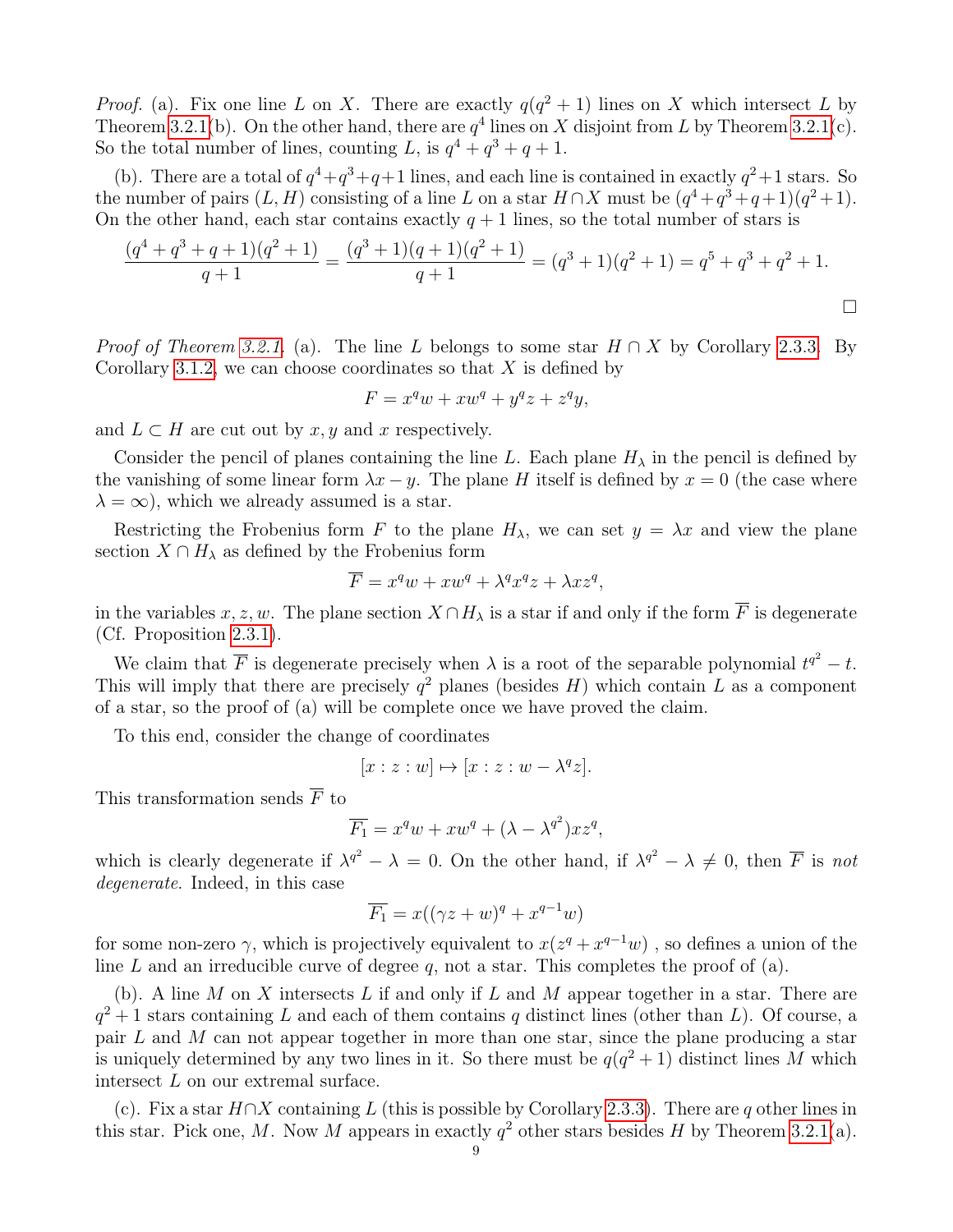For each of these stars, each of the other  $q$  lines in the star is a line  $L'$  which does not meet  $L$ . Indeed, if  $L'$  meets  $L$ , then the lines  $L, L', M$  form a triangle, contradicting Corollary [2.3.2.](#page-4-0) In this way, we produce  $q^3$  distinct lines  $L'$  on X which meet M but not L. Now, varying over each of the q lines M in the star  $H \cap X$  (other than L), we produce  $q^3$  new lines for each of the q choices of line M. In total, we found  $q<sup>4</sup>$  lines skew to L.

Finally, we need to show that our above count includes every line  $L'$  on X skew to L. Say  $L'$ is skew to L. Pick any star point p on L. The star plane H at p contains L but not L' (otherwise L' would meet L). So L' must meet H at some point p', necessarily in the star  $H \cap X$ . So p' is a star point on some line M in the star  $X \cap H$ , and the star centered at p' contains L'. This means L' is a line of the type we already counted in the previous paragraph. So there are exactly  $q^4$ lines on the extremal surface skew to any fixed line on the surface.  $\Box$ 

<span id="page-9-2"></span>Corollary 3.2.4. Fix any pair of skew lines on an extremal surface. Then there are exactly  $q^2 + 1$  lines on the surface that meet both.

*Proof of Corollary [3.2.4.](#page-9-2)* Fix arbitrary skew lines L and L' on the extremal surface X. We claim that for each star point  $p$  on  $L$ , there is exactly one line through  $p$  meeting  $L'$ . Because there are exactly  $q^2 + 1$  star points on L (Theorem [3.2.1\(](#page-7-1)a)) and any intersection point of lines on X is a star point, the claim proves the corollary.

To prove the claim, observe that  $L'$  is not in the star plane  $H$  centered at  $p$ , since that would imply L' meets L. Thus L' meets H at a unique point p', which means p' is in the star  $X \cap H$ , and hence in (exactly) one of the lines M in the star  $X \cap H$ . The line M meets both L and L'. There is no other line through p meeting both L and L', for if M' is another, then  $M, M', L'$ form a triangle, contrary to Corollary [2.3.2.](#page-4-0)

<span id="page-9-1"></span>3.3. The Automorphism Group of an Extremal Surface. We now use the geometry of extremal surfaces to describe their automorphism groups. The results in this section are (essentially) known, albeit in somewhat different contexts with slightly stronger hypotheses; we include straightforward new proofs for completeness. The first result is due to Shioda when  $d > 3$  [\[Shi88,](#page-29-22) p97] and Duncan and Dolgachev when  $d = 3$  [\[DD19,](#page-28-2) § 5.1].

<span id="page-9-0"></span>**Theorem 3.3.1.** Let X be a smooth extremal hypersurface of degree  $q+1$  and dimension  $n-2 \geq 0$ over algebraically closed field k. The group  $Aut(X)$  of projective linear automorphisms of X is isomorphic to the finite group  $PU(n, \mathbb{F}_{q^2})$ , where  $PU(n, \mathbb{F}_{q^2})$  is the quotient of the finite unitary group

$$
\mathrm{U}(n, \mathbb{F}_{q^2}) = \left\{ g \in \mathrm{GL}(n, \mathbb{F}_{q^2}) \mid (g^{[q]})^\top g = I_n \right\}
$$

by *its* center,

<span id="page-9-3"></span>
$$
\{\lambda I_n \ \mid \ \lambda^{q+1} = 1\},
$$

the cyclic group of scalar matrices of order  $q + 1$ .

<span id="page-9-4"></span>**Remark 3.3.2.** We have already computed that when X is zero dimensional,  $Aut(X)$  is isomorphic to  $PGL(2, \mathbb{F}_q)$  (Proposition [2.4.1\)](#page-5-2), so Theorem [3.3.1](#page-9-0) confirms that  $PU(2, \mathbb{F}_{q^2}) \cong PGL(2, \mathbb{F}_q)$ .

*Proof of Theorem [3.3.1.](#page-9-0)* Choose coordinates so that the extremal hypersurface  $X$  is defined by  $F = x_1^{q+1} + x_2^{q+1} + \cdots + x_n^{q+1}$  (Theorem [2.1.1\)](#page-3-0). The group Aut(X) is the subgroup of PGL $(n, k)$ represented by matrices  $g \in GL_n(k)$  such that  $g^*F = \lambda F$  for some non-zero scalar  $\lambda$ . Because k is algebraically closed, the class of g in  $PGL(n, k)$  can be represented by the scalar multiple  $\mu g$ where  $\mu^{q+1} = \frac{1}{\lambda}$  $\frac{1}{\lambda}$ , so without loss of generality we assume that  $g^*F = F$ . Such g satisfy

(6) 
$$
(g^{[q]})^{\top} I_n g = I_n,
$$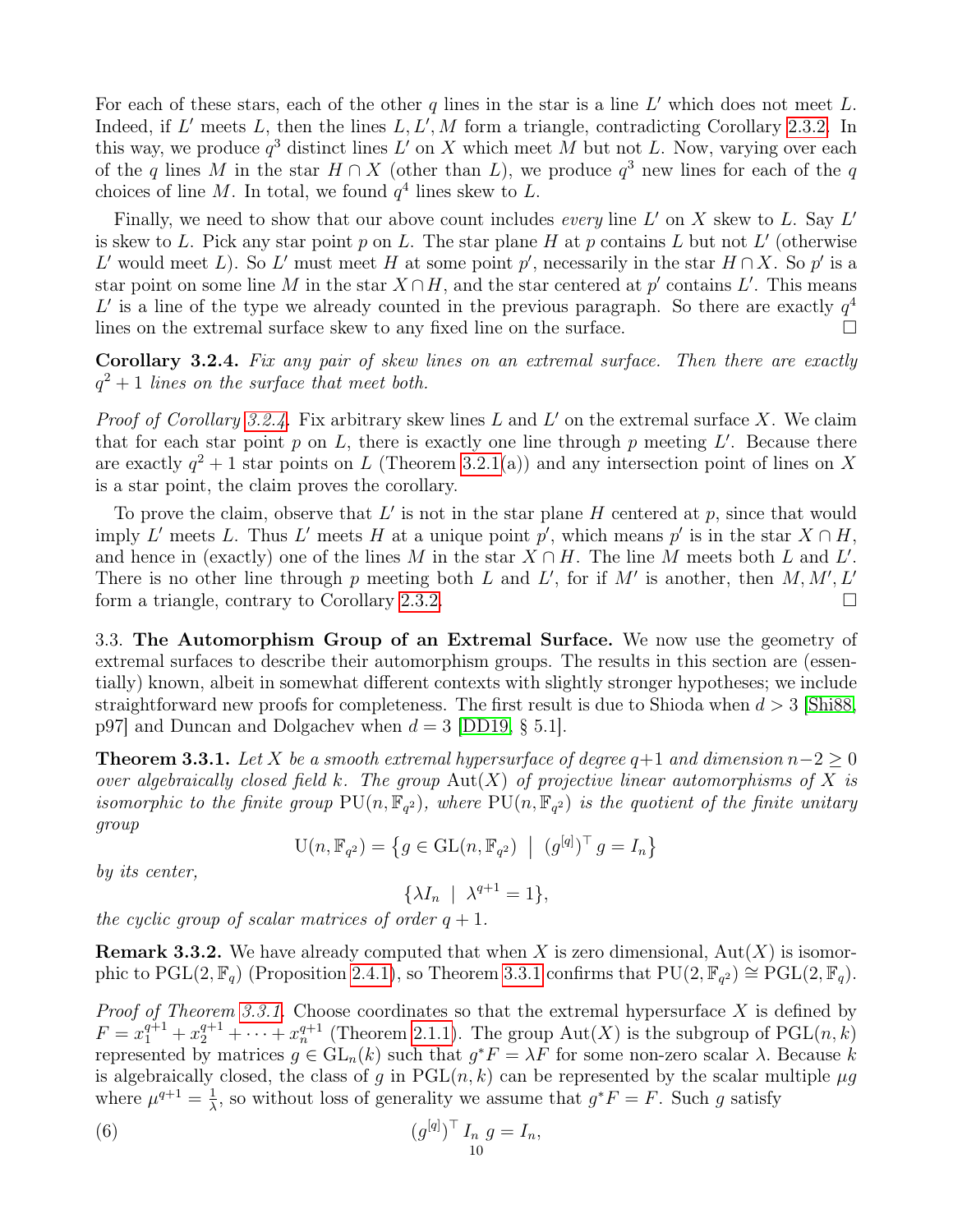by formula (2) in Section 2. Raising [\(6\)](#page-9-3) to the  $q^{th}$ -power and transposing, we have  $(g^{[q]})^{\top} g^{[q^2]} =$ I<sub>n</sub>. In particular, both g and  $g^{[q^2]}$  are inverses of the matrix  $(g^{[q]})^{\top}$ , so that  $g = g^{[q^2]}$ . Thus each entry of g is fixed by the Frobenius map  $x \mapsto x^{q^2}$ , and hence in  $\mathbb{F}_{q^2}$ —that is, we can assume  $g \in \text{PGL}(4, \mathbb{F}_{q^2})$ . This means that the naturally induced group map

$$
\mathrm{U}(n, \mathbb{F}_{q^2}) \xrightarrow{\gamma} \mathrm{Aut}(X)
$$

is surjective, and it remains only to compute its kernel.

An element  $g \in U(n, \mathbb{F}_{q^2})$  induces the identity map on X if and only if  $g = \lambda I_n$  for some  $\lambda \in k^*$ . But a scalar matrix  $\lambda I_n$  is in  $U(n)$  if and only if  $(\lambda I_n)^{[q]}(\lambda I_n) = \lambda^{q+1} g^{[q]} g^{\top} = I_n$ —that is, if and only if  $\lambda^{q+1} = 1$ . On the other hand, all  $(q + 1)$ -st roots  $\lambda$  of unity in k are in  $\mathbb{F}_{q^2}$ : if  $\lambda^{q+1} = 1$ , then  $\lambda^{q^2} = \lambda^{q^2-1}\lambda = (\lambda^{q+1})^{q-1}\lambda = \lambda$ . So the kernel is the cyclic group of order  $q+1$  consisting of the scalar matrices of  $q + 1$ -st roots of unity, as claimed. The theorem is proved.

<span id="page-10-0"></span>Remark 3.3.3. Shioda's theorem is actually concerned with Fermat hypersurfaces—projective hypersurfaces defined by  $x_0^d + x_1^d + \cdots + x_n^d$  over an arbitrary algebraically closed field (although he omits the case where  $d = 3$ , which our result includes). Shioda shows that, with the exception of the case where  $d = p^e + 1$ , the automorphism group of the Fermat hypersurface is generated by the "obvious" automorphisms: the  $S_n$  permuting the coordinates and the group  $(\mu_d^n/\mu_d) \cong \mu_d^{n-1}$ d scaling the coordinates by d-th roots of unity. When  $d = p^e + 1 > 3$ , he proves Theorem [3.3.1](#page-9-0) for the Fermat hypersurface using a different method than our argument. Likewise, Duncan and Dolgachev are concerned with the automorphism group of cubic surfaces in general; in the special case of the Fermat cubic surface of characteristic two (the extremal case), their proof uses a result of Beauville to show there is no "canonical point", and then appeals to known facts about the automorphism group of a finite Hermitian geometry [\[Hir85,](#page-28-4) 19.1.7, 19.1.9].

Remark 3.3.4. In the special case that extremal surface defined by a *Hermitian* form (meaning that its matrix A satisfies  $A^{[q]} = A^{\top}$ , the proof of Theorem [3.3.1](#page-9-0) shows that

$$
Aut(X) = \{ g \in GL(n, \mathbb{F}_{q^2}) \mid (g^{[q]})^{\top} A g = A \} / \{ \lambda I_n \mid \lambda^{q+1} = 1 \}.
$$

For an arbitrary smooth extremal surface X, the automorphism group  $Aut(X)$  is conjugate to  $PU(n, \mathbb{F}_{q^2})$  via the automorphism in  $PGL(n, k)$  taking it to the Fermat hypersurface.

3.4. Star Points and  $\mathbb{F}_{q^2}$ -rational points. We next give a straightforward proof of a familiar fact that connects extremal surfaces to finite geometry:

<span id="page-10-1"></span>**Proposition 3.4.1.** The star points on a extremal surface of degree  $q+1$  defined by a Hermitian form are precisely its  $\mathbb{F}_{q^2}$  points.

Remark 3.4.2. Proposition [3.4.1](#page-10-1) (together with Corollary [3.2.3\)](#page-7-0) recovers the known fact that there are precisely  $q^5 + q^3 + q^2 + 1$  points in a Hermitian sub-geometry of the finite projective 3-space over  $\mathbb{F}_{q^2}$  [\[Seg67\]](#page-29-15), [\[Hir85,](#page-28-4) 19.1.5].

*Proof.* We first verify that the star points of extremal surface X defined by  $x^q w + w^q x + y^q z + z^q y$ are precisely its  $\mathbb{F}_{q^2}$  points. By symmetry, it suffices show this for the open set U where  $x \neq 0$ .

Consider a point  $p = [1 : a : b : c] \in \mathcal{U}$  whose coordinates are in  $\mathbb{F}_{q^2}$ . The tangent plane  $T_p X$ at p is  $c^q x + b^q y + a^q z + w$ , so the plane section  $T_p X \cap X$  is defined by the Frobenius form in  $x, y, z$ 

<span id="page-10-2"></span>(7) 
$$
-x^q(c^qx+b^qy+a^qz)-x(c^qx+b^qy+a^qz)^q+y^qz+z^qy.
$$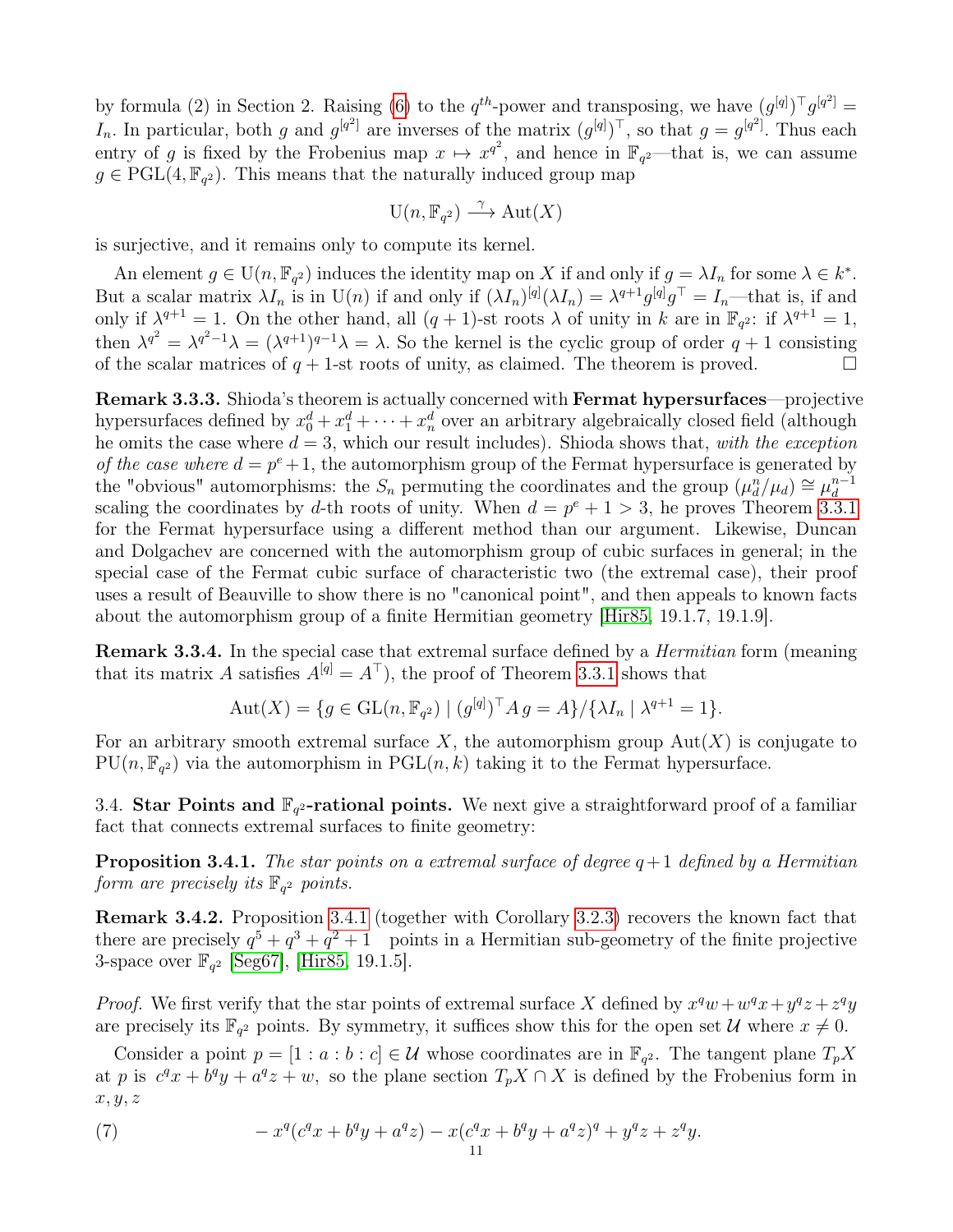Thus p is a star point if and only if [\(7\)](#page-10-2) is a degenerate Frobenius form (Proposition [2.3.1\)](#page-4-1). Because the projective transformation

$$
\phi : [x : y : z] \mapsto [x : y + ax : z + bx],
$$

transforms the form [\(7\)](#page-10-2) into the degenerate form  $y^qz + z^qy$  (remember that  $c + c^q + a^qb + b^qa = 0$ ), we conclude that all  $\mathbb{F}_{q^2}$ -points of  $\mathcal{U}$  are star points.

To check that the  $\mathbb{F}_{q^2}$  $\mathbb{F}_{q^2}$  $\mathbb{F}_{q^2}$ -points comprise all star points of U, we count them. Note<sup>2</sup> that for each choice of the pair  $(a, b) \in \mathbb{F}_q^2$  $q^2$ , the polynomial  $t^q + t + (a^q b + b^q a)$  has q distinct solutions in  $\mathbb{F}_{q^2}$ . So there are exactly  $q^5$   $\mathbb{F}_{q^2}$ -rational points  $[1 : a : b : c]$  in U, all of which are star points. On the other hand, there are exactly  $q^5$  star points in U as well—of the total  $q^5 + q^3 + q^2 + 1$  star points on X (Theorem [3.2.3\(](#page-7-0)b)), there are precisely  $q^3 + q^2 + 1$  in the complement of U, because  $X \setminus \mathcal{U} = \mathbb{V}(w)$  is a star plane (Corollary [3.2.2\)](#page-7-2). By the pigeon hole principle, the star points of U (and hence of X) are precisely its  $\mathbb{F}_{q^2}$ -points.

Now consider an arbitrary smooth variety  $X'$ , given by some Frobenius form that is Hermitian that is, whose representing matrix A satisfies  $(A^{[q]})^{\top} = A$ . There is a change of coordinates  $g \in PGL(4, k)$  transforming X' to the extremal surface  $X = \mathbb{V}(x^q w + w^q x + y^q z + z^q y)$ , so that using formula  $(2)$  in § [2.1,](#page-2-0) we have

$$
(8) \qquad \qquad (g^{[q]})^{\top} Jg = A
$$

where  $J =$  $\left[ \begin{smallmatrix} 0 & 0 & 0 & 1 \\ 0 & 0 & 1 & 0 \\ 0 & 1 & 0 & 0 \\ 1 & 0 & 0 & 0 \end{smallmatrix} \right]$ is the matrix of the Frobenius form defining X. Raising  $(8)$  to the q-th power and transposing, we have

(9) 
$$
(g^{[q]})^{\top} (J^{[q]})^{\top} g^{[q^2]} = (A^{[q]})^{\top} = A.
$$

Setting [\(8\)](#page-11-1) and [\(9\)](#page-11-2) equal and remembering that  $(J^{[q]})^{\top} = J$ , we have

<span id="page-11-2"></span><span id="page-11-1"></span>
$$
(g^{[q]})^{\top} J g^{[q^2]} = (g^{[q]})^{\top} J g,
$$

from whence it follows that  $g^{[q^2]} = g$ . This tells us that  $g \in \text{PGL}(4, \mathbb{F}_{q^2})$ .

Now because  $g^{-1}$  is an isomorphism from X to X', it defines a bijection between their respective star points. Because g has entries in  $\mathbb{F}_{q^2}$  it also preserves the  $\mathbb{F}_{q^2}$ -rationality of points. So the star points of X' are precisely its  $\mathbb{F}_{q^2}$ -points.

## 4. star chords

Star chords are auxiliary lines not on the extremal surface but none-the-less intimately related:

**Definition 4.0.1.** A star chord for a smooth extremal surface X is a line in  $\mathbb{P}^3$  not on X which passes through (at least) two star points of X.

<span id="page-11-3"></span>**Remark 4.0.2.** Despite the name, a star chord  $\ell$  through star point p is never in the star plane  $T_p X$  centered at p. Otherwise, assume  $\ell \subset T_p X$ . Because there is another star point  $p' \in \ell$ , the point p' would then be on some line L in the star  $T_pX \cap X$ . But then both L and  $\ell$  contain both p and p', which means  $\ell = L$ , contrary to the fact that  $\ell \not\subset X$ .

<span id="page-11-0"></span><sup>&</sup>lt;sup>2</sup>Proof: The map  $\mathbb{F}_{q^2} \stackrel{\gamma}{\longrightarrow} \mathbb{F}_{q^2}$  sending  $t \mapsto t^q + t$  is linear over the subfield  $\mathbb{F}_q$ , and its kernel consists of  $q-1$ distinct  $(q-1)$ -st roots of  $-1$  together with 0. So there are exactly q solutions to  $\gamma(t) = \gamma(-a^q b) = -a^q b - a b^q$ in  $\mathbb{F}_{q^2}^2$  as well.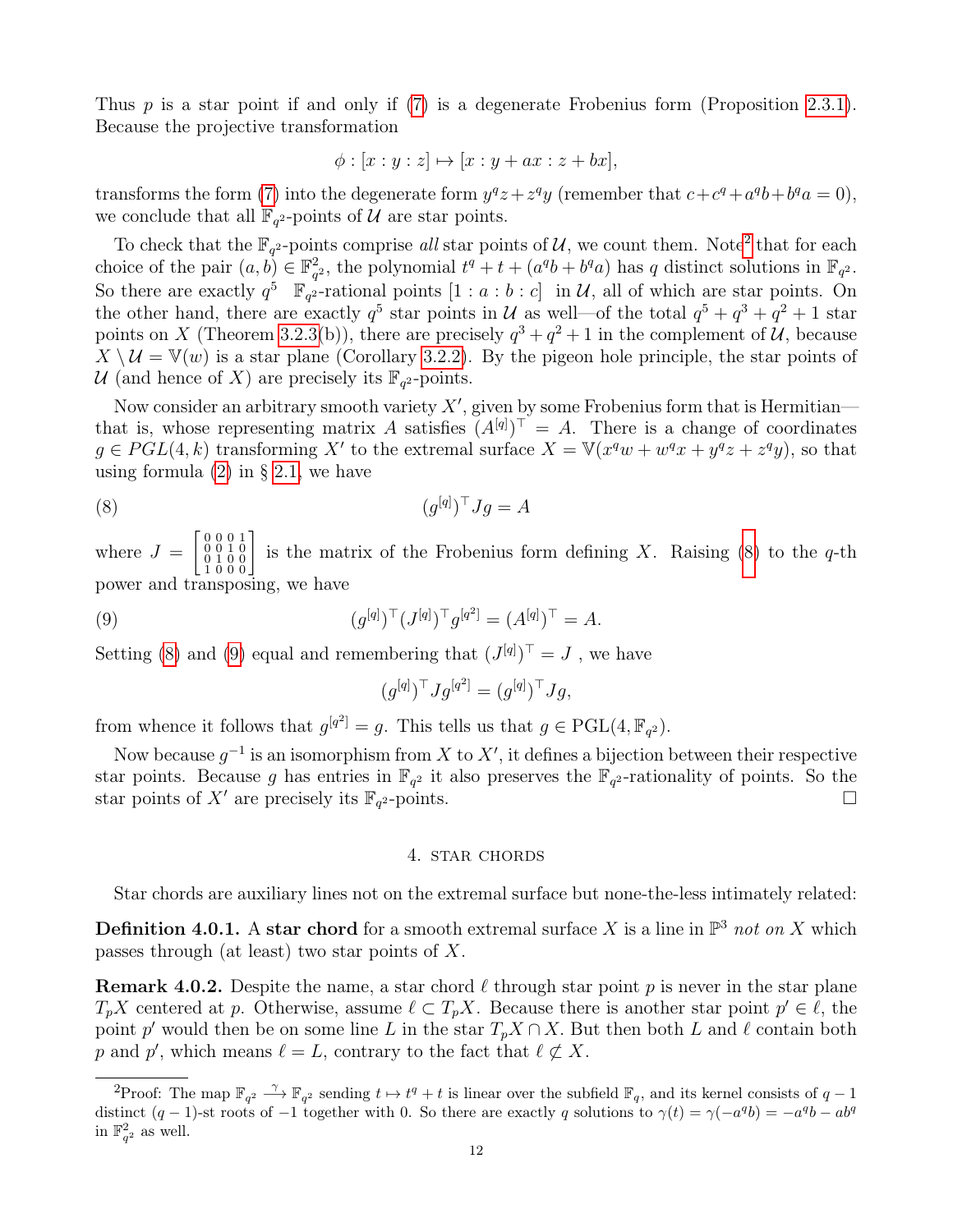Remark 4.0.3. In the special case where the extremal surface is defined by a Hermitian form over  $\mathbb{F}_{q^2}$ , star chords are *Baer sublines* or *hyperbolic lines* in the terminology of finite geometry (see e.g. [\[BD12,](#page-28-16) p4] or [\[Mas10,](#page-29-23) p102]). In this context, lines on the surface are called its generators.

The basic facts about star chords are the following:

<span id="page-12-0"></span>**Theorem 4.0.4.** Let  $\ell$  be an arbitrary star chord for a smooth extremal surface. Then

- (i) The stars centered at points on  $\ell$  share no lines.
- (ii) The star planes of all stars centered along  $\ell$  intersect in a common line  $\ell'$  which is skew to  $\ell$  and also a star chord for X.
- (iii) The star planes of all stars centered along  $\ell'$  intersect in the original star chord  $\ell$ .
- (iv) The star chords  $\ell$  and  $\ell'$  each intersect X in  $q + 1$  distinct star points.

Before proving Theorem [4.0.4,](#page-12-0) we observe that it ensures that the next definition makes sense.

<span id="page-12-1"></span>**Definition 4.0.5.** The **dual of a star chord**  $\ell$  for an extremal surface is the unique star chord  $\ell'$  contained in all star planes centered along  $\ell$ , or equivalently, the intersection of all star planes centered along  $\ell$ .

Duality between star chords is a symmetric relationship: Theorem [4.0.4\(](#page-12-0)iii) implies that  $\ell'$  is the dual star chord of  $\ell$  if and only if  $\ell$  is the dual star chord of  $\ell'$ .

<span id="page-12-2"></span>**Example 4.0.6.** The lines  $\ell = \mathbb{V}(x, y)$  and  $\ell' = \mathbb{V}(z, w)$  are a pair of dual star chords on the Fermat extremal surface  $X = V(x^{q+1} + y^{q+1} + z^{q+1} + w^{q+1})$ . Indeed,  $\ell$  is not on X but contains the  $q+1$  star points  $p_a = [0:0: a:1]$ , where  $a^{q+1} = -1$ . To check that  $p_a$  is a star point, observe that the tangent plane to  $p_a$  is  $T_{p_a}X = \mathbb{V}(a^qz + w) = \mathbb{V}(z - aw)$ , which intersects X in a star. These star planes  $\overline{V}(z - aw)$  all obviously contain  $\ell'$ , so  $\ell'$  is their common intersection, as promised by Theorem [4.0.4.](#page-12-0) Note that, dually, the star points on  $\ell'$  are the points  $p'_b = [b : 1 : 0 : 0]$  where  $b^{q+1} = -1$ , and the corresponding star planes  $\mathbb{V}(x - by)$  intersect in  $\ell$ .

*Proof of Theorem [4.0.4.](#page-12-0)* Fix any two star points  $p_1$  and  $p_2$  on  $\ell$ . Since  $p_1$  is on every line in the star centered at  $p_1$ , and likewise for  $p_2$ , any shared line shared line between these stars would contain both  $p_1$  and  $p_2$  and hence be  $\ell$  itself. But by definition, the star chord  $\ell$  is not on X. So stars centered on  $\ell$  can not share any lines, proving (i).

Now, let  $\ell' = T_{p_1} X \cap T_{p_2} X$ . Note that  $\ell' \not\subset X$ : otherwise,  $\ell' \subset T_{p_1} X \cap X$  and  $\ell' \subset T_{p_2} X \cap X$ , making  $\ell'$  a shared line between these stars, which would contradict (i).

We claim that  $\ell'$  is skew to  $\ell$ . First note that  $\ell \neq \ell'$ , for otherwise the star chord  $\ell$  lies in the star plane  $T_{p_1}X$ , contradicting Remark [4.0.2.](#page-11-3) So at least one of  $p_1$  or  $p_2$ —say  $p_1$ —is not on  $\ell'$ . Now, if  $\ell$  and  $\ell'$  are not skew, the unique plane they span is necessarily the plane  $T_{p_1}X$ , since both planes contain  $\ell'$  and  $p_1 \notin \ell'$ . But now the star chord  $\ell$  is in the star plane  $T_{p_1}X$ , again contradicting Remark [4.0.2.](#page-11-3)

We now claim  $\ell'$  is a star chord intersecting X in  $q + 1$  distinct star points. Observe that because  $\ell' \subset T_{p_1}X$ , it meets each line in the star  $T_{p_1}X \cap X$ . But since the center  $p_1$  is not on  $\ell'$ , we know  $\ell'$  must meet each of the  $q + 1$  lines in the star  $T_{p_1}X \cap X$  in a distinct point. These  $q + 1$  points make up the full intersection  $\ell' \cap X$ , since X has degree  $q + 1$ . Similarly, since also  $p_2 \notin \ell'$ , the points of  $\ell' \cap X$  are the  $q + 1$  distinct intersection points of  $\ell'$  with the lines in the star  $T_{p_2}X \cap X$ . Thus each  $p'$  in  $\ell' \cap X$  lies on at least two lines of X. So  $\ell'$  is a star chord and meets X in  $q+1$  distinct star points.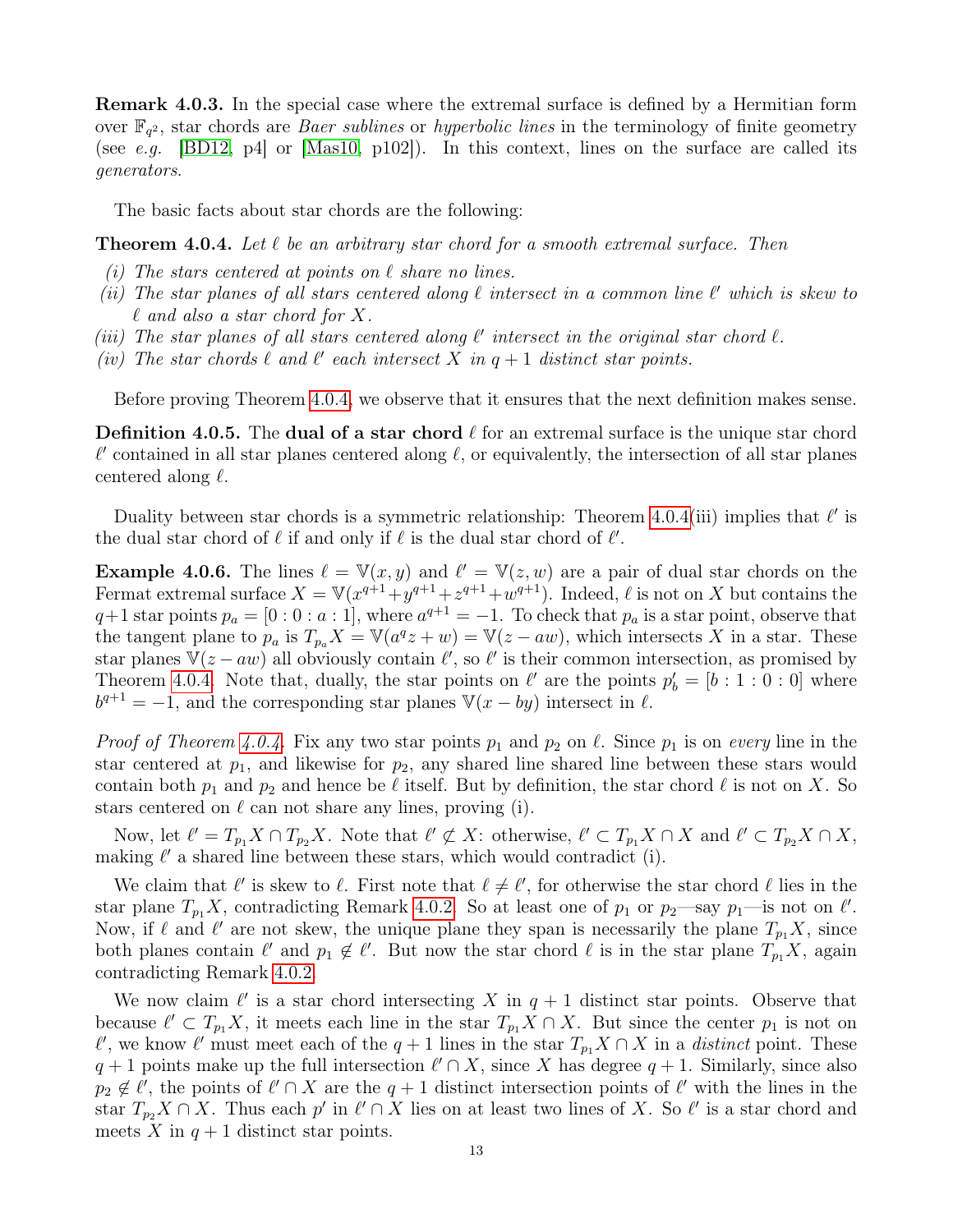Next, we show that  $\ell \subset T_{p'}X$  for all  $p' \in \ell' \cap X$ , which will establish (iii). As we saw in the preceding paragraph, the star  $X \cap T_{p'}X$  contains a line in each of the two stars  $T_{p_1}X \cap X$  and  $T_{p_2}X \cap X$ . In particular, both  $p_1$  and  $p_2$  are in  $T_{p'}X$ , so also  $\ell = \overline{p_1p_2} \subset T_{p'}X$ .

We now claim  $\ell$  meets X in  $q+1$  distinct star points. To see this, take an arbitrary  $p' \in \ell' \cap X$ . Since  $\ell \subset T_{p'}X$  (using (iii)) but  $p' \notin \ell$  (by skewness of  $\ell$  and  $\ell'$ ), each line in the star  $T_{p'}X \cap X$ meets  $\ell$  in a distinct point. These are the  $q + 1$  points of  $X \cap \ell$ . They are star points because each lies on a line in every other star  $T_{p''}X \cap X$  with  $p'' \in \ell'.$ 

The proof will be complete once we have shown that  $\ell'$  is independent of the choice of the star points  $p_1$  and  $p_2$  on  $\ell$ . For this, it suffices to show that  $\ell' \subset T_pX$  for each star point p on  $\ell$ , so that  $\ell'$  is the intersection of all  $q + 1$  star planes centered along  $\ell$  (or any two of them). But taking any  $p' \in \ell' \cap X$ , we have seen that p' lies on a line in the star  $T_p X \cap X$ . So the  $q + 1$  star points of  $\ell'$ , and hence  $\ell'$  itself, are in  $T_pX$ .

#### 4.1. Symmetry of star chords.

<span id="page-13-0"></span>Theorem 4.1.1. The automorphism group of a smooth extremal surface induces a natural transitive action on the set of all its star chords.

*Proof of Theorem [4.1.1.](#page-13-0)* A star chord is determined by two star points not spanning a line on X, so any projective linear automorphism of the surface induces a permutation of the star chords for the surface. To prove this action is transitive, it suffices to show that  $Aut(X)$  acts transitively on the set of ordered pairs  $(p_1, p_2)$  of star points spanning star chords.

Fix an arbitrary ordered pair  $(p_1, p_2)$  of star points spanning a star chord. Since Aut(X) acts transitively on star points (Proposition [3.1.1\)](#page-5-0), there is no loss of generality in assuming

$$
X = V(x^q w + w^q x + y^q z + z^q y)
$$
 and  $p_1 = [0:0:0:1].$ 

The theorem will be proved if we show that, in addition, we can choose coordinates so that  $p_2$  is the star point  $[1:0:0:0]$ .

First note that we can assume that  $p_2 = [1 : a : b : c]$ . Indeed, otherwise  $p_2 \in V(x) = T_{p_1}X$ , so that  $p_2$  would be in the star centered at  $p_1$ . In this case, the line  $\overline{p_1p_2}$  is in that star and hence on X, contrary to the assumption that  $p_1$  and  $p_2$  span a star chord. Note also that  $a, b, c \in \mathbb{F}_{q^2}$ (Proposition [3.4.1\)](#page-10-1).

Consider the change of coordinates  $\phi$ 

$$
[x:y:z:w] \stackrel{\phi}{\mapsto} [x:y-ax:z-bx:w+c^qx+b^qy+a^qz].
$$

Clearly  $\phi$  fixes  $[0:0:0:1]$  and takes  $p = [1:a:b:c]$  to  $[1:0:0:0]$ . Furthermore,  $\phi^*$ fixes the polynomial  $x^q w + w^q x + y^q z + z^q y$ : Remembering that  $a^{q^2} = a$ ,  $b^{q^2} = b$ ,  $c^{q^2} = c$ , and  $c^{q} + c = -(a^{q}b + b^{q}a)$ , we easily verify that  $\phi^{*}(x^{q}w + w^{q}x + y^{q}z + z^{q}y) = x^{q}w + w^{q}x + y^{q}z + z^{q}y$ . This completes the proof of Theorem [4.1.1.](#page-13-0)

Theorem [4.1.1](#page-13-0) has the following consequence:

<span id="page-13-1"></span>Corollary 4.1.2. The automorphism group of a smooth extremal surface X acts transitively on the set of pairs of skew lines on X.

Proof of Corollary [4.1.2.](#page-13-1) Fix an arbitrary pair of skew lines  $L$  and  $L'$  on an extremal surface X. It suffices to show that we can choose projective coordinates so that  $X$  is defined by the Frobenius form  $F = x^q w + w^q x + y^{q+1} + z^{q+1}$  and the two lines are  $L_a = V(x, y - az)$  and  $L_b = \mathbb{V}(w, y - bz)$  where a and b are distinct fixed  $q + 1$  roots of  $-1$ .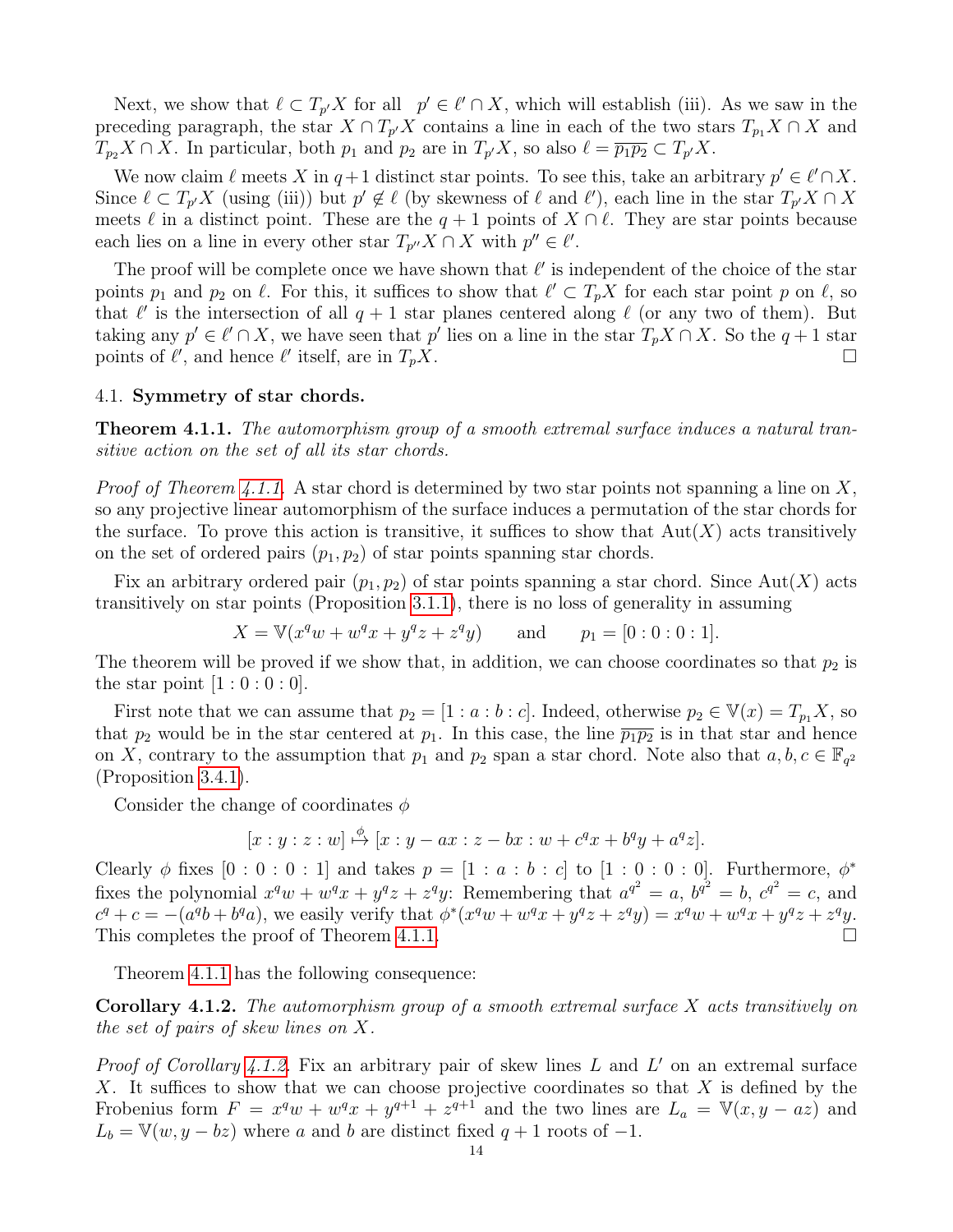We can choose star points  $p \in L$  and  $p' \in L'$  that span a star chord  $\ell$ . Indeed, there are  $(q^2+1)^2$  lines in  $\mathbb{P}^3$  connecting star points on L to star points on L' (Theorem [3.2.1\(](#page-7-1)a)) but only  $q^2 + 1$  of them lie on X (Corollary [3.2.4\)](#page-9-2).

Now by (the proof of) Theorem [4.1.1,](#page-13-0) the automorphism group of an extremal surface acts transitively on ordered pairs of star points spanning star chords. So we can choose coordinates so that the extremal surface is  $X = V(x^q w + w^q x + y^{q+1} + z^{q+1}), p = [0 : 0 : 0 : 1],$  and  $p' = [1 : 0 : 0 : 0]$  (note that  $\overline{pp'} = V(y, z)$ , which is not on X). In this case, the star planes at p and  $p'$ , respectively, are defined by x and w. The line L is therefore in the star  $T_p X \cap X = \mathbb{V}(x, y^{q+1} + z^{q+1})$  and L' is the star  $T_{p'} X \cap X = \mathbb{V}(w, y^{q+1} + z^{q+1})$ . In particular,  $L = \mathbb{V}(x, y - \nu_1 z)$  and  $L' = \mathbb{V}(w, y - \nu_2 z)$  where  $\nu_1^{q+1} = \nu_2^{q+1} = -1$ . The assumption that L and L' are skew means that  $\nu_1 \neq \nu_2$ .

Finally, we need a change of coordinates that fixes x and w, while taking the forms  $\{y-\nu_1z, y-\nu_2z\}$  $\nu_2 z$  to our chosen ones  $\{y - az, y - bz\}$ . Equivalently, we need the automorphism group of the extremal configuration  $Y = V(y^{q+1} + z^{q+1})$  in  $\mathbb{P}^1$  to act two-transitively on Y. This is immediate from Proposition [2.4.1.](#page-5-2)

4.2. Application: The order of the automorphism group. The group  $PU(n, \mathbb{F}_{q^2})$  is wellstudied in representation theory, and its order is classically known [\[Dic58,](#page-28-17) pp131-144], [\[Hir85,](#page-28-4) 19.1.6. Still, we can give a cute computation of the order of  $PU(4, \mathbb{F}_{q^2})$  as a corollary of Theorem [4.1.1:](#page-13-0)

<span id="page-14-0"></span>Corollary 4.2.1. The order of the automorphism group of a smooth extremal surface, and hence the order of  $PU(4, \mathbb{F}_{q^2})$ , is

$$
q^{6}(q^{2}-1)(q^{3}+1)(q^{4}-1).
$$

*Proof of Corollary [4.2.1.](#page-14-0)* Fix a smooth extremal surface X. We compute the order of  $Aut(X)$ using the orbit-stabilizer theorem for its action on the set  $\mathcal{S} = \{(p, p') \mid p, p' \text{ star points}, \overline{pp'} \not\subset X\}$ of ordered pairs of star points spanning a star chord. This action is transitive by (the proof of) Theorem [4.1.1.](#page-13-0)

The cardinality of the orbit S is  $q^5(q^3+1)(q^2+1)$ . Indeed, there are  $(q^3+1)(q^2+1)$  star points on  $X$  (Corollary [3.2.3\)](#page-7-0), so it suffices to show that for each choice of star point  $p$ , there are  $q^5$  star points p' such that  $\overline{pp'}$  is a star chord. For this, note that of the total  $q^5 + q^3 + q^2$ star points other than p, there are  $q^3 + q^2$  in the star plane centered at p (Corollary [3.2.2\)](#page-7-2). This leaves  $q^5$  star points p' such that  $p\overline{p}$  is a star chord, establishing that the cardinality of S is as claimed.

Corollary [4.2.1](#page-14-0) then follows immediately from the following computation:

**Lemma 4.2.2.** The stabilizer of an ordered pair of star points  $(p_1, p_2)$  spanning a star chord on a smooth extremal surface is isomorphic to

(10) 
$$
\mathbb{F}_{q^2}^* \times \mathrm{U}(2, \mathbb{F}_{q^2}) / \{(\lambda, \lambda I_2) \mid \lambda^{q+1} = 1\},
$$

and has order  $q(q^2-1)^2$ .

*Proof of Lemma*. We may assume that  $X = \mathbb{V}(x^q w + y^q z + z^q y + w^q x), p_1 = [1:0:0:0]$ , and  $p_2 = [0:0:0:1]$ . Then any automorphism in the stabilizer of  $(p_1, p_2)$  stabilizes also the tangent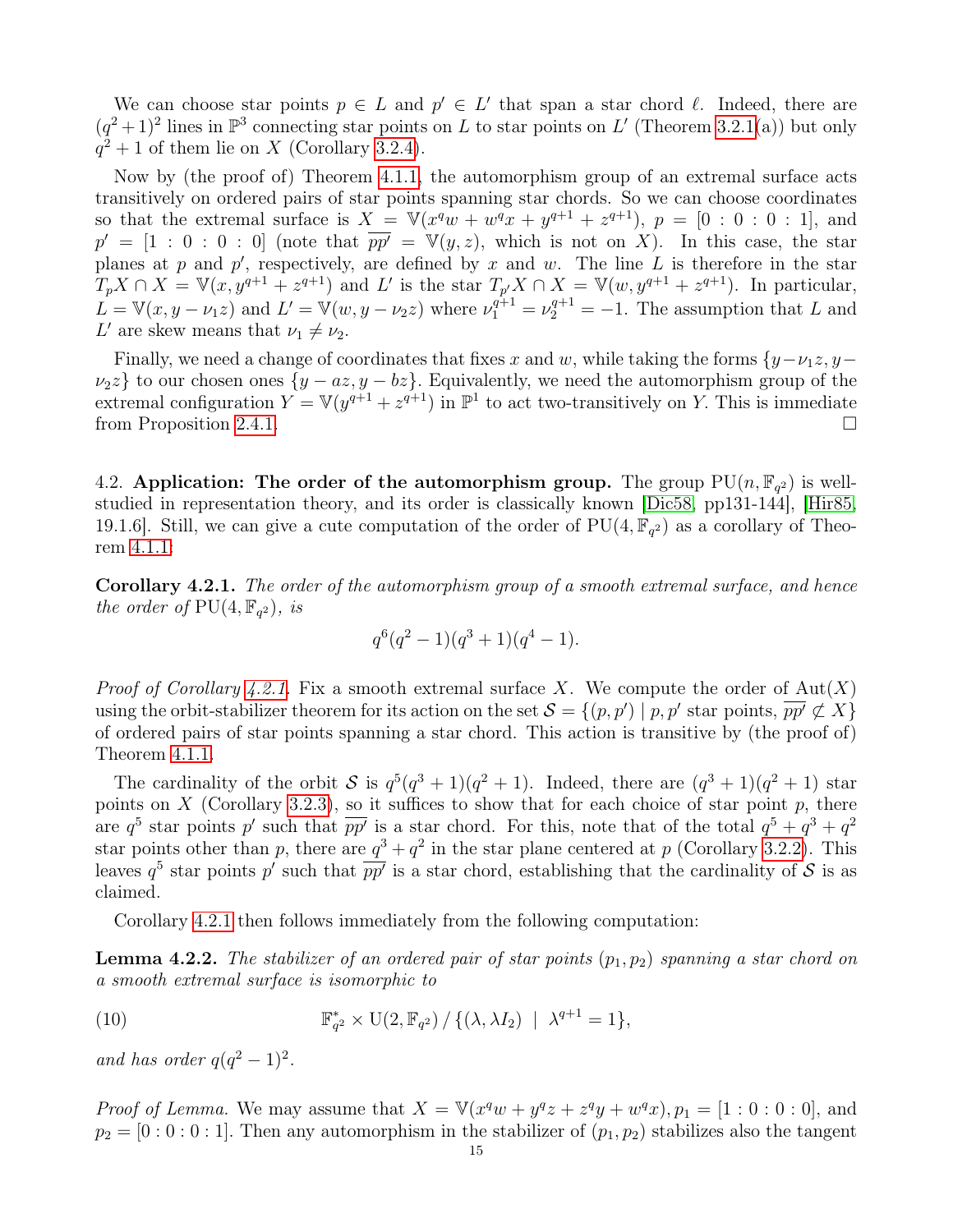planes at  $p_1$  and  $p_2$  so is represented by a matrix of the form

$$
\begin{bmatrix} a_{11} & 0 & 0 & 0 \ 0 & a_{22} & a_{23} & 0 \ 0 & a_{32} & a_{33} & 0 \ 0 & 0 & 0 & a_{44} \end{bmatrix}
$$

fixing  $x^q w + y^q z + z^q y + w^q x$ . In particular, the submatrix  $h = \begin{bmatrix} a_{22} & a_{23} \\ a_{32} & a_{33} \end{bmatrix}$  fixes  $y^q z + z^q y$ , so is in U(2,  $\mathbb{F}_{q^2}$ ). Furthermore, because g fixes  $x^q w + w^q x$ , we get  $a_{11}^{q^2} = a_{11}$  and  $a_{44}^{q^2} = a_{44} = \frac{1}{a_1^q}$  $\frac{1}{a_{11}^q}$ . Thus there is a natural surjective map

$$
\mathbb{F}_{q^2}^* \times \mathrm{U}(2, \mathbb{F}_{q^2}) \to \mathrm{Stab}\{p, p'\} \qquad (a_{11}, h) \mapsto [g] = \begin{bmatrix} a_{11} & 0 & 0 & 0 \\ 0 & a_{22} & a_{23} & 0 \\ 0 & a_{32} & a_{33} & 0 \\ 0 & 0 & 0 & a_{11}^{-q} \end{bmatrix},
$$

and we easily compute that the kernel is  $\{(\lambda, \lambda I_2) \mid \lambda^{q+1} = 1\}$ . So (invoking Remark [3.3.2\)](#page-9-4), the order of the stabilizer of  $(p_1, p_2)$  is

$$
\frac{|\mathbb{F}_{q^2}^*| |U(2, \mathbb{F}_{q^2})|}{|\mu_{q+1}|} = |\mathbb{F}_{q^2}^*| |PU(2, \mathbb{F}_{q^2})| = (q^2 - 1)| PGL(2, \mathbb{F}_q)| = q(q^2 - 1)^2.
$$

 $\Box$ 

 $\Box$ 

## 5. Quadric Configurations

Extremal surfaces contain interesting line configurations we call quadric configurations:

Definition 5.0.1. A quadric configuration on a surface of degree  $d \geq 3$  in projective three space is a collection of 2d lines on the surface consisting of two sets of d skew lines with the property that each line in either set meets every line of the other set.

The next proposition justifies the name:

**Proposition 5.0.2.** A quadric configuration on an irreducible surface X is equal to  $X \cap Q$  for some unique smooth quadric surface Q.

*Proof.* Let  $\mathcal{L} \cup \mathcal{M}$  be a configuration of lines, where  $\mathcal{L}$  (respectively  $\mathcal{M}$ ) consists of d skew lines intersecting every line in M (respectively  $\mathcal{L}$ ). Choose any three skew lines  $L_1, L_2, L_3 \in \mathcal{L}$ , and let Q be the unique smooth quadric they determine [\[Har95,](#page-28-18) 2.12]. The lines of  $\cal{M}$  intersect all lines in  $\mathcal{L}$ , including  $L_1$ ,  $L_2$ , and  $L_3$ , which lie on  $Q$ . So each line  $M \in \mathcal{M}$  intersects the quadric Q in at least three points, which means  $M \subset Q$ . But now each line  $L \in \mathcal{L}$  intersects all lines in M, so L intersects Q in at least three points. Again, we conclude  $L \subset Q$ . So  $\mathcal{L} \cup \mathcal{M} \subset Q$ .

Now if  $\mathcal{L} \cup \mathcal{M} \subset X$ , then  $\mathcal{L} \cup \mathcal{M} \subset X \cap Q$ . So since  $X \cap Q$  and  $\mathcal{L} \cup \mathcal{M}$  both have degree 2d, and  $X \cap Q$  is a complete intersection, we conclude that  $X \cap Q$  is precisely the reduced union of the 2d lines in  $\mathcal{L} \cup \mathcal{M}$ .



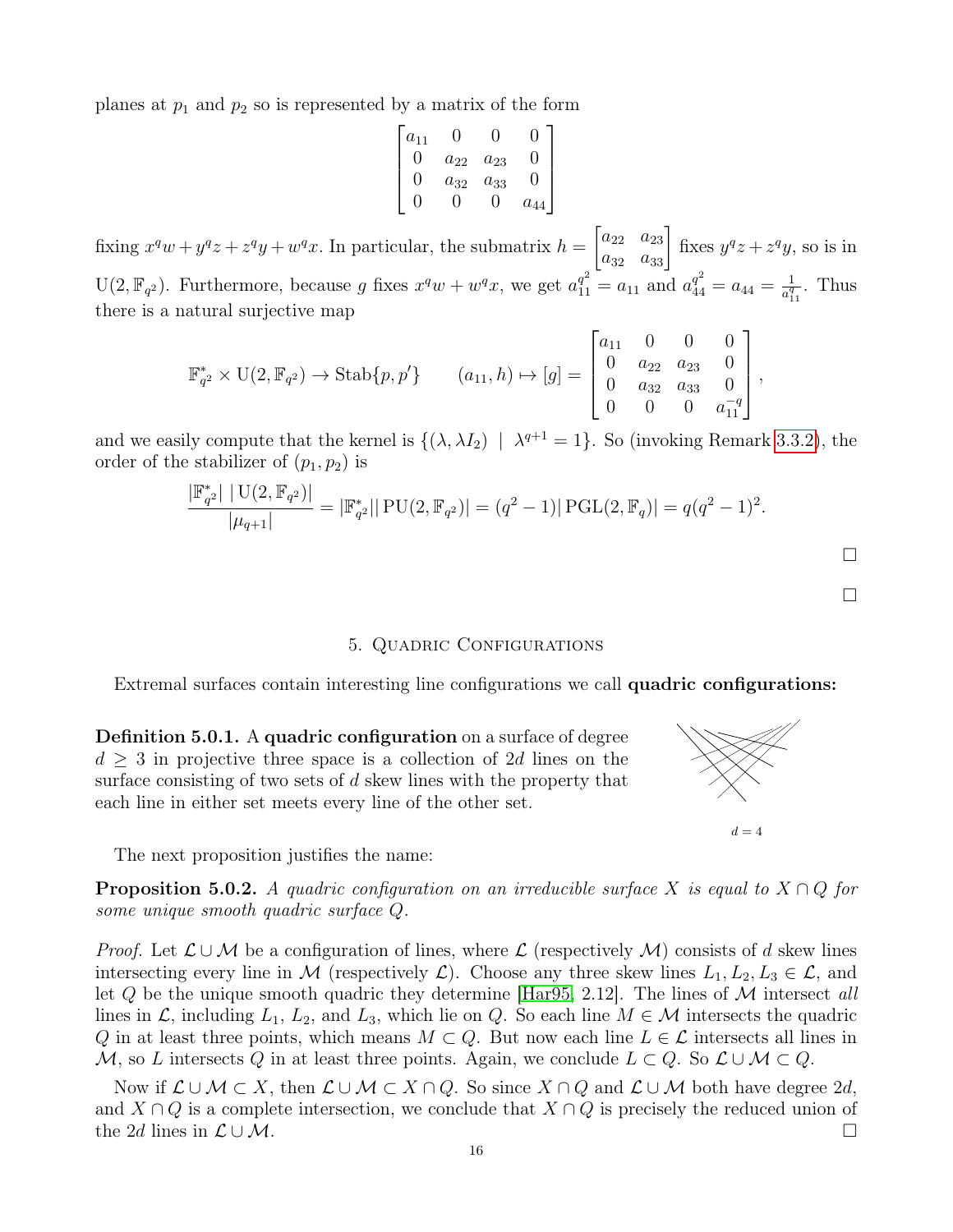<span id="page-16-4"></span>**Example 5.0.3.** Let  $Q_{\mu}$  be the quadric surface  $Q_{\mu} = \mathbb{V}(\mu x w - yz)$ , where  $\mu \in k$  is a fixed  $(q + 1)$ -st root of unity. The quadric  $Q_{\mu}$  defines a quadric configuration on the Fermat extremal surface. Indeed, the lines in the sets

$$
\mathcal{L}_{\mu} = \{ \mathbb{V}(x - \alpha y, z - \mu \alpha w) \mid \alpha^{q+1} = -1 \}
$$

$$
\mathcal{M}_{\mu} = \{ \mathbb{V}(x - \beta z, y - \mu \beta w) \mid \beta^{q+1} = -1 \}
$$

all lie on the quadric  $Q_{\mu}$  (with the lines in  $\mathcal{L}_{\mu}$  and  $\mathcal{M}_{\mu}$  in opposite rulings), as well as on the extremal surface  $X = V(x^{q+1} + y^{q+1} + z^{q+1} + w^{q+1})$ . Thus  $X \cap Q_\mu$  is the quadric configuration  $\mathcal{L}_{\mu}\cup\mathcal{M}_{\mu}$ .

Quadric configurations are rare on an arbitrary surface—for example, a generic surface of degree greater than three admits no lines at all [\[Har95,](#page-28-18) 12.8]. Remarkably, extremal surfaces contain many quadric configurations:

<span id="page-16-3"></span>Theorem 5.0.4. Any triple of skew lines on a smooth extremal surface determines a unique quadric configuration.

*Proof.* Fix three skew lines, L, L', and L'' on the extremal surface X of degree  $d = q+1$ . Without loss of generality, assume X is defined by the form  $x^q w + w^q x + y^q z + z^q y$ , L by  $x = y = 0$ , and L' by  $z = w = 0$  (Corollary [4.1.2\)](#page-13-1). In this case, L'' can be defined by linear equations of the form

$$
x = az + bw \t y = cz + dw,
$$

where the matrix  $\begin{bmatrix} a & b \ c & d \end{bmatrix}$  is full rank, and is parametrized as  $\{[as+bt: cs+dt:s:t] \mid [s:t] \in \mathbb{P}^1\}.$ Furthermore, the condition that  $L''$  lies on X means that

<span id="page-16-1"></span>
$$
(as + bt)qt + tq(as + bt) + (cs + dt)qs + sq(cs + dt) = 0
$$

for all  $s, t$ . This imposes the constraints

(11) 
$$
c^q + c = b^q + b = a^q + d = a + d^q = 0.
$$

The quadric Q defined by

(12) cxz + dxw − ayz − byw

contains  $L, L',$  and  $L''$ . Note that  $Q$  is the image of the Segre map

$$
\mathbb{P}^1 \times \mathbb{P}^1 \stackrel{\sigma}{\to} \mathbb{P}^3 \qquad ([s_1:s_2], [t_1,t_2]) \mapsto [(as_1+bs_2)t_1:(cs_1+ds_2)t_1:s_1t_2:s_2t_2].
$$

Now, consider an arbitrary line in one of the rulings on Q, say

$$
\ell = \{ [(a\lambda_1 + b\lambda_2)t_1 : (c\lambda_1 + d\lambda_2)t_1 : \lambda_1t_2 : \lambda_2t_2] \mid [t_1 : t_2] \in \mathbb{P}^1 \}.
$$

The line  $\ell$  is on X if and only if, plugging into the Frobenius form defining X, the form

<span id="page-16-0"></span>(13) 
$$
\lambda_2(a\lambda_1+b\lambda_2)^q t_1^q t_2 + \lambda_2^q (a\lambda_1+b\lambda_2) t_1 t_2^q + \lambda_1 (c\lambda_1+d\lambda_2)^q t_1^q t_2 + \lambda_1^q (c\lambda_1+d\lambda_2) t_1 t_2^q,
$$

is uniformly zero for all values of  $t_1, t_2$ . Equivalently,  $\ell$  is on X precisely when the coefficients of  $t_1^q$  $_1^q t_2$  and of  $t_1 t_2^q$  $\frac{q}{2}$  in expression [\(13\)](#page-16-0) satisfy

<span id="page-16-2"></span>
$$
\lambda_2(a\lambda_1 + b\lambda_2)^q + \lambda_1(c\lambda_1 + d\lambda_2)^q = 0
$$
  

$$
\lambda_2^q(a\lambda_1 + b\lambda_2) + \lambda_1^q(c\lambda_1 + d\lambda_2) = 0.
$$

In light of the constraints [\(11\)](#page-16-1), these equations simplify to

(14) 
$$
c\lambda_1^{q+1} + d\lambda_1^q \lambda_2 + a\lambda_1 \lambda_2^q + b\lambda_2^{q+1} = 0
$$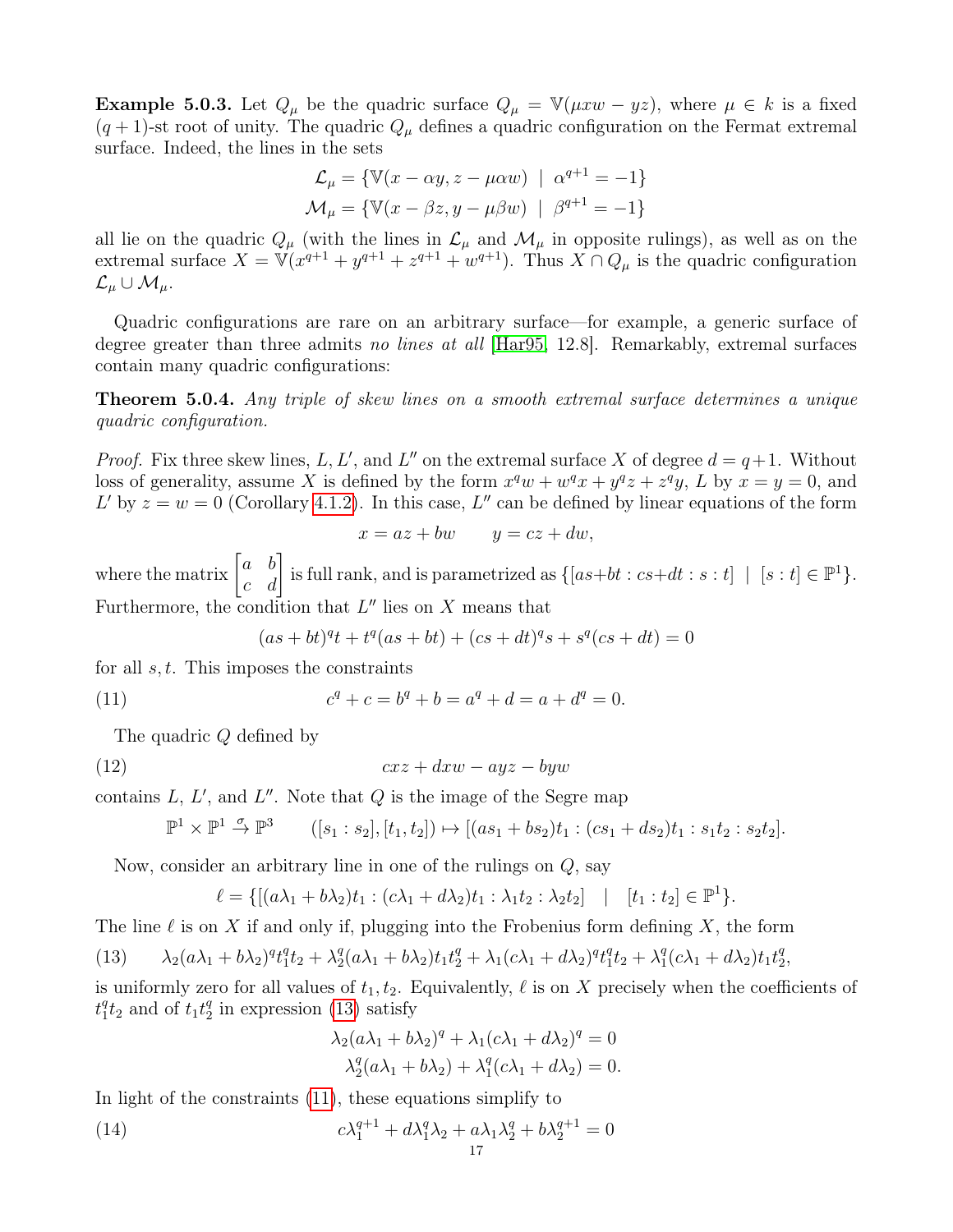Because the form in [\(14\)](#page-16-2) is a Frobenius form in  $\lambda_1, \lambda_2$  with the full rank matrix  $\begin{bmatrix} c & d \\ a & b \end{bmatrix}$ , there are precisely  $q + 1$  distinct solutions to [\(14\)](#page-16-2) in  $\mathbb{P}^1$ . We conclude that there are precisely  $q + 1$ lines  $\ell$  of the form  $\sigma([\lambda_1 : \lambda_2] \times \mathbb{P}^1)$  lying on both X and Q. These are  $q+1$  different skew lines on the extremal surface.

Now consider a line in the other ruling, say

$$
m = \{ [(as_1 + bs_2)\lambda_1 : (cs_1 + ds_2)\lambda_1 : s_1\lambda_2 : s_2\lambda_2] \mid [s_1 : s_2] \in \mathbb{P}^1 \}.
$$

The line m lies on X if and only if

$$
\lambda_1^q \lambda_2 (as_1 + bs_2)^q s_2 + \lambda_1 \lambda_2^q (as_1 + bs_2) s_2^q + \lambda_1^q \lambda_2 (cs_1 + ds_2)^q s_1 + \lambda_1 \lambda_2^q (cs_1 + ds_2) s_1^q = 0
$$

for all values of  $s_1, s_2$ . That is,  $m \subset X$  if and only if

<span id="page-17-1"></span>
$$
c^q \lambda_1^q \lambda_2 + c \lambda_1 \lambda_2^q = a^q \lambda_1^q \lambda_2 + d \lambda_1 \lambda_2^q = a \lambda_1 \lambda_2^q + d^q \lambda_1^q \lambda_2 = b^q \lambda_1^q \lambda_2 + b \lambda_1 \lambda_2^q = 0.
$$

Again making use of the relations [\(11\)](#page-16-1), these four equations all boil down to one,

$$
\lambda_1^q \lambda_2 - \lambda_1 \lambda_2^q.
$$

Because there are exactly  $q + 1$  points  $[\lambda_1 : \lambda_2] \in \mathbb{P}^1$  satisfying [\(15\)](#page-17-1), there are precisely  $q + 1$ lines m in this ruling of Q which lie X. These form a set of  $q+1$  skew lines, each of which meets every line in the other set of  $q + 1$  skew lines on X.

Remark 5.0.5. In the finite geometry setting, Hirschfeld proves an analog of Theorem [5.0.4](#page-16-3) for Hermitian geometries using different techniques and language [\[Hir85,](#page-28-4) 19.3.1].

### 5.1. Symmetry of Quadric Configurations.

<span id="page-17-2"></span>**Theorem 5.1.1.** The automorphism group of a smooth extremal surface acts transitively on its set of quadric configurations.

In light of Theorem [5.0.4,](#page-16-3) Theorem [5.1.1](#page-17-2) is an immediate consequence of the following:

<span id="page-17-0"></span>**Theorem 5.1.2.** The automorphism group of a smooth extremal surface  $X$  acts transitively on the set of triples of skew lines on X.

*Proof of Theorem [5.1.2.](#page-17-0)* It suffices to show that  $Aut(X)$  acts transitively on the set S of all ordered sextuples  $(L_1, L_2, L_3, M_1, M_2, M_3)$  of lines on X, consisting of two triples of skew lines  $\{L_1, L_2, L_3\}$  and  $\{M_1, M_2, M_3\}$  with  $L_i \cap M_j \neq \emptyset$  for all i, j.

Fix an ordered sextuple  $(L_1, L_2, L_3, M_1, M_2, M_3) \in \mathcal{S}$ . First note that its stabilizer, even in PGL(4, k), is trivial. Indeed, the intersection points  $p_{ij} = L_i \cap M_j$  must be fixed by any element in the stabilizer of  $(L_1, L_2, L_3, M_1, M_2, M_3)$ . These nine points contain five points in general linear position (no three on a line, no four on a plane). But an automorphism of  $\mathbb{P}^3$  fixing five points in general linear position is trivial.

Next, we compute the cardinality of S. There are  $(q^3 + 1)(q + 1)$  choices for  $L_1$  by Corol-lary [3.2.3\(](#page-7-0)a), and fixing  $L_1$ , there are  $q^4$  choices for a skew line  $L_2$  on X by Theorem [3.2.1\(](#page-7-1)c). The number of choices for  $L_3$  is the total number of lines on X minus the number of lines meeting  $L_1$  or  $L_2$ . Accounting for the double-counting of lines meeting both  $L_1$  and  $L_2$ , the number of choices for  $L_3$  is

$$
[(q3 + 1)(q + 1)] - 2[q3 + q + 1] + [q2 + 1]
$$
  
= q(q<sup>2</sup> + 1)(q - 1),  
18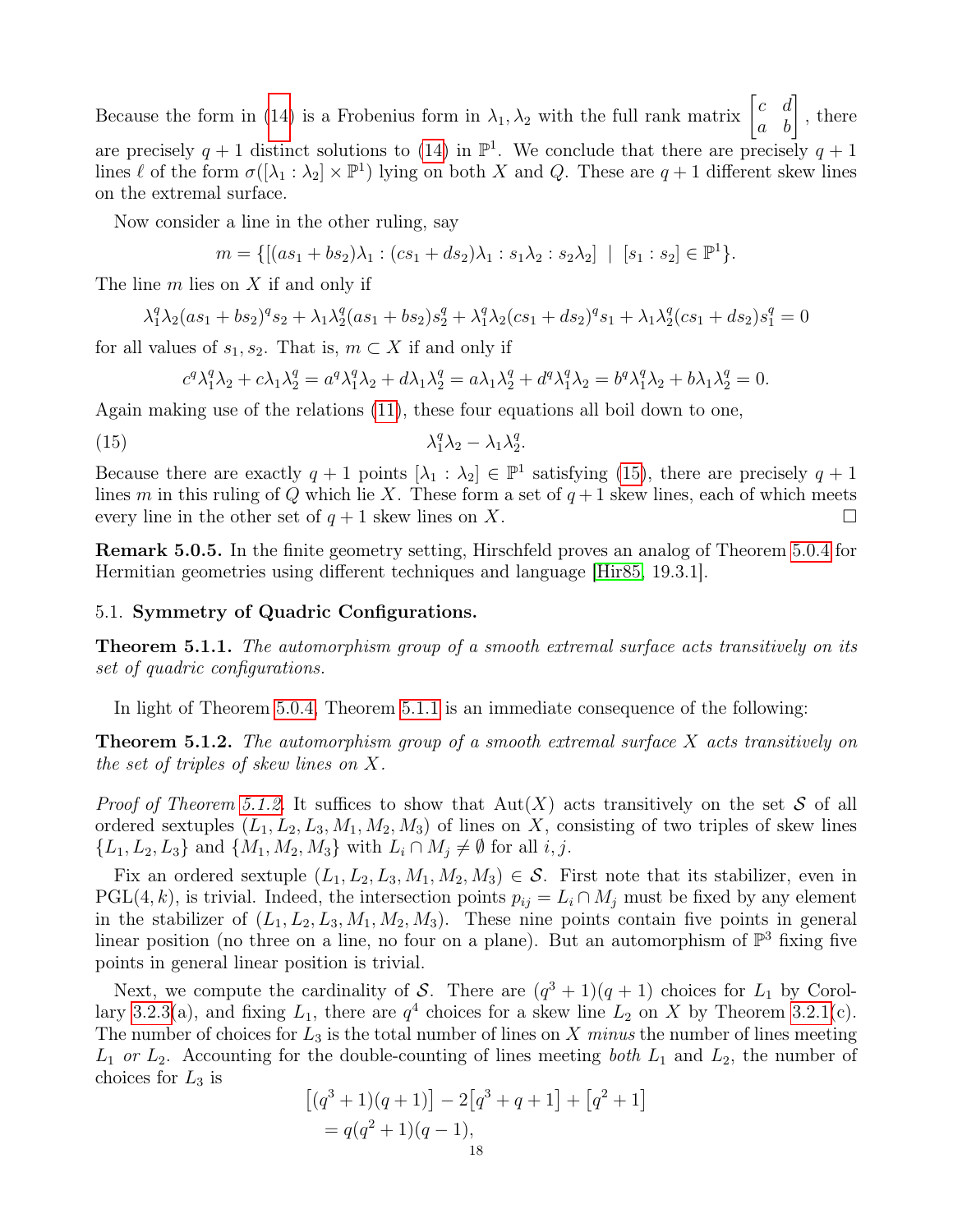using Corollary [3.2.3\(](#page-7-0)a), Theorem [3.2.1\(](#page-7-1)b), and Corollary [3.2.4.](#page-9-2) The choice of the triple  $L_1, L_2, L_3$ determines the quadric, and hence  $q + 1$  lines in  $Q \cap X$  that all intersect  $L_1, L_2, L_3$  by Theo-rem [5.0.4.](#page-16-3) There are thus  $(q + 1)q(q - 1)$  ways to choose the triple  $M_1, M_2, M_3$ . In total, the number of ordered sextuples is thus

$$
[(q^3+1)(q+1)] \cdot [q^4] \cdot [q(q^2+1)(q-1)] \cdot [(q+1)q(q-1)] = q^6(q^4-1)(q^3+1)(q^2-1).
$$

This is precisely the order of the automorphism group  $Aut(X)$  by Corollary [4.2.1.](#page-14-0) So  $Aut(X)$ must act transitively on the set  $S$ , and hence on the set of all triples of skew lines on X.

For future reference, we record the following corollary of the proof of Theorem [5.1.2:](#page-17-0)

<span id="page-18-0"></span>**Corollary 5.1.3.** A smooth extremal surface X contains exactly  $\frac{1}{2}(q^3+1)(q^2+1)q^4$  quadric configurations, where the degree of X is  $q + 1$ .

Proof of Corollary. By Theorem [5.0.4,](#page-16-3) each quadric configuration on a smooth extremal surface X is uniquely determined by an ordered triple of skew lines  $(L_1, L_2, L_3)$  on X. The number of such ordered triples is

$$
(q^3+1)(q+1)\cdot q^4\cdot q(q^2+1)(q-1),
$$

as we computed in the proof of Theorem [5.1.2.](#page-17-0) To determine the number of quadric configurations, then, we must determine the number of ordered triples determining the same quadric. To this end, first note that there are  $2(q + 1)$  choices of a line  $L_1$  in  $\mathcal Q$ . Once  $L_1$  is fixed, the lines  $L_2$  and  $L_3$  are among the q lines in same ruling of Q, so there are  $q(q-1)$  choices for  $(L_2, L_3)$ . We conclude that there are

$$
\frac{(q^3+1)(q+1)q^5(q-1)(q^2+1)}{2(q+1)q(q-1)} = \frac{1}{2}(q^3+1)(q^2+1)q^4
$$

quadric configurations on a smooth extremal surface.  $\Box$ 

5.2. Star chords in Quadric Configurations. We record some observations about star chords and quadric configurations that will be useful in Section [6.](#page-20-0)

<span id="page-18-2"></span>**Lemma 5.2.1.** Let  $Q$  be a quadric defining a quadric configuration on a smooth extremal surface X. Let  $\ell$  be a line on Q but not on X. Then  $\ell$  intersects X in  $q + 1$  distinct points, and if any one of these intersection points is a star point of  $X$ , then they all are.

*Proof.* Because the automorphism group of X acts transitively on quadric configurations (The-orem [5.1.1\)](#page-17-2), we may assume that X is given by the Fermat Frobenius form and Q by  $xw = yz$ . The lines on Q have the following parametrizations

<span id="page-18-1"></span> $\{[\lambda s : s : \lambda t : t] \mid [s : t] \in \mathbb{P}^1\}$  and  $\{[\lambda s : \lambda t : s : t] \mid [s : t] \in \mathbb{P}^1\}.$ 

Without loss of generality, let  $\ell = \{[\lambda s : s : \lambda t : t] \mid [s : t] \in \mathbb{P}^1\}$  for some fixed  $\lambda$ . The condition that a point  $[\lambda s_0 : s_0 : \lambda t_0 : t_0]$  of  $\ell$  lies on X is that

(16) 
$$
(\lambda s_0)^{q+1} + s_0^{q+1} + (\lambda t_0)^{q+1} + t_0^{q+1} = (\lambda^{q+1} + 1)(s_0^{q+1} + t_0^{q+1}) = 0.
$$

There are two ways this can happen. Either  $\lambda^{q+1} = -1$ , which means [\(16\)](#page-18-1) holds for all values of  $[s_0 : t_0]$ , so the line  $\ell$  lies on X. Or  $\lambda^{q+1} \neq -1$ , and there are exactly  $q+1$  points  $[s_0 : t_0]$ satisfying  $s_0^{q+1} + t_0^{q+1} = 0$ . In this case, there are exactly  $q+1$  distinct points of  $\ell \cap X$ , all of the form  $[\lambda \mu : \mu : \lambda : 1]$  where  $\mu$  ranges through the  $q + 1$  distinct roots of  $-1$ . In particular,  $\mu \in \mathbb{F}_{q^2}$ . Now if one of these points  $[\lambda \mu : \mu : \lambda : 1]$  is a star point, then it is defined over  $\mathbb{F}_{q^2}$ (Proposition [3.4.1\)](#page-10-1), so  $\lambda \in \mathbb{F}_{q^2}$  as well. Thus all  $q+1$  points of  $X \cap \ell$  are defined over  $\mathbb{F}_{q^2}$  and hence all are star points.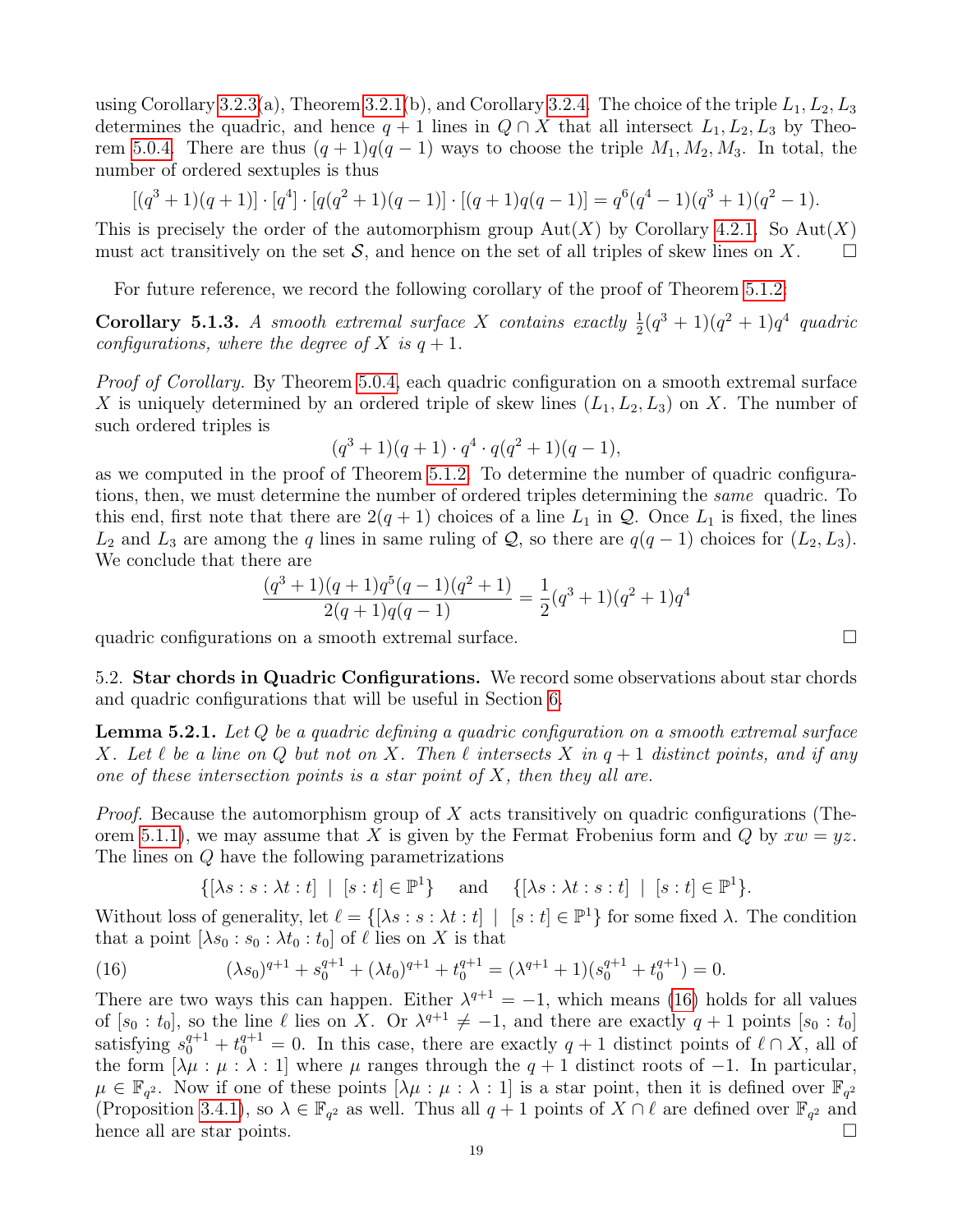<span id="page-19-0"></span>**Proposition 5.2.2.** Let  $Q$  be a smooth quadric defining a quadric configuration on a smooth extremal surface X. Then there are exactly  $q^2 - q$  star chords in each ruling of Q, and those in opposite rulings meet off X.

*Proof.* Consider a star chord  $\ell$  on Q. Write  $Q \cap X = \mathcal{L} \cup \mathcal{M}$  where  $\mathcal{L}$  and  $\mathcal{M}$  are the two skew sets of lines on  $X$  in opposite rulings of  $Q$ .

Because  $\ell$  must lie in one of the rulings of Q, it intersects each of the  $q + 1$  lines in, say, M. For each  $M \in \mathcal{M}$ , the intersection point  $\ell \cap M$  is a star point (Theorem [4.0.4\(](#page-12-0)iv)). Conversely, through each star point on M, the unique line in the opposite ruling of Q is either a line in  $\mathcal{L}$ , or a star chord, depending on whether or not it is on X (Lemma [5.2.1\)](#page-18-2). Since there are  $q^2 + 1$ total star points on M (Theorem [3.2.1\(](#page-7-1)a)), this leaves  $q^2 - q$  possible points of intersection of the star chord  $\ell$  with M. Thus there are exactly  $q^2 - q$  possibilities for the star chord  $\ell$  in this ruling of Q. By symmetry, the same holds in the other ruling.

Now suppose  $\ell$  and m are star chords in opposite rulings on Q. If  $p = \ell \cap m$  lies on X, then it must be one of the  $q+1$  points on  $\ell\cap X$ , and hence p is some star point on some line  $M\subset Q\cap X$ in the ruling opposite  $\ell$ . In this case, M is the unique line through p on Q in the ruling opposite  $\ell$ , forcing  $m = M$ . This contradicts our assumption that m is not on X.

<span id="page-19-2"></span>Remark 5.2.3. Proposition [5.2.2](#page-19-0) and Lemma [5.2.1](#page-18-2) together say the complete set of lines on Q passing through star points of X consists of two sets of  $q^2 + 1$  skew lines (one on each ruling); in each of these skew sets, there are  $q + 1$  lines on X and  $q^2 - q$  star chords.

<span id="page-19-1"></span>Theorem 5.2.4. The automorphism group of a smooth extremal surface acts transitively on the set of triples  $(Q, \ell, m)$  consisting of a quadric  $Q$  defining a quadric configuration, together with a choice star chords  $\ell$  and m, one in each ruling of  $Q$ .

*Proof.* We may assume that the extremal surface X is defined by  $x^{q+1} + y^{q+1} + z^{q+1} + w^{q+1}$  and Q by  $xw - yz$  (Theorem [5.1.1\)](#page-17-2). Let  $\ell$  and m be an arbitrary pair of star chords on Q, lying in opposite rulings. It suffices to show that there is an automorphism of  $X$  which stabilizes  $Q$  and sends  $\ell$  and m to the star chords  $V(x, z)$  and to  $V(z, w)$ , respectively.

The lines in the two rulings of Q have the form

 $\mathbb{V}(\lambda x - \mu y, \lambda z - \mu w)$  and  $\mathbb{V}(\alpha x - \beta z, \alpha y - \beta w);$ 

the star chords among them are precisely those where  $[\lambda : \mu]$  (respectively  $[\alpha : \beta]$ ) is an  $\mathbb{F}_{q^2}$  point of  $\mathbb{P}^1$  not on  $\mathbb{V}(s^{q+1} + t^{q+1})$ . Indeed, all such lines are on  $Q$ , but not on X, and since there are  $q^2 - q$  in each ruling, we have found the complete list of star chords on Q (Proposition [5.2.2\)](#page-19-0).

Suppose that 
$$
\ell = \mathbb{V}(\lambda x - \mu y, \lambda z - \mu w)
$$
. The change of coordinates  $g$  where  $g^{-1} = \begin{bmatrix} \lambda^q & \mu & 0 & 0 \\ -\mu^q & \lambda & 0 & 0 \\ 0 & 0 & \lambda^q & \mu \\ 0 & 0 & -\mu^q & \lambda \end{bmatrix}$ 

is in Aut(X)∩Aut(Q), since it simply scales the defining equation of both X and  $\overline{Q}$  by a non-zero scalar (remember  $\lambda^{q+1} + \mu^{q+1} \neq 0$ ). In addition, g sends  $\ell$  to  $\mathbb{V}(x, z)$ , as

$$
g(\ell) = \mathbb{V} \left( \lambda(\lambda^q x + \mu y) - \mu(-\mu^q x + \lambda y), \lambda(\lambda^q z + \mu w) - \mu(-\mu^q z + \lambda w) \right)
$$
  
=  $\mathbb{V} \left( (\lambda^{q+1} + \mu^{q+1}) x, (\lambda^{q+1} + \mu^{q+1}) z \right) = \mathbb{V}(x, z).$ 

Of course, g sends m to some star chord on Q in the opposite ruling from  $g(\ell)$ . So  $g(m) =$  $\mathbb{V}(\alpha x - \beta z, \alpha y - \beta w)$  for some  $\mathbb{F}_{q^2}$  point  $[\alpha : \beta] \in \mathbb{P}^1$  not on  $\mathbb{V}(s^{q+1} + t^{q+1})$ . Now observe that the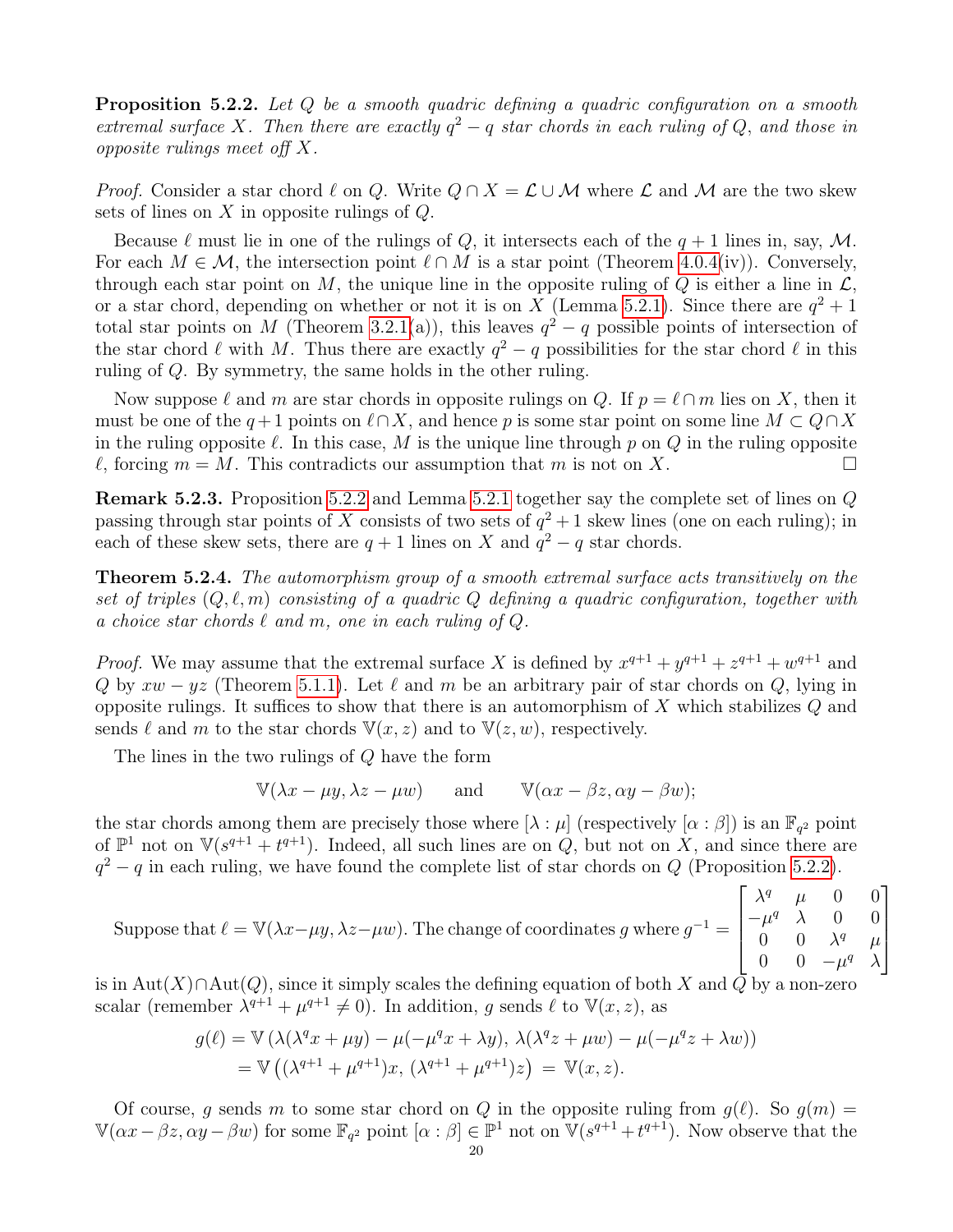change of coordinates h where  $h^{-1} =$  $\sqrt{ }$   $\beta$  0  $\alpha^q$  0 0  $\beta$  0  $\alpha^q$  $\alpha$  0  $-\beta^q$  0 0  $\alpha$  0  $-\beta^q$ 1 preserves the Fermat extremal surface

and the quadric Q defined by  $xw = yz$ . In addition, h preserves the line  $V(x, z)$ , since  $h(x)$  and  $h(z)$  are forms in only x and z. Finally, the line  $g(m) = \mathbb{V}(\alpha x - \beta z, \alpha y - \beta w)$  is sent to

$$
h(g(m)) = \mathbb{V}(\alpha(\beta x + \alpha^q z) - \beta(\alpha x - \beta^q z), \alpha(\beta y + \alpha^q w) - \beta(\alpha y - \beta^q w))
$$
  
=  $\mathbb{V}((\alpha^{q+1} + \beta^{q+1})z, (\alpha^{q+1} + \beta^{q+1})w) = \mathbb{V}(z, w)$ 

We conclude that the composition  $h \circ g$  is an automorphism of X which preserves Q, and takes  $\ell$  and m to  $\mathbb{V}(x, z)$  and  $\mathbb{V}(z, w)$ , respectively. This completes the proof.

<span id="page-20-1"></span>**Corollary 5.2.5.** If a star chord  $\ell$  is in a quadric Q defining a quadric configuration on a smooth extremal surface, then its dual star chord  $\ell'$  (Definition [4.0.5\)](#page-12-1) is also on Q, necessarily in the same ruling as  $\ell$ .

*Proof.* Assume that the extremal surface is the Fermat surface, and  $\ell$  is the star chord  $V(x, y)$  on the quadric  $Q = \mathbb{V}(xw - yz)$  (Theorem [5.2.4\)](#page-19-1). The dual chord of  $\ell$  is  $\ell' = \mathbb{V}(z, w)$  (Example [4.0.6\)](#page-12-2), which clearly lies on  $Q$  as well. The lines  $\ell$  and  $\ell'$  lie in the same ruling of  $Q$  because they are skew (Theorem [4.0.4\(](#page-12-0)ii)).

<span id="page-20-2"></span>**Corollary 5.2.6.** Let  $\ell$  and m be star chords for a smooth extremal surface X. If  $\ell$  and m lie on a quadric that defines a quadric configuration on X, then  $\ell$  and m lie on exactly  $q + 1$  quadrics that define quadric configurations on X.

*Proof.* By Theorem [5.2.4,](#page-19-1) we can assume that X is the Fermat extremal surface,  $\ell = V(x, y)$ and  $m = \mathbb{V}(x, z)$ . The quadrics defining quadric configurations that contain  $\ell$  and m must also contain their dual star chords,  $\ell' = \mathbb{V}(z, w)$  and  $m' = \mathbb{V}(y, w)$ , respectively, by Corollary [5.2.5.](#page-20-1)

The quadrics containing  $\{\ell, \ell', m, m'\}$  are defined by degree two polynomials in the ideal

$$
\langle x, z \rangle \cap \langle y, w \rangle \cap \langle z, w \rangle \cap \langle x, y \rangle = \langle xw, yz \rangle.
$$

But a quadratic form  $\mu xw - yz$  (where  $\mu$  is a non-zero scalar) defines quadric containing lines of X if and only if  $\mu^{q+1} = 1$ . Indeed, the lines in one of the rulings are parametrized by  $[a : b] \in \mathbb{P}^1$ :

$$
L_{ab} = \{ [as : \mu bs : at : bt] \mid [s : t] \in \mathbb{P}^1 \},
$$

which lies on the Fermat surface only if  $\mu^{q+1} = 1$  and  $a^{q+1} + b^{q+1} = 0$ . Thus there are  $q + 1$ quadrics that contain the four star chords  $\{\ell, \ell', m, m'\}.$ 

## 6. Double 2d Configurations

<span id="page-20-0"></span>One fascinating classical feature of the geometry of a cubic surface is the existence of thirty six "double sixes" [\[Sch58\]](#page-29-24). A double six consists of two collections of six skew lines on the cubic, with the property that each line in one collection intersects exactly five lines in the other. A choice of double six is equivalent to a labeling of the twenty-seven lines on the cubic so that one of the collections of six skew lines is the set of six exceptional divisors, thinking of the cubic surface as the blow up of the plane at six points, and the other collection is the set of strict transforms of the six conics through five of the points. In this section, we present a generalization of a "double six" which exists on all extremal surfaces.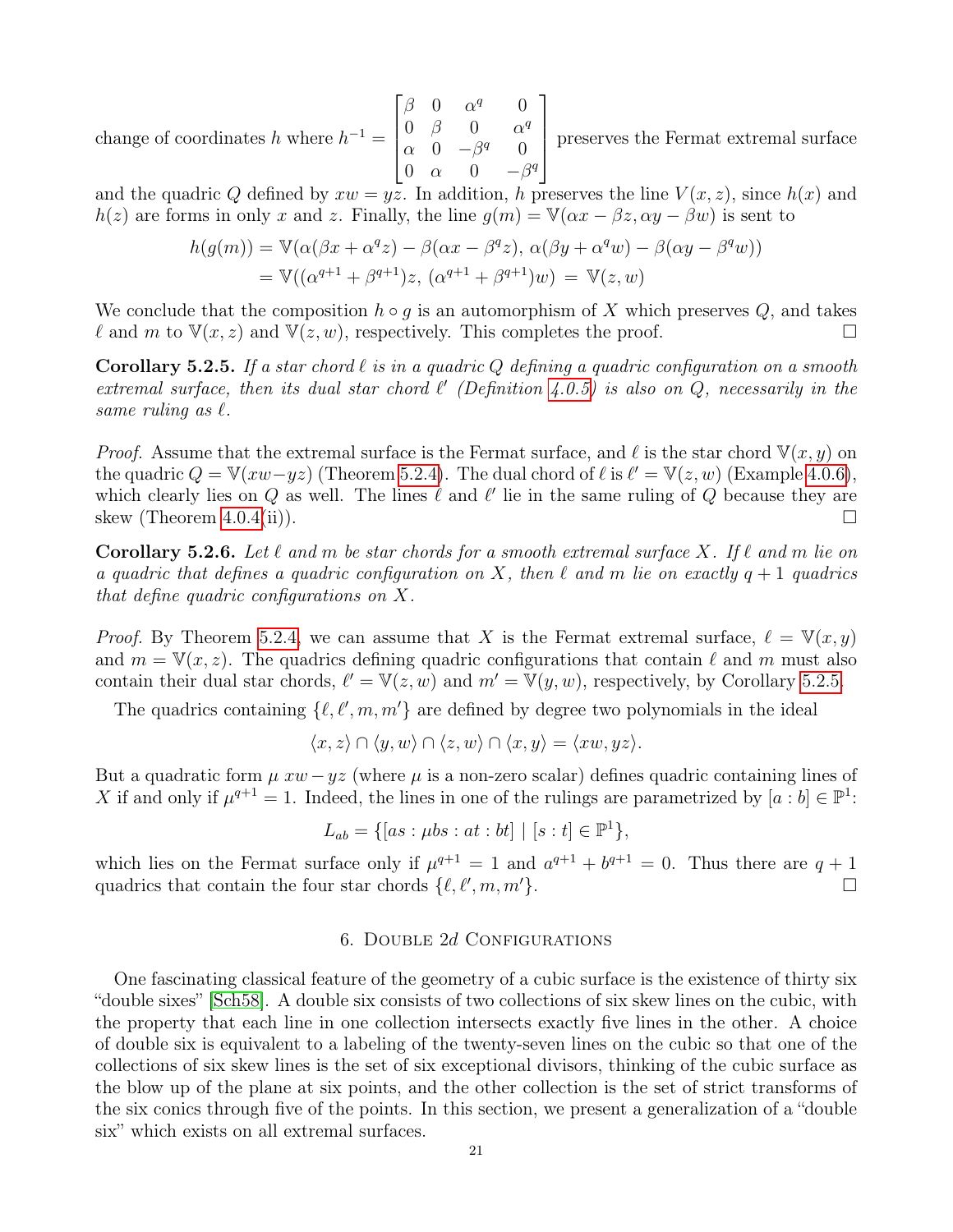<span id="page-21-3"></span>**Definition 6.0.1.** For any  $d \geq 2$ , a **double 2d** is a collection of two sets, A and B, each consisting of 2d lines in projective three space, such that

- (1) Each line in A (resp.  $\mathcal{B}$ ) is skew to every other line in A (resp.  $\mathcal{B}$ ); and
- (2) Each line in A (resp. B) intersects exactly  $d+2$  lines in B (resp. A).

Typically, we do not an expect a surface of degree d to contain any double  $2d$ —for example, a general surface in  $\mathbb{P}^3$  of degree greater than three contains no line [\[Har95,](#page-28-18) 12.8]. The next result guarantees, however, that like cubic surfaces, extremal surfaces always contain double 2d's.

<span id="page-21-0"></span>Theorem 6.0.2. Every smooth extremal surface of degree d contains double 2d configurations of lines.

In fact, there a great many double  $2d$ 's on an extremal surface: Corollary [6.3.2](#page-24-0) will eventually show that their number grows asympotically to  $\frac{1}{16}d^{14}$  as d grows large.

We will prove Theorem [6.0.2](#page-21-0) by constructing explicit pairs of quadric configurations whose union is a double  $2d$ . First, we speculate that every double  $2d$  arises from pairs of quadrics:

<span id="page-21-1"></span>**Conjecture 6.0.3.** Every double 2d on an extremal surface X of degree d consists of 4d lines that are the union of two quadric configurations on X.

Towards Conjecture [6.0.3,](#page-21-1) we have proven

<span id="page-21-2"></span>Theorem 6.0.4. Every double 2d on a degree d extremal surface is a union of two quadric configurations when  $d > 10$  or  $d < 5$ . Moreover, for  $d \geq 5$ , if two quadrics determine some double 2d, then no other pair of quadrics determines the same double 2d.

We have also verified the conjecture by computer when  $d = 5$ .

Before proving Theorems [6.0.2](#page-21-0) and [6.0.4,](#page-21-2) we review the motivating example of cubic surfaces.

<span id="page-21-5"></span>6.1. Double Sixes on Cubics. Every double six on a cubic surface—whether extremal or not is a union of two quadric configurations. For an arbitrary double six  $\mathcal{A} \cup \mathcal{B}$  on a cubic surface X, there is a choice of coordinates making X the blowup of six points on  $\mathbb{P}^2$  (no three on a line, not all on a conic), and so that A consists of the six lines of exceptional divisors  $\{E_1, \ldots, E_6\}$  and B consists of the proper transforms  $\{\tilde{C}_1,\ldots,\tilde{C}_6\}$  of the six conics in  $\mathbb{P}^2$  through five of the six points [\[Nag60,](#page-29-25) Thm 8, pg. 366]. Here,  $\tilde{C}_i$  denotes the proper transform of the conic that misses the point blown up to get  $E_i$ .

Now, given any three lines in A, say  $\{E_1, E_2, E_3\}$ , there are three lines,  $\{\tilde{C}_4, \tilde{C}_5, \tilde{C}_6\}$ , in B that meet all of them. This says that the unique quadric surface  $Q$  containing  $\{E_1, E_2, E_3\}$  must also contain  $\{\tilde{C}_4, \tilde{C}_5, \tilde{C}_6\}$ . Likewise, the unique quadric Q' containing  $\{E_4, E_5, E_6\}$  must contain  $\{\tilde{C}_1, \tilde{C}_2, \tilde{C}_3\}$ . So the quadrics Q and Q' both produce quadric configurations on X:

$$
Q \cap X = \{E_1, E_2, E_3, \tilde{C}_4, \tilde{C}_5, \tilde{C}_6\} \quad \text{and} \quad Q' \cap X = \{E_4, E_5, E_6, \tilde{C}_1, \tilde{C}_2, \tilde{C}_3\},
$$

which together produce the double six

$$
\mathcal{A} = \{E_1, E_2, E_3, E_4, E_5, E_6\} \quad \text{and} \quad \mathcal{B} = \{\tilde{C}_1, \tilde{C}_2, \tilde{C}_3, \tilde{C}_4, \tilde{C}_5, \tilde{C}_6\}.
$$

So every double six on a cubic surface is the union of two quadric configurations.

<span id="page-21-4"></span>**Remark 6.1.1.** The quadric configurations Q and Q' determining the double six  $\mathcal{A} \cup \mathcal{B}$  on a cubic surface are not unique: there is a quadric containing any three of the six skew lines in  $\mathcal A$  and another containing the remaining three, and the lines of  $\beta$  lie three in each of these two quadrics.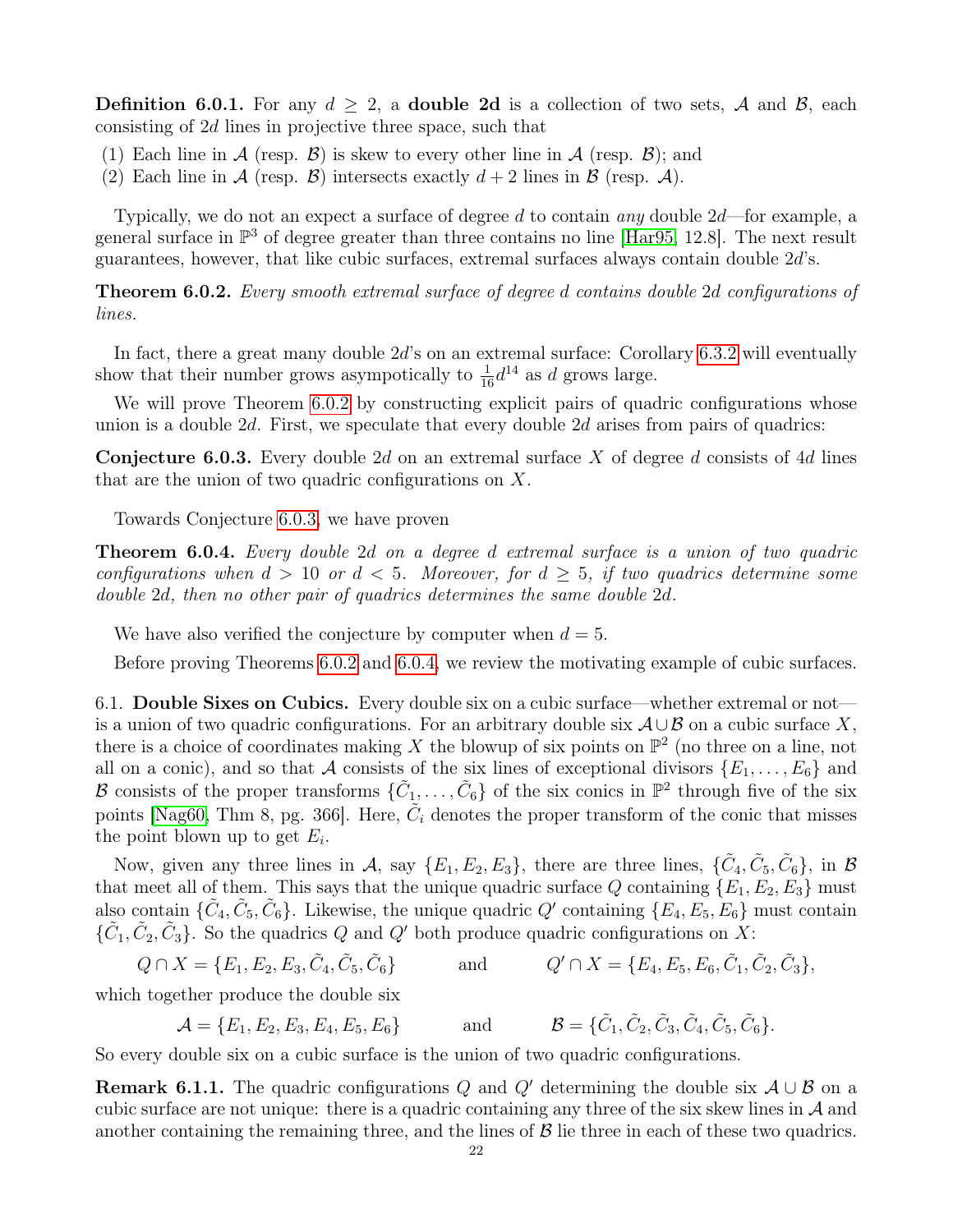Thus there are  $\frac{1}{2} \binom{6}{3}$  $S_3^{(6)} = 10$  different pairs of quadrics determining the double six  $\mathcal{A} \cup \mathcal{B}$ . This confirms that *some* restriction on d is necessary in the uniqueness statement in Theorem [6.0.4](#page-21-2) above.

<span id="page-22-0"></span>Remark 6.1.2. The previous discussion applies to an arbitrary smooth cubic surface: each of its thirty-six double sixes is a union of two quadric configurations. However, for an extremal cubic surface, the double sixes come from two quadrics of a particular form. Specifically, if Q and  $Q'$  are quadrics on an extremal cubic surface which together give a double six, then  $Q \cap Q'$ is the union of four lines.

To see this, observe that  $Q \cap Q' \cap X$  consists of twelve *distinct* points—otherwise, one line of  $Q \cap X$  would intersect a line from both rulings of  $Q' \cap X$  (or vice versa), violating the skewness condition for a double six. These twelve points are star (Eckardt) points as they lie at the intersection of a line in  $Q \cap X$  with a line in  $Q' \cap X$ . Now, each of these twelve star points lies on only one line in  $X \cap Q$ , again by skewness, so these twelve star points lie on star chords of  $Q \cap X$ . Since there are only two star chords in each ruling (Remark [5.2.3\)](#page-19-2), each containing exactly  $q + 1 = 3$  star points, these twelve points lie three each on the four star chords on Q. Likewise, the same argument replacing  $Q$  by  $Q'$  shows that the twelve star points lie three each on the four star chords on  $Q'$ . We conclude that  $Q \cap Q'$  consists of the four shared star chords for  $X$ .

### 6.2. The existence of double  $2d$ 's on extremal surfaces.

*Proof of Theorem [6.0.2.](#page-21-0)* Choose coordinates so that the extremal surface X is defined by  $x^{q+1}$  +  $y^{q+1} + z^{q+1} + w^{q+1}.$ 

Fix  $\mu$ , a  $(q + 1)$ -st root of unity. As we saw in Example [5.0.3,](#page-16-4) the lines

 $\mathcal{L}_{\mu} := \{ \mathbb{V}(x - \alpha y, z - \mu \alpha w) \mid \alpha^{q+1} = -1 \}$ 

and

$$
\mathcal{M}_{\mu} = \{ \mathbb{V}(x - \beta z, y - \mu \beta w) \mid \beta^{q+1} = -1 \}
$$

form a quadric configuration cut out by the quadric  $Q_{\mu} = \mathbb{V}(\mu xw - yz)$ .

We claim that if  $\mu_1$  and  $\mu_2$  are *distinct*  $(q + 1)$  roots of unity, then the sets

 $\mathcal{A} := \mathcal{L}_{\mu_1} \cup \mathcal{M}_{\mu_2}$  and  $\mathcal{B} := \mathcal{L}_{\mu_2} \cup \mathcal{M}_{\mu_1}$ 

together form a double  $2(q + 1)$ .

To see that A consists of skew lines, first observe that the lines of  $\mathcal{L}_{\mu_1}$  are mutually skew, as they lie in the same ruling of a quadric. To see that each  $L \in \mathcal{L}_{\mu_1}$  is skew to every  $M \in \mathcal{M}_{\mu_2}$ , we check that the ideal of their intersection,  $\langle x-\alpha y, z-\mu_1\alpha w, x-\beta z, y-\mu_2\beta w \rangle$ , is generated by four linearly independent linear forms. For this, it suffices to show that the matrix

$$
\begin{bmatrix} 1 & -\alpha & 0 & 0 \\ 0 & 0 & 1 & -\mu_1 \alpha \\ 1 & 0 & -\beta & 0 \\ 0 & 1 & 0 & -\mu_2 \beta \end{bmatrix},
$$

whose rows are the coefficients of the linear forms, has full rank. But this is clear, since its determinant is  $\alpha\beta(\mu_2-\mu_1)$ . A symmetric argument shows that also B consists of skew lines.

Now that we know  $\mathcal A$  and  $\mathcal B$  are skew sets, the proof of Theorem [6.0.2](#page-21-0) will be complete once we have proved the following general lemma.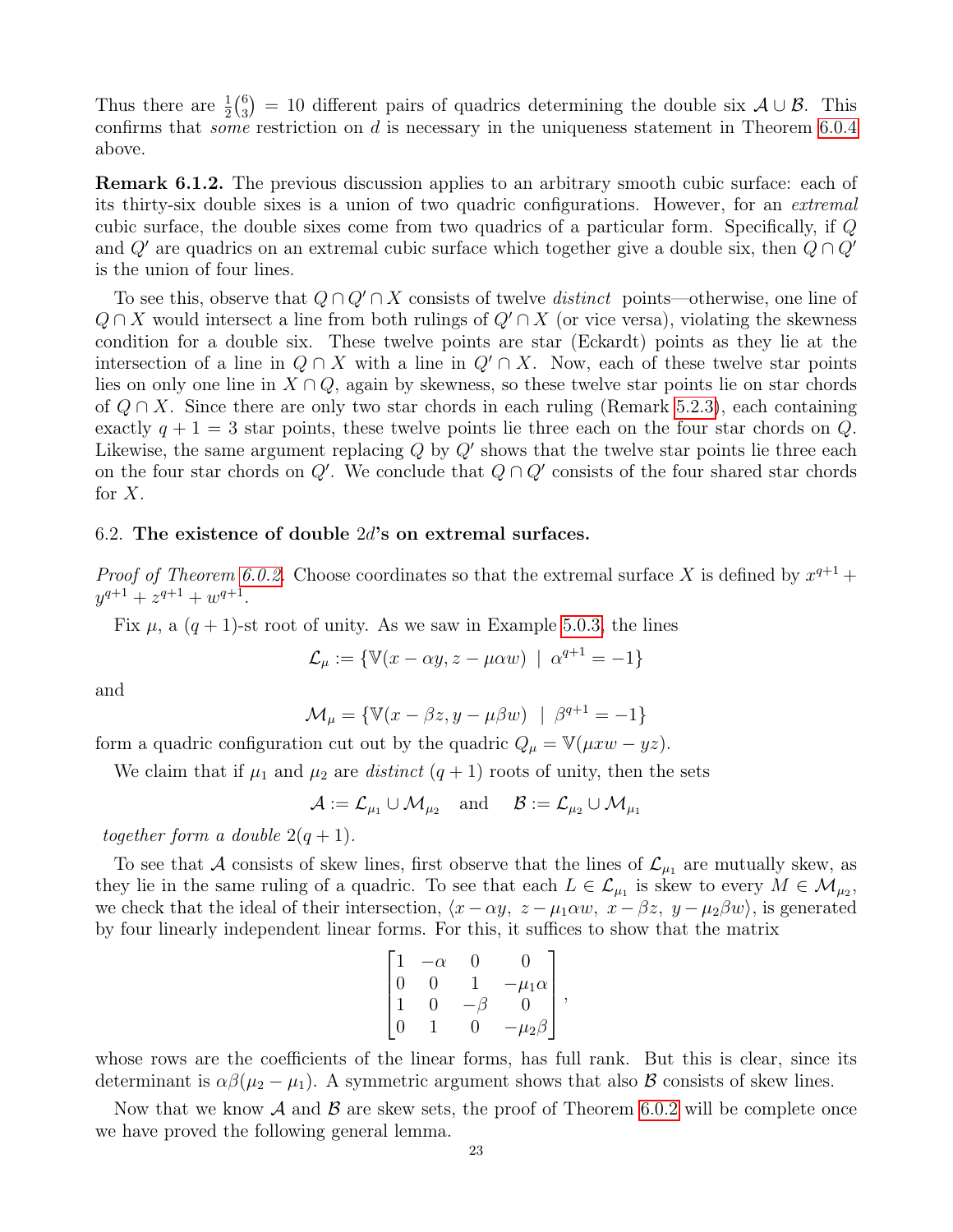<span id="page-23-0"></span>**Lemma 6.2.1.** Let X be a smooth extremal surface of degree d. Let  $\mathcal{Q}_1$  and  $\mathcal{Q}_2$  be two quadric configurations on X that do not share a line (on X). Write  $\mathcal{Q}_1 = \mathcal{L}_1 \cup \mathcal{M}_1$  and  $\mathcal{Q}_2 = \mathcal{L}_2 \cup \mathcal{M}_2$ for the decomposition of each quadric configuration into the lines of the two rulings. Then  $\mathcal{A} =$  $\mathcal{L}_1 \cup \mathcal{M}_2$  and  $\mathcal{B} = \mathcal{L}_2 \cup \mathcal{M}_1$  form a double 2d on X if (and only if) both A and B are skew sets.

*Proof of Lemma [6.2.1.](#page-23-0)* Since  $Q_1$  and  $Q_2$  have no common line, there are 4d lines in  $Q_1 \cup Q_2$ , and 2d lines in each of  $A$  and  $B$ . Because we are given that  $A$  and  $B$  are each skew sets, we need only check condition (2) of Definition [6.0.1](#page-21-3) to verify that  $\mathcal{A} \cup \mathcal{B}$  is a double 2d.

To this end, take any  $N \in \mathcal{A}$ . Without loss of generality, assume  $N \in \mathcal{L}_1$ . We need to show that N intersects exactly  $d+2$  lines in  $\mathcal{B}$ . Since N lies in one ruling of the quadric  $Q_1$  determining  $\mathcal{Q}_1$ , the line N intersects the d lines of the opposite ruling  $\mathcal{M}_1 \subset \mathcal{B}$ . Thus we need to show that N intersects exactly two lines of  $\mathcal{L}_2$ .

Since N does not lie on the quadric  $Q_2$  determining  $\mathcal{Q}_2$  (remember  $\mathcal{Q}_1 \cap \mathcal{Q}_2 = \emptyset$ ), its intersection multiplicity with  $Q_2$  is two. If N meets  $Q_2$  in two distinct points, we are done: N must meet exactly two of the lines in the ruling  $\mathcal{L}_2$  since it does not meet any line of the ruling  $\mathcal{M}_2$  by our assumption that  $A$  is a skew set.

It remains to show that N can not be tangent to  $Q_2$ . If, on the contrary, N is tangent to  $Q_2$  at some point p, then  $N \subset T_pQ_2$ . Because  $p \in Q_2 \cap X$ , and  $Q_2 \cap X$  is a union of lines, the point p lies on some line M in  $Q_2 \cap X$ . In particular, p is a star point since it is the intersection of the two lines  $M$  and  $N$  on  $X$ . Furthermore, since both  $N$  and  $M$  are in the tangent plane  $T_pQ_2$ , as well as in the star plane  $T_pX$ , we have  $T_pX = T_pQ$ . But now consider the unique line  $\ell$  through the star point p on  $Q_2$  in the opposite ruling from M. We know  $\ell$ is not on X, for otherwise,  $p \in \ell \subset Q_2 \cap X$ , which means p lies on lines in both rulings of  $Q_2$ , violating skewness. By Lemma [5.2.1,](#page-18-2) we conclude that  $\ell$  is a star chord through p, and being on  $Q_2$ , also  $\ell \subset T_pQ_2 = T_pX$ . But no star chord through a star point p can lie in the star plane  $T_pX$  (Remark [4.0.2\)](#page-11-3). This contradiction ensures that N is not tangent to  $Q_2$ , and the proof is  $\Box$ complete.  $\Box$ 

6.3. Pairs of Quadrics containing a common line. The double 2d constructed in the proof of Theorem [6.0.2](#page-21-0) is obtained from two quadric configurations whose quadric surfaces intersect in four lines. These are an abundant type of double 2d's—encompassing all the double sixes in the case of extremal cubics.

<span id="page-23-1"></span>**Theorem 6.3.1.** Let X be a smooth extremal surface of degree d, and let  $Q$  and  $Q'$  be distinct quadrics defining quadric configurations on X.

Assume that  $Q$  and  $Q'$  share a common line, but share no line on  $X$ . Then

- (i) The 4d lines of  $(Q \cap X) \cup (Q' \cap X)$  can be split into two sets of 2d lines forming a double  $2d$ :
- (ii) The intersection  $Q \cap Q'$  consists of four star chords  $\{\ell, m, \ell', m'\}$ , where  $\{\ell, \ell'\}$  and  $\{m, m'\}$ are dual chord pairs in opposite rulings.

Importantly, not all double 2d's are of the type guaranteed by Theorem [6.3.1;](#page-23-1) see Example [6.3.4.](#page-25-0)

Before proving Theorem [6.3.1,](#page-23-1) we deduce the following corollary bounding below the total number of double 2ds on an extremal surface.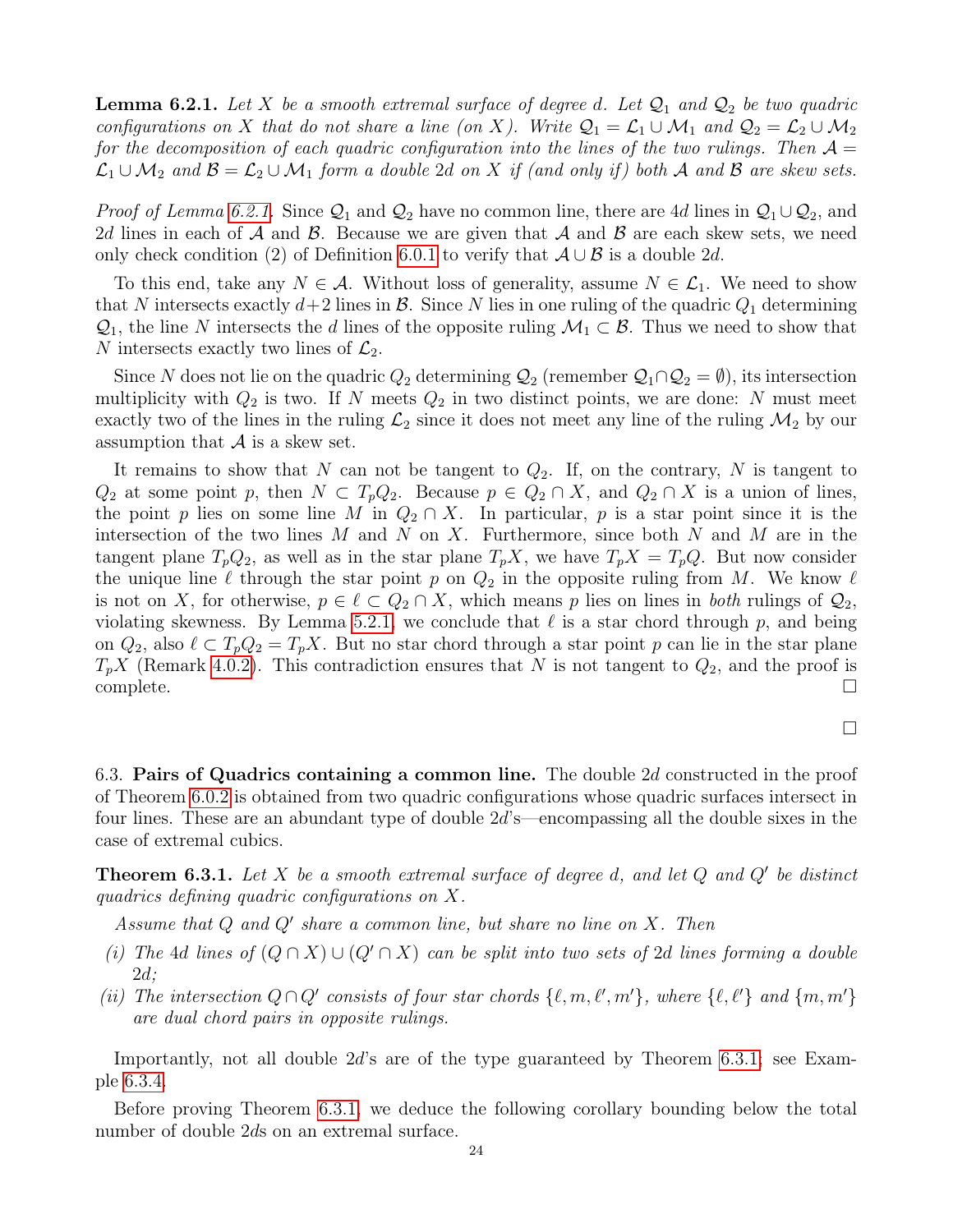<span id="page-24-0"></span>**Corollary 6.3.2.** An extremal surface of degree  $d = q + 1 \geq 5$  contains at least

$$
\frac{1}{16}(q^3+1)(q^2+1)(q-1)^2q^7
$$

collections of double 2d's.

Proof of Corollary. By Theorem [6.0.4,](#page-21-2) if two quadrics determine a double 2d on an extremal surface of degree  $d \geq 5$ , then they are unique. So we can prove Corollary [6.3.2](#page-24-0) by counting the pairs of quadrics  $\{Q, Q'\}$  determining quadric configurations whose intersection consists of four star chords (Theorem [6.3.1\)](#page-23-1).

Fix one quadric Q giving a quadric configuration on X. There are  $(q^2 - q)^2$  choices of pairs of star chords  $\{\ell, m\}$  on Q, one in each ruling, by Proposition [5.2.2.](#page-19-0) Since the dual of each star chord on Q is also on Q, there are  $\frac{(q^2-q)^2}{4}$  $\frac{(-q)^2}{4}$  choices for sets of star chords  $\{\ell, \ell', m, m'\}$  on  $Q$ , where  $\ell$  and m are in opposite rulings and  $\ell', m'$  are their duals.

There are exactly q additional quadrics, besides Q, that contain  $\{\ell, \ell', m, m'\}$  and define a quadric configuration (Corollary [5.2.6\)](#page-20-2). So there are exactly  $\frac{q^3(q-1)^2}{4}$  $\frac{q^{(-1)^2}}{4}$  quadrics  $Q'$  defining quadric configurations such that  $Q \cap Q'$  is the union of two star chords and their duals.

Finally, multiplying by the total number of choices for  $Q$  (provided by Corollary [5.1.3\)](#page-18-0), we get

$$
\frac{1}{2}(q^3+1)(q^2+1)q^4 \cdot \frac{1}{4}q^3(q-1)^2 = \frac{1}{8}(q^3+1)(q^2+1)(q-1)^2q^7
$$

ordered pairs of quadric configurations whose intersection is four star chords. This counts each pair twice so the result follows.  $\Box$ 

*Proof of Theorem [6.3.1.](#page-23-1)* Suppose  $\ell \subset Q \cap Q'$  but  $\ell \not\subset X$ . Because  $\ell$  is in some ruling on each of Q and Q',  $\ell$  must intersect d lines on  $X \cap Q$  and d lines on  $X \cap Q'$ . By hypothesis, these lines are distinct, so  $\ell$  intersects 2d lines on X. Now because  $\ell \cap X$  can be at most d points,  $\ell$ simultaneously intersects X at a line on  $X \cap Q$  and a line on  $X \cap Q'$ , so  $\ell$  intersects X at a star point. So  $\ell$  passes through d star points and is a star chord.

Let  $\ell'$  be the dual star chord to  $\ell$ . We know  $\ell' \subset Q \cap Q'$ , by Corollary [5.2.5.](#page-20-1) Since  $\ell$  and  $\ell'$  are skew, they are in the same ruling on  $Q$  and also in the same ruling on  $Q'$ , which means that  $\ell \cup \ell'$  is a curve of bi-degree  $(2, 0)$  on each quadric. Since  $Q \cap Q'$  is a curve of bidegree  $(2, 2)$  on each quadric, the residual intersection curve has bidegree  $(0, 2)$  in each quadric. Since homogeneous polynomials in two variables over an algebraically closed field factor into linear terms, this residual curve is either two distinct lines, or a double line. In particular, it contains some line m, which, by the argument above, must be a star chord. Now again by Corollary  $5.2.5$ , the residual intersection must be two dual star chords  $m$  and  $m'$ . This proves (ii).

To prove (i), we use Theorem [5.2.4](#page-19-1) to chose coordinates so that  $X$  is the Fermat extremal surface, Q is the quadric defined by  $xw = yz$ , and  $\ell$  and m are the lines  $\mathbb{V}(x, z)$  and  $\mathbb{V}(w, z)$ , respectively. In this case, we have already computed (in the proof of Corollary [5.2.6\)](#page-20-2) that the quadrics containing  $\{\ell, \ell', m, m'\}$  and defining quadric configurations are all of the form  $\mathbb{V}(\mu xw - yz)$  where  $\mu^d = 1$ , and that any two such quadrics define a double 2d (in the proof of Theorem [6.0.2\)](#page-21-0).

**Remark 6.3.3.** The bound in Corollary [6.3.2](#page-24-0) is not valid when d is less than 5 because in this case, there can be multiple pairs of quadric configurations that determine the same double 2d. For example, every double six on a cubic surface can be split into the union of two quadric configuration in ten different ways (Remark [6.1.1\)](#page-21-4). Note that dividing the bound provided by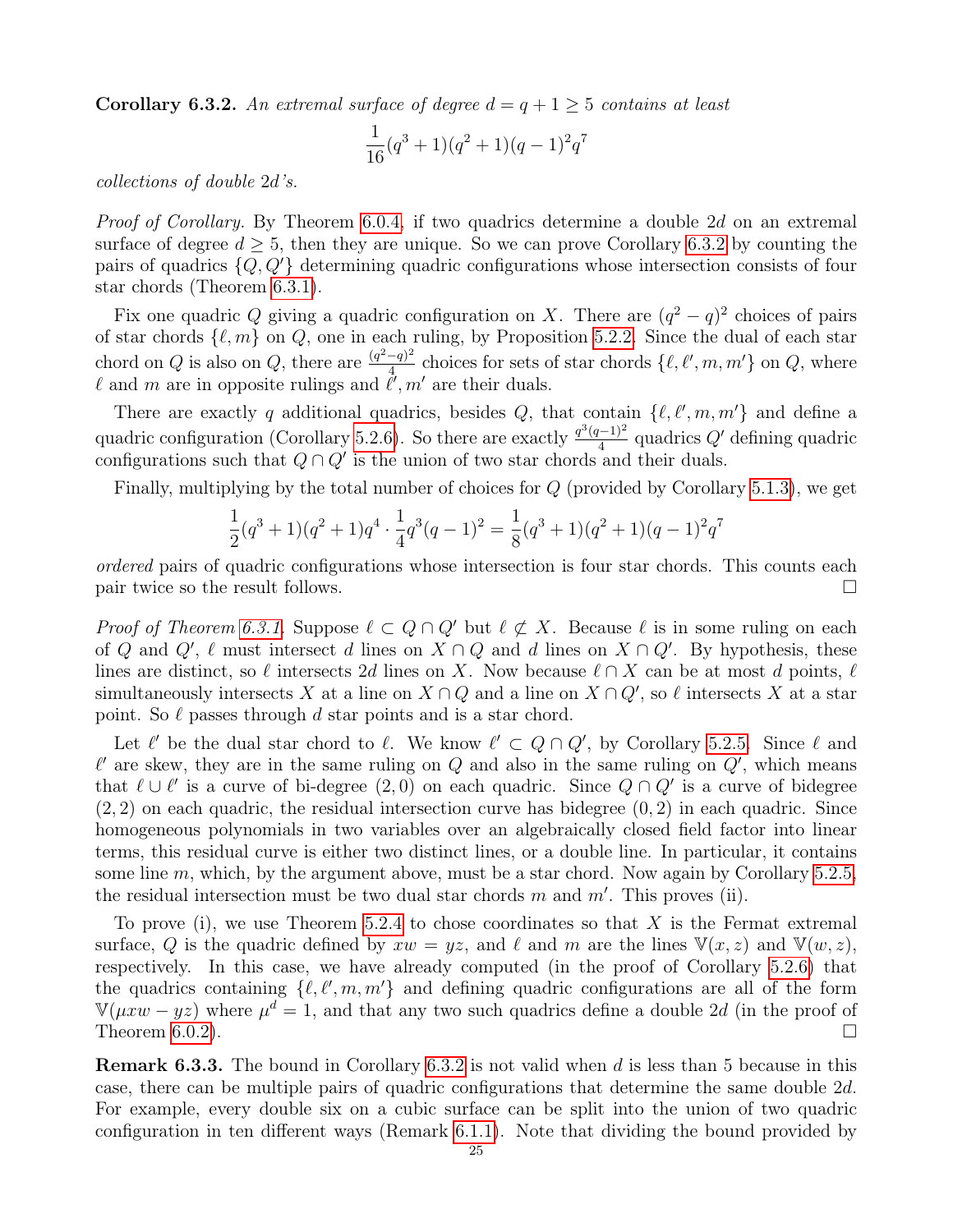Corollary [6.3.2](#page-24-0) by ten, we get a lower bound of 36 double sixes on a cubic surface, recovering the fact that all double sixes on an extremal cubic comes from quadrics sharing star chords (Remark [6.1.2\)](#page-22-0).

Similarly, when  $d = 4$ , there are double eights that split into the union of two quadric configurations in multiple ways. For example, the double eight on the Fermat quartic defined by the two quadrics  $Q_1 = V(xw - yz)$  and  $Q_2 = V(xw + yz)$  can also be given by two different quadrics  $Q_3$  and  $Q_4$ , as one can check by examining the intersection matrix for the sixteen lines of  $(Q_1 \cap X) \cup (Q_2 \cap X)$  to find a different grouping into lines in two quadrics.

<span id="page-25-0"></span>Example 6.3.4. We now construct an example of a double eight on a quartic extremal surface that can not be given two quadrics sharing a line. This shows that not every double  $2d$  on an extremal surface is of the special type in Theorem [6.3.1.](#page-23-1)

We work on the Fermat quartic,  $X = \mathbb{V}(x^4 + y^4 + z^4 + w^4)$  in characteristic three. The quadrics  $Q_1 = \mathbb{V}(xw - yz)$  and  $Q_2 = \mathbb{V}(x^2 + xy + xz - xw - y^2 + yz + yw + z^2 - zw - w^2)$  both give quadric configurations on X. The quadric configuration  $X \cap Q_1$  is the union  $\mathcal{L} \cup \mathcal{M}$  where

$$
\mathcal{L} = \{ \mathbb{V}(x - \alpha y, z - \alpha w) \mid \alpha^4 = -1 \} \quad \text{and} \quad \mathcal{M} = \{ \mathbb{V}(x - \alpha z, y - \alpha w) \mid \alpha^4 = -1 \},
$$

as we computed in Example [5.0.3.](#page-16-4) The quadric configuration  $X \cap Q_2$  is the union  $\mathcal{N} \cup \mathcal{P}$  where

$$
\mathcal{N}=\{\mathbb{V}(x-aw,y-az),\mathbb{V}(x-\overline{a}w,y-\overline{a}z),\mathbb{V}(-x-y+w,x-y-z),\mathbb{V}(-x-y-w,x-y+z)\} \text{ and }
$$

 $\mathcal{P} = \{\mathbb{V}(x+ay,z-\overline{a}w), \mathbb{V}(x+\overline{a}y,z-aw), \mathbb{V}(-x+y+w,-x-y+z), \mathbb{V}(-x-y+w,x-y+z)\},\$ where a and  $\bar{a}$  are the roots in k of the polynomial  $T^2 - T - 1$  over  $\mathbb{F}_3$ . We leave it to the reader to directly verify these eight lines all lie on both  $Q_2$  and X.

The set  $\mathcal{A} \cup \mathcal{B}$  is a double eight, where  $\mathcal{A} = \mathcal{L} \cup \mathcal{N}$  and  $\mathcal{B} = \mathcal{M} \cup \mathcal{P}$ . To check this, it suffices to check that the lines in  $\mathcal L$  and skew to those in  $\mathcal N$ , and similarly that the lines in  $\mathcal M$  are skew to those in  $P$  (Lemma [6.2.1\)](#page-23-0), which can be directly verified.

It remains to check that  $Q_1$  and  $Q_2$  do not share any line. If they did, then there are two shared lines in each ruling (Theorem [6.3.1\)](#page-23-1). So it suffices to show an arbitrary line  $\ell = \{\lambda s :$  $s : \lambda t : t \in [s : t] \in \mathbb{P}^1$  in one of the rulings of  $Q_1$  can not lie on  $Q_2$ . If  $\ell \subset Q_2$ , then the points  $[0:0:\lambda:1], [\lambda:1:0:0]$  and  $[\lambda:1:-\lambda:-1]$  in  $\ell$  must all lie on  $Q_2$ . Plugging into the equation for  $Q_2$  produces the constraints

$$
\lambda^2 - \lambda - 1 = 0, \quad \lambda^2 + \lambda - 1 = 0, \quad \text{and} \quad \lambda^2 = 0.
$$

Because these three equations are inconsistent, we conclude that  $\ell$  does not lie on  $Q_2$ .

Finally, we must show that the double eight  $A \cup B$  can not be given by any other pair of quadrics that do share a line. To this end, assume on the contrary that  $A \cup B$  is given by quadrics  $Q_3$  and  $Q_4$ , and that  $\ell \subset Q_3 \cap Q_4$  for some line  $\ell$ . Furthermore, since  $Q_1$  and  $Q_2$  share no line, we may assume that  $\ell \not\subset Q_1$ ; in particular,  $\ell$  intersects two lines in each ruling of  $Q_1$ . Because  $\ell$  lies in one ruling of each of  $Q_3$  and of  $Q_4$ ,  $\ell$  meets each in a set of *eight* skew lines in the double eight  $(Q_3 \cap X) \cup (Q_4 \cap X) = A \cup B$ . Since at most two of these eight intersection points are on  $Q_1$ , we know  $\ell$  intersects at least six of the lines in  $Q_2$ , and so  $\ell \subset Q_2$ . But this is impossible:  $\ell$  lies in one of the rulings of  $Q_2$  (and is not on X), so it intersects exactly four of the lines on  $Q_2 \cap X$ .

6.4. Progress towards Conjecture [6.0.3.](#page-21-1) We now prove Theorem [6.0.4.](#page-21-2) The proof will mainly use the combinatorics of the intersection matrix between the two skew sets of size 2d and the properties of quadrics.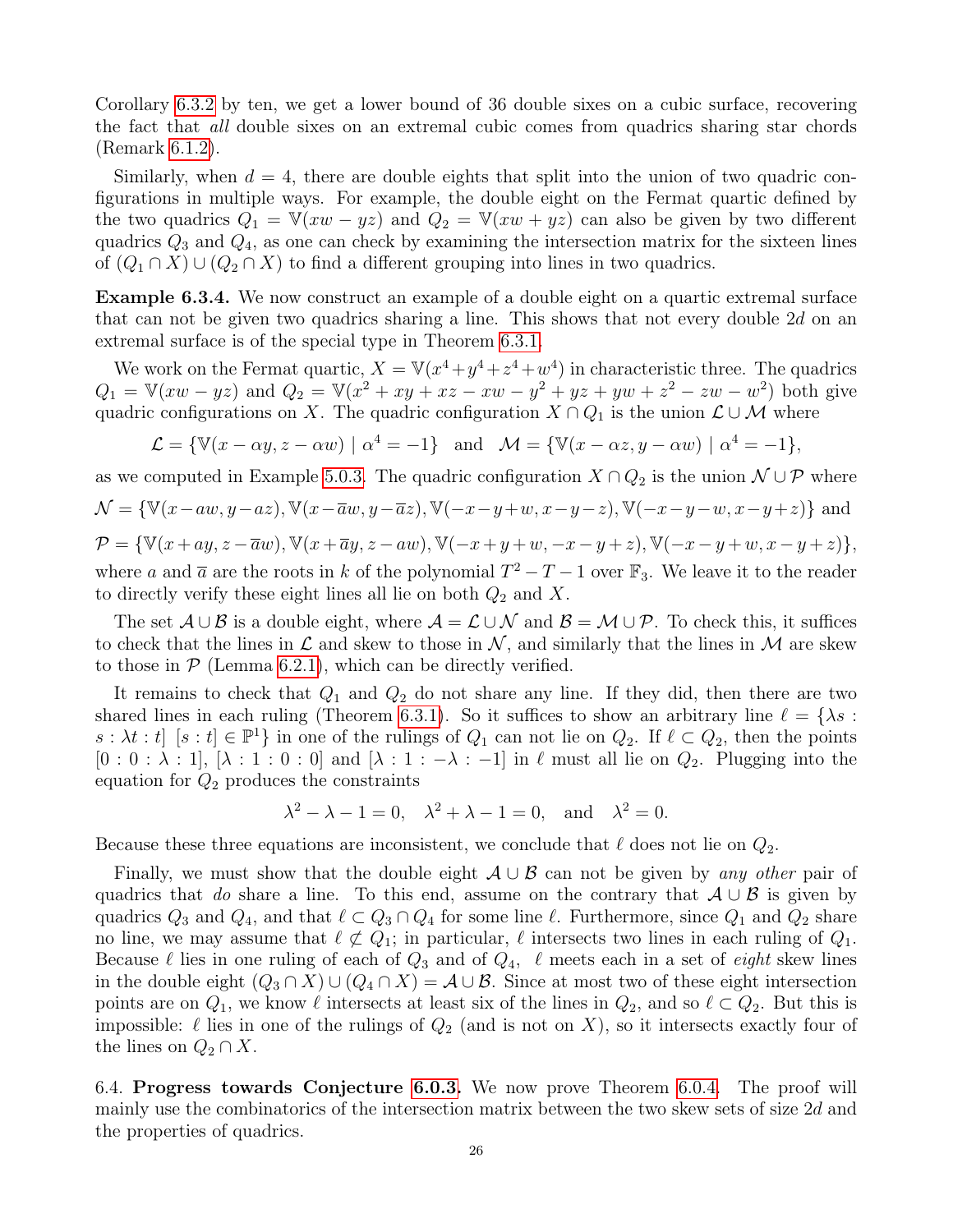<span id="page-26-2"></span>**Lemma 6.4.1.** Let  $A \cup B$  be a double 2d on a smooth surface X of degree  $d \geq 5$ . If A contains three lines  $A_1$ ,  $A_2$ ,  $A_3$  and  $B$  contains five lines that all meet each  $A_i$  for  $i = 1, 2$  and 3, then the double 2d is the union of two unique quadric configurations.

*Proof.* Let Q be the unique smooth quadric containing the three skew lines  $A_1$ ,  $A_2$ ,  $A_3$ . Let  $B_1$ ,  $B_2, B_3, B_4$ , and  $B_5 \in \mathcal{B}$  be the five lines meeting each of  $A_1, A_2, A_3$ . Since each  $B_i$  meets Q in three points—namely  $B_i \cap A_1, B_i \cap A_2$ , and  $B_i \cap A_3$ — $B_i$  lies on Q for  $i = 1, 2, ..., 5$ .

Label the lines in A so that  $A_i$  lies on Q if and only if  $i \leq t$ . We first show that  $t \geq 5$ . For any  $A \in \mathcal{A}$ , note that A meets all five  $\{B_1, \ldots, B_5\}$  if A lies on Q and at most two of  $\{B_1, \ldots, B_5\}$ if A is not on Q. So

$$
\sum_{i=1}^{2d} A_i \cdot \left(\sum_{j=1}^5 B_j\right) \le 5t + 2(2d - t) = 3t + 4d.
$$

On the other hand, each  $B_j$  must intersect exactly  $d+2$  lines in A, so

$$
\sum_{i=1}^{2d} A_i \cdot \left(\sum_{j=1}^5 B_j\right) = 5(d+2) = 5d + 10.
$$

Thus,  $3t + 4d \ge 5d + 10$  so  $t \ge 3 + \frac{d+1}{3}$ . Since  $d \ge 5$ , we get  $t \ge 5$ . Thus, the double 2d must contain at least five lines of each ruling of Q.

Next we show that in fact each set  $A$  and  $B$  contains d lines on  $Q$ . If not, let k be maximal such that  $A_1, \ldots, A_k$  and  $B_1, \ldots, B_k$  lie on Q, and assume without loss of generality that  $A_{k+1} \not\subset Q$ . Since each  $B_j$  intersects exactly  $d+2$  lines in  $\mathcal{A}, k$  of which are  $A_1, \ldots, A_k$ , we have that

<span id="page-26-0"></span>(17) 
$$
\sum_{j=1}^{k} B_j \cdot \left( \sum_{i=k+1}^{2d} A_i \right) = k(d+2) - k^2 = k(d+2-k).
$$

Since  $A_i$  lies on Q if and only if  $i \leq k$ , each line  $A_j$  for  $j > k$  can meet at most two of  $\{B_1, \ldots, B_k\}$ . So

<span id="page-26-1"></span>(18) 
$$
\sum_{j=1}^{k} B_j \cdot \left(\sum_{i=k+1}^{2d} A_i\right) \le 2(2d-k) = 4d - 2k.
$$

Comparing [\(17\)](#page-26-0) and [\(18\)](#page-26-1), we have  $(4d - 2k) - k(d + 2 - k) = (k - d)(k - 4) \ge 0$ , which (since we've shown  $k \geq 5$ ) is a contradiction unless  $k \geq d$ . We conclude that  $\mathcal{L} = \{A_1, \ldots, A_d\}$  and  $\mathcal{M} = \{B_1, \ldots, B_d\}$  lie on the same quadric Q. That is, half the lines of A, together with half the lines of B, form a quadric configuration  $\mathcal{L} \cup \mathcal{M}$  on X.

It suffices to show that the remaining halves of  $A$  and  $B$  also form a quadric configuration. Now fix  $B \in \mathcal{B} \setminus \mathcal{M}$ . Because B intersects at most two of the lines of  $\mathcal{L}$ , we know B intersects every line in  $A \setminus \mathcal{L}$ . So each line of the skew set  $\mathcal{B} \setminus \mathcal{M}$  meets every line of the skew set  $A \setminus \mathcal{L}$ —that is  $A \setminus \mathcal{L}$  and  $B \setminus \mathcal{M}$  form a quadric configuration, as desired.

<span id="page-26-3"></span>**Remark 6.4.2.** Even if d is three or four, the final paragraph of the proof of Lemma [6.4.1](#page-26-2) shows that if half the lines of a double 2d lie on some quadric  $Q$ , then the complementary half lies on some other quadric  $Q'$ . The quadrics  $\{Q, Q'\}$  may not be the only quadrics determining the double 2d in this case, however. See Remark [6.1.1](#page-21-4) and Remark [6.3.4.](#page-25-0)

We are now ready to prove Theorem [6.0.4.](#page-21-2)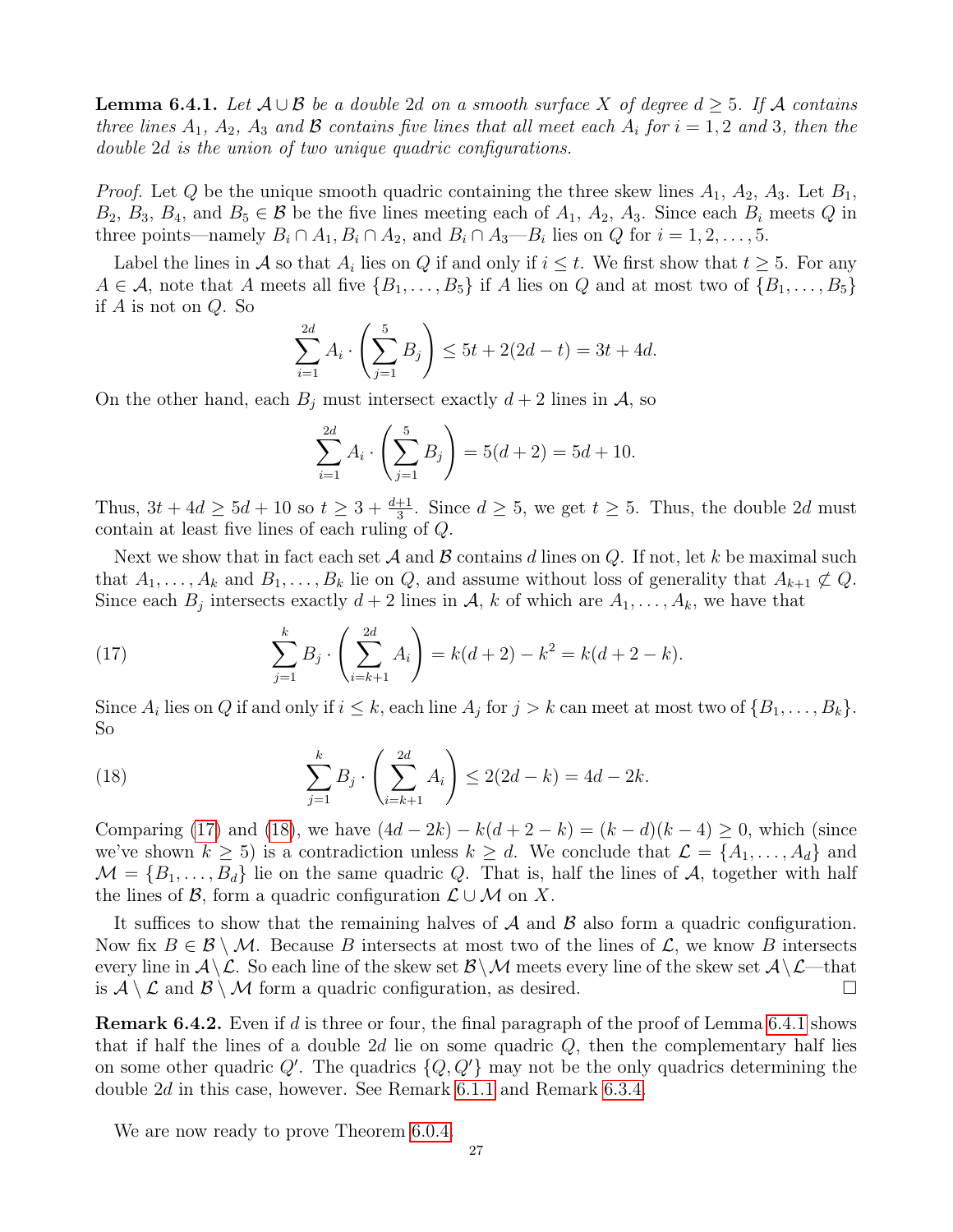*Proof of Theorem [6.0.4.](#page-21-2)* Let X be a smooth surface of degree d. The case where  $d = 3$  is dealt with in § [6.1.](#page-21-5) We next handle the case  $d \geq 11$ .

Let  $\mathcal{A} := \{A_1, \ldots, A_{2d}\}\$ and  $\mathcal{B} := \{B_1, \ldots, B_{2d}\}\$ denote the two skew sets of the double 2d. By Lemma [6.4.1,](#page-26-2) it suffices to show that there are three skew lines in  $\mathcal A$  all intersecting each of five skew lines in  $\mathcal{B}$ . Let M denote the intersection matrix  $M_{ij} = A_i \cdot B_j$ . By definition of a double 2d, M has exactly  $d + 2$  ones and exactly  $d - 2$  zeros in every row and column.

For any subset  $S \subset \mathcal{A}$ , let

$$
IntersectionSet(S, \mathcal{B}) := \{ B_i \in \mathcal{B} \mid B_i \cdot A_j = 1 \text{ for all } A_j \in S \}.
$$

We want to show that there exists some  $A_i, A_j, A_k$  such that  $|\text{IntersectionSet}(\{A_i, A_j, A_k\}, \mathcal{B})| \ge$ 5. After a possible relabeling of the  $B_i$ , we may assume

$$
IntersectionSet(A_1, \mathcal{B}) = \{B_1, \ldots B_{d+2}\}.
$$

Let

$$
k := \max_{2 \leq i \leq 2d} \{|\text{IntersectionSet}(\{A_1, A_i\}, \mathcal{B})|\}.
$$

Then by assumption, the number of ones in rows  $2, \ldots, 2d$  and columns  $1, \ldots, d+2$  of M is at most  $k(2d-1)$  since there are at most k ones in each of these rows. However, by looking at columns, we see that there are exactly  $(d+1)(d+2)$  ones in this submatrix of M. Thus, we see

$$
\frac{(d+1)(d+2)}{(2d-1)} \le k
$$

and since we may assume  $k$  is an integer, we have

$$
\left\lceil \frac{(d+1)(d+2)}{(2d-1)} \right\rceil \leq k.
$$

By relabelling  $A_2, \ldots, A_{2d}$ , we may assume  $|\text{IntersectionSet}(\{A_1, A_2\}, \mathcal{B})| = k$ . By relabelling  $B_1, \ldots, B_{d+2}$ , we may assume IntersectionSet $(\{A_1, A_2\}, \mathcal{B}) = \{B_1, \ldots, B_k\}$ . Now note that M has exactly kd ones in columns  $1, \ldots, k$  and rows  $3, \ldots, 2d$ .

Let

$$
\ell := \max_{3 \leq i \leq 2d} \{|\text{IntersectionSet}(\{A_1, A_2, A_i\}, \mathcal{B})|\}.
$$

Then the number of ones in columns  $1, \ldots, k$  and rows  $3, \ldots, 2d$  is at most  $\ell(2d - 2)$ , so we have

<span id="page-27-0"></span>
$$
\ell \ge \frac{kd}{2d-2} \ge \left\lceil \frac{(d+1)(d+2)}{(2d-1)} \right\rceil \frac{d}{2d-2}
$$

and since  $\ell$  is an integer, we have

(19) 
$$
\ell \ge \left\lceil \left\lceil \frac{(d+1)(d+2)}{(2d-1)} \right\rceil \frac{d}{2d-2} \right\rceil
$$

From [\(19\)](#page-27-0), it follows that when  $d \ge 11$ , we have  $\ell \ge 5$ , as desired.

Finally, when  $d = 4$ , formula [\(19\)](#page-27-0) implies that  $\ell \geq 4$ , so that there exists a set of three skew lines  $A_1$ ,  $A_2$ , and  $A_3 \in \mathcal{A}$  that all intersect four skew lines  $B_1$ ,  $B_2$ ,  $B_3$ , and  $B_4 \in \mathcal{B}$ . In particular, each of the four  $B_i$  must lie on the unique quadric Q determined by  $A_1$ ,  $A_2$ , and  $A_3$ , since they each intersect this quadric in 3 points. We claim one more line in  $A$  lies on  $Q$ , in which case it follows that every double eight is the union of two quadric configurations (Remark [6.4.2\)](#page-26-3). To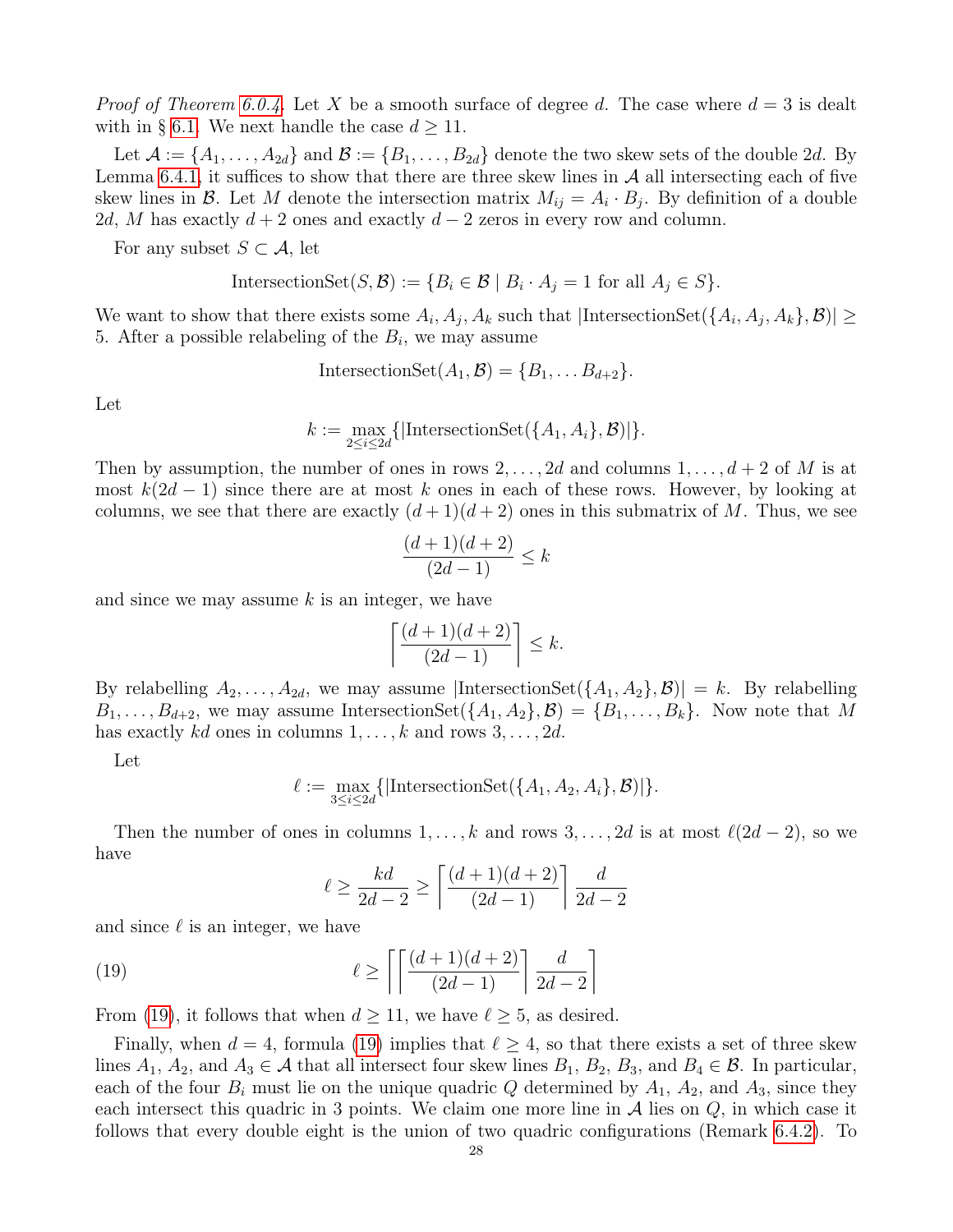verify the claim, observe that if no  $A_i$  lies on Q for  $i > 3$ , then these  $A_i$  intersect at most two of  $B_1, B_2, B_3$ , and  $B_4 \in \mathcal{B}$ . Thus

$$
\sum_{i=1}^{4} B_i \cdot \sum_{A_i \in \mathcal{A}} A_i = \sum_{i=1}^{4} B_i \cdot \sum_{i=1}^{3} A_i + \sum_{i=1}^{4} B_i \cdot \sum_{i=4}^{8} A_i \le 12 + 10 = 22,
$$

contrary to the fact that  $\sum_{i=1}^{4} B_i \cdot \sum_{A_i \in \mathcal{A}} A_i = 24$ , since each line in  $\mathcal{B}$  intersects exactly six lines in A.

 $\Box$ 

#### **REFERENCES**

- <span id="page-28-7"></span>[BC66] R. C. Bose and I. M. Chakravarti, *Hermitian varieties in a finite projective space*  $PG(n, q^2)$ , Canad. J. Math. 18 (1966), 1161–1182.
- <span id="page-28-16"></span>[BD12] John Bamberg and Nicola Durante, Low dimensional models of the finite split Cayley hexagon, Theory and applications of finite fields, Contemp. Math., vol. 579, Amer. Math. Soc., Providence, RI, 2012, pp. 1–19. MR 2964273
- <span id="page-28-14"></span>[Bea90] A. Beauville, Sur les hypersurfaces dont les sections hyperplanes sont à module constant, The Grothendieck Festschrift, Vol. I, Progr. Math., vol. 86, Birkhäuser Boston, Boston, MA, 1990, With an appendix by David Eisenbud and Craig Huneke, pp. 121–133. MR 1086884
- <span id="page-28-1"></span>[BFS13] A. Benito, E. Faber, and K. E. Smith, *Measuring singularities with Frobenius: The basics*, Commutative Algebra—Expository papers dedicated to David Eisenbud on the occasion of his 65th birthday (I. Peeva, ed.), Springer, 2013, pp. 57–97.
- <span id="page-28-0"></span>[BMS08] M. Blickle, M. Mustata, and K. E. Smith, *Discreteness and rationality of F-thresholds*, Michigan Math. J. **57** (2008), 43-61.
- <span id="page-28-6"></span>[BR20] Thomas Bauer and Sławomir Rams, Counting lines on projective surfaces, preprint, [arXiv:1902.05133,](https://arxiv.org/abs/1902.05133) 2020.
- <span id="page-28-5"></span>[BS07] Samuel Boissière and Alessandra Sarti, Counting lines on surfaces, Ann. Sc. Norm. Super. Pisa Cl. Sci. (5) 6 (2007), no. 1, 39–52. MR 2341513
- <span id="page-28-15"></span>[CC10] Filip Cools and Marc Coppens, Star points on smooth hypersurfaces, J. Algebra 323 (2010), no. 1, 261–286. MR 2564838
- <span id="page-28-2"></span>[DD19] I. Dolgachev and A. Duncan, Automorphisms of cubic surfaces in positive characteristic, Izv. Ross. Akad. Nauk Ser. Mat. 83 (2019), no. 3, 15–92. MR 3954305
- <span id="page-28-17"></span>[Dic58] Leonard Eugene Dickson, Linear groups: With an exposition of the Galois field theory, Dover Publications, Inc., New York, 1958, With an introduction by W. Magnus. MR 0104735
- <span id="page-28-9"></span>[ES16] T. Etzion and L. Storme, Galois geometries and coding theory, Des. Codes Cryptogr. 78 (2016), no. 1, 311–350. MR 3440233
- <span id="page-28-12"></span>[FK83] G. Faina and G. Korchmáros, A graphic characterization of Hermitian curves, Combinatorics '81 (Rome, 1981), Ann. Discrete Math., vol. 18, North-Holland, Amsterdam-New York, 1983, pp. 335– 342. MR 695821
- <span id="page-28-8"></span>[Gop83] V D Goppa, Algebraico-geometric codes, Mathematics of the USSR-Izvestiya 21 (1983), no. 1, 75–91.
- <span id="page-28-13"></span>[Gro02] Larry C. Grove, Classical groups and geometric algebra, Graduate Studies in Mathematics, vol. 39, American Mathematical Society, Providence, RI, 2002. MR 1859189
- <span id="page-28-18"></span>[Har95] Joe Harris, Algebraic geometry, Graduate Texts in Mathematics, vol. 133, Springer-Verlag, New York, 1995, A first course, Corrected reprint of the 1992 original. MR 1416564
- <span id="page-28-3"></span>[Har98] Nobuo Hara, A characterization of rational singularities in terms of injectivity of Frobenius maps, Amer. J. Math. 120 (1998), no. 5, 981–996. MR 1646049
- <span id="page-28-4"></span>[Hir85] J. W. P. Hirschfeld, Finite projective spaces of three dimensions, Oxford Mathematical Monographs, The Clarendon Press, Oxford University Press, New York, 1985, Oxford Science Publications. MR 840877
- <span id="page-28-10"></span>[HK16] M. Homma and S. J. Kim, The characterization of Hermitian surfaces by the number of points, J. Geom. **107** (2016), no. 3, 509–521.
- <span id="page-28-11"></span>[HKT08] J. W. P. Hirschfeld, G. Korchmáros, and F. Torres, Algebraic curves over a finite field, Princeton Series in Applied Mathematics, Princeton University Press, Princeton, NJ, 2008. MR 2386879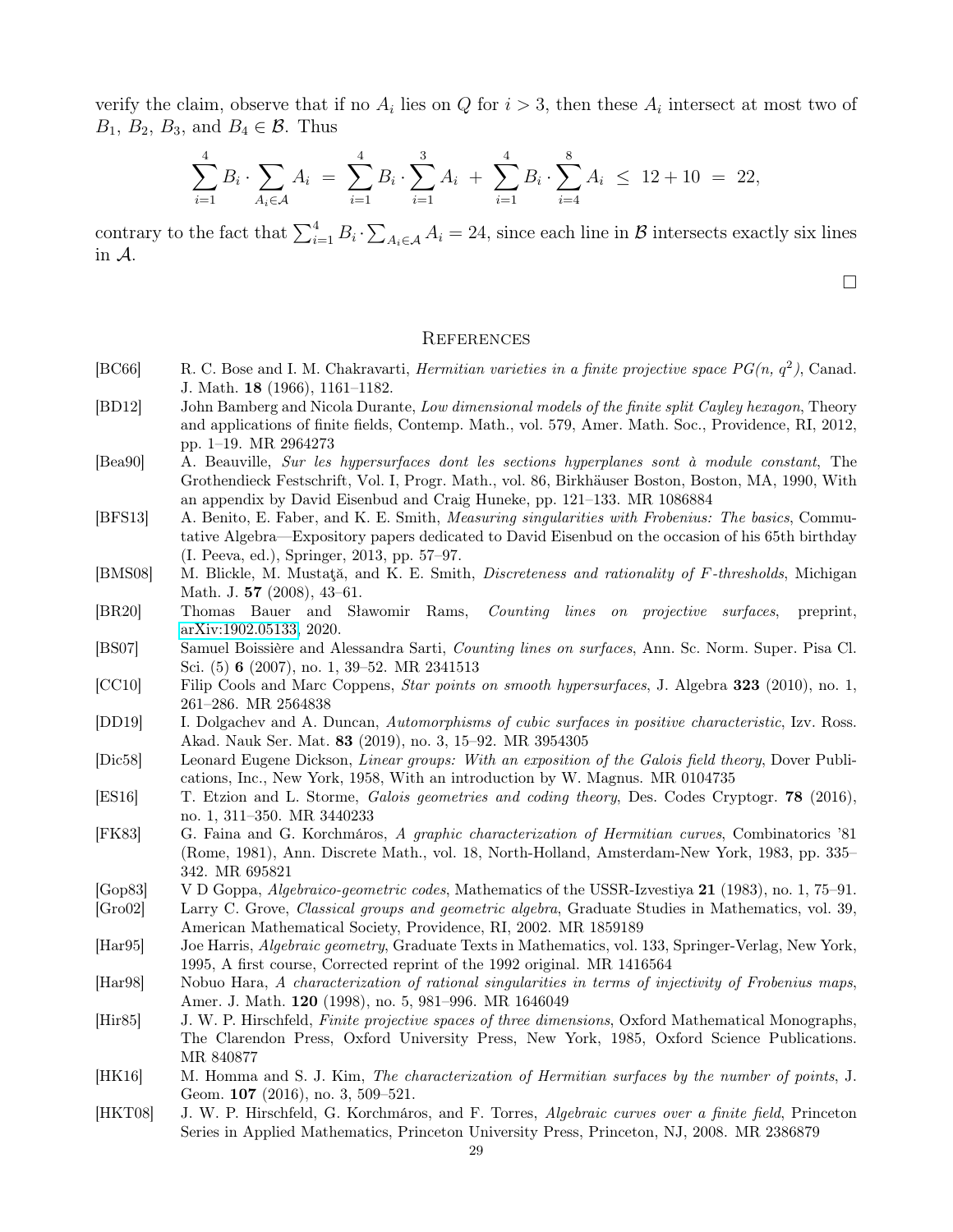- <span id="page-29-5"></span>[Hom97] M. Homma, A combinatorial characterization of the Fermat cubic surface in characteristic 2, Geom. Dedicata 64 (1997), no. 3, 311–318. MR 1440564
- <span id="page-29-14"></span>[HT15] J. W. P. Hirschfeld and J. A. Thas, Open problems in finite projective spaces, Finite Fields Appl. 32 (2015), 44–81. MR 3293405
- <span id="page-29-16"></span>[HT16] , General Galois geometries, Springer Monographs in Mathematics, Springer, London, 2016. MR 3445888
- <span id="page-29-3"></span>[HY03] N. Hara and K.-i. Yoshida, A generalization of tight closure and multiplier ideals, Trans. Amer. Math. Soc. 355 (2003), no. 8, 3143–3174.
- <span id="page-29-0"></span>[KKP+21a] Z. Kadyrsizova, J. Kenkel, J. Page, J. Singh, K. E. Smith, A. Vraciu, and E. E. Witt, Extremal singularities in positive characteristic, preprint, [arXiv:2009.13679,](https://arxiv.org/abs/2009.13679) 2021.
- <span id="page-29-1"></span>[KKP+21b] Zhibek Kadyrsizova, Jennifer Kenkel, Janet Page, Jyoti Singh, Karen E. Smith, Adela Vraciu, and Emily E. Witt, Cubic surfaces of characteristic two, Trans. Amer. Math. Soc. 374 (2021), no. 9, 6251–6267. MR 4302160
- <span id="page-29-20"></span>[Kol15] J. Kollár, Szemerédi–Trotter-type theorems in dimension 3, Adv. Math. 271 (2015), 30–61.
- <span id="page-29-21"></span>[KPS+21] Z. Kadyrsizova, J. Page, J. Singh, K. E. Smith, A. Vraciu, and E. E. Witt, Classification of frobenius forms in dimension five, to appear in the Proceedings for the 2019 Women in Commutative Algebra Workshop at the Banff International Research Station (2021).
- <span id="page-29-11"></span>[KS11] A. Klein and L. Storme, Applications of finite geometry in coding theory and cryptography, Information security, coding theory and related combinatorics, NATO Sci. Peace Secur. Ser. D Inf. Commun. Secur., vol. 29, IOS, Amsterdam, 2011, pp. 38–58. MR 2963125
- <span id="page-29-23"></span>[Mas10] Tiziana Masini, A combinatorial characterization of the Hermitian surface, Australas. J. Combin. 46 (2010), 101–107. MR 2598696
- <span id="page-29-4"></span>[MTW05] M. Mustată, S. Takagi, and K.-i. Watanabe, F-thresholds and Bernstein–Sato polynomials, European Congress of Mathematics (Zürich), Eur. Math. Soc., 2005, pp. 341–364.
- <span id="page-29-25"></span>[Nag60] Masayoshi Nagata, On rational surfaces. I. Irreducible curves of arithmetic genus 0 or 1, Mem. Coll. Sci. Univ. Kyoto Ser. A. Math. 32 (1960), 351–370. MR 126443
- <span id="page-29-13"></span>[PT09] Stanley E. Payne and Joseph A. Thas, Finite generalized quadrangles, second ed., EMS Series of Lectures in Mathematics, European Mathematical Society (EMS), Zürich, 2009. MR 2508121
- <span id="page-29-8"></span>[RS15a] Sławomir Rams and Matthias Schütt, 112 lines on smooth quartic surfaces (characteristic 3), Q. J. Math. 66 (2015), no. 3, 941–951. MR 3396099
- <span id="page-29-7"></span>[RS15b] , 64 lines on smooth quartic surfaces, Math. Ann. **362** (2015), no. 1-2, 679–698. MR 3343894
- <span id="page-29-24"></span>[Sch58] Ludwig Schläfli, An attempt to determine the twenty-seven lines upon a surface of the third order, and to derive such surfaces in species, in reference to the reality of the lines upon the surface, Quarterly Journal of Pure and Applied Mathematics 2 (1858), 55–65,110–120.
- <span id="page-29-6"></span>[Seg43] B. Segre, The maximum number of lines lying on a quartic surface, Quart. J. Math. Oxford Ser. 14 (1943), 86–96. MR 10431
- <span id="page-29-15"></span>[Seg67] Beniamino Segre, Introduction to Galois geometries, Atti Accad. Naz. Lincei Mem. Cl. Sci. Fis. Mat. Natur. Sez. Ia (8) 8 (1967), 133–236. MR 238846
- <span id="page-29-9"></span>[Sha13] Igor R. Shafarevich, Basic algebraic geometry. 1, third ed., Springer, Heidelberg, 2013, Varieties in projective space. MR 3100243
- <span id="page-29-22"></span>[Shi88] Tetsuji Shioda, Arithmetic and geometry of Fermat curves, Algebraic Geometry Seminar (Singapore, 1987), World Sci. Publishing, Singapore, 1988, pp. 95–102. MR 966448
- <span id="page-29-12"></span>[Tit76] J. Tits, Non-existence de certains polygones généralisés. I, Invent. Math. 36 (1976), 275–284. MR 435248
- <span id="page-29-18"></span>[Tit79] , Non-existence de certains polygones généralisés. II, Invent. Math. 51 (1979), no. 3, 267–269. MR 530633
- <span id="page-29-17"></span>[TVN07] Michael Tsfasman, Serge Vlăduţ, and Dmitry Nogin, Algebraic geometric codes: basic notions, Mathematical Surveys and Monographs, vol. 139, American Mathematical Society, Providence, RI, 2007. MR 2339649
- <span id="page-29-10"></span>[TVZ82] M. A. Tsfasman, S. G. Vlăduţ, and Th. Zink, Modular curves, Shimura curves, and Goppa codes, better than Varshamov-Gilbert bound, Math. Nachr. 109 (1982), 21–28. MR 705893
- <span id="page-29-2"></span>[TW04] S. Takagi and K.-i. Watanabe, On F-pure thresholds, J. Algebra 282 (2004), no. 1, 278–297.
- <span id="page-29-19"></span>[vM98] Hendrik van Maldeghem, Generalized polygons, Monographs in Mathematics, vol. 93, Birkhäuser Verlag, Basel, 1998. MR 1725957